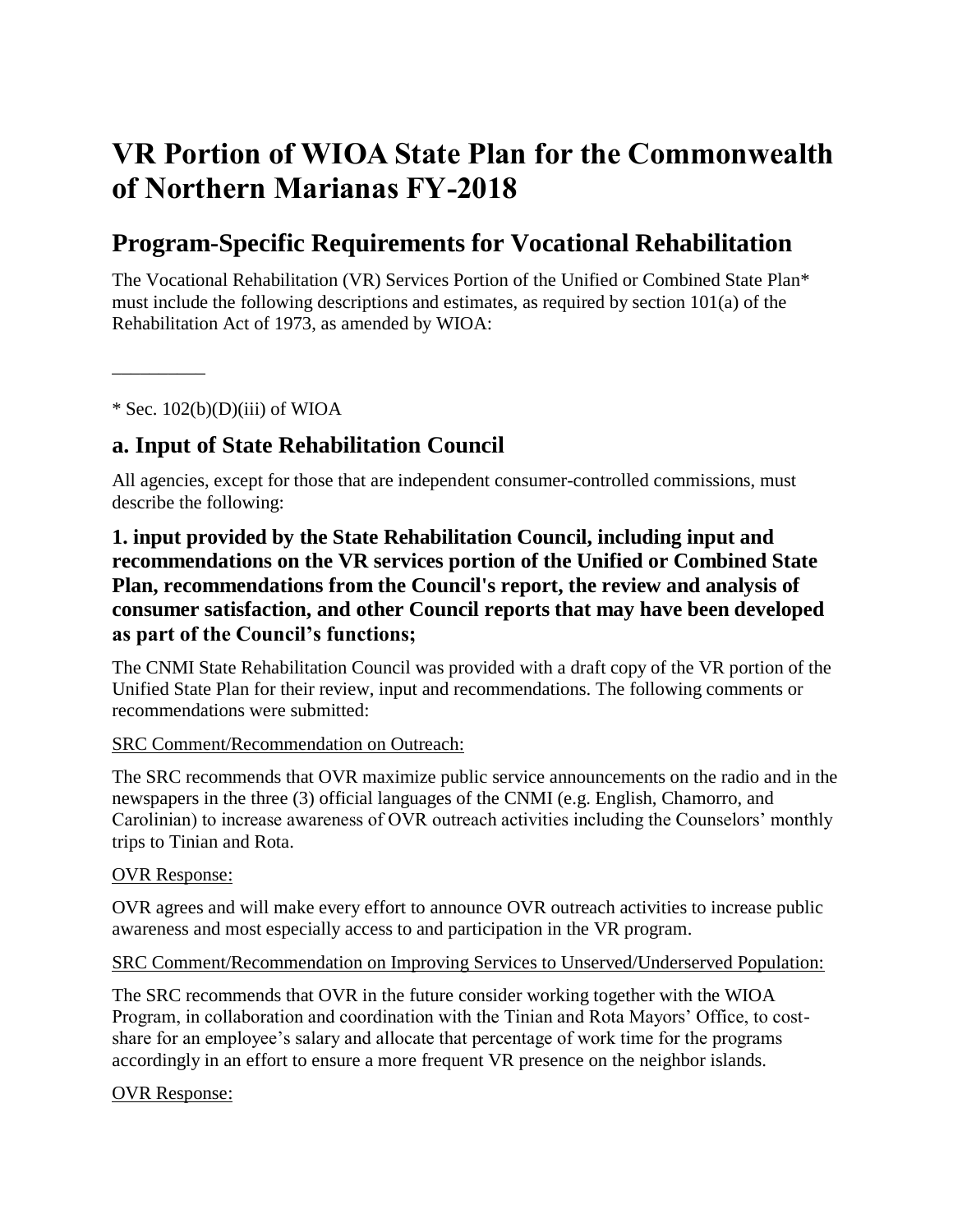OVR agrees that Tinian and Rota are both unserved and/or underserved and that better strategies to increase access to and participation in the VR program are very much needed. OVR will consider the recommendation of a shared employee to help meet this need. In the meantime, OVR Counselors will continue to maximize the use of distance technology (e.g. Skype) or more frequent emails and phone activity to further engage client participation throughout the VR process.

#### SRC Comment/Recommendation on Disability Awareness Training to Improve Capacity of Core Programs:

The SRC recommends that OVR work with their training and technical assistance provider(s) to provide training to stakeholders including the WIOA Core Programs in the area of disability awareness to increase confidence and competence in recognizing, accommodating and effectively serving individuals with disabilities including those with hidden disabilities.

#### OVR Response:

OVR agrees that increased competencies through effective training may result in better services to individuals with disabilities and in turn improves their chances for successful employment outcomes given the right provision of services and supports. OVR plans to pursue this recommendation in the near future.

#### SRC Comment/Recommendation on Office Space in Tinian and Rota:

The SRC recommends that OVR work out with CNMI DOL on the use of their office space in Tinian and Rota so as to better demonstrate collaboration and coordination with the WIOA Program resulting in enhanced outcomes for mutual clients served by both programs.

#### OVR Response:

OVR agrees and will pursue this recommendation in the very near future.

#### SRC Comment/Recommendation on American Job Center:

The SRC recommends that OVR reflect in Goal 4/Objective 4.7 that a "virtual" one-stop is a possibility for the American Job Center.

#### OVR Response:

OVR makes note of the recommendation; however, OVR will continue to advocate for a "physical" American Job Center due to inherent reasons (e.g. lack of computer literacy, need for accommodations, etc.).

#### **2. the Designated State unit's response to the Council's input and recommendations; and**

Please refer to A-1 above.

#### **3. the designated State unit's explanations for rejecting any of the Council's input or recommendations.**

Not applicable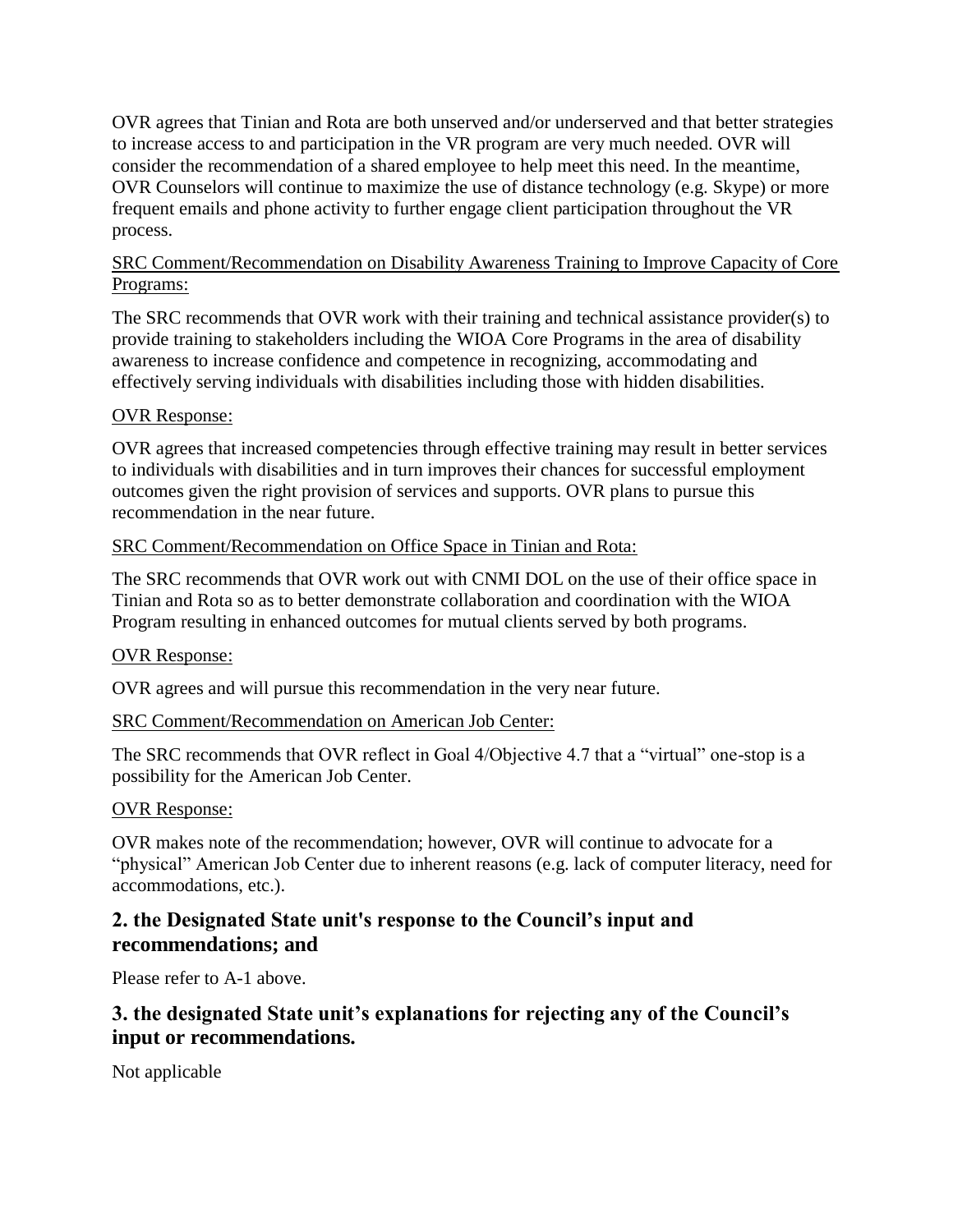## **b. Request for Waiver of Statewideness**

When requesting a waiver of the statewideness requirement, the designated State unit must identify the types of services to be provided by the program on a non-statewide basis. The waiver request must also include written assurances that:

### **1. a local public agency will provide the non-Federal share of costs associated with the services to be provided in accordance with the waiver request;**

The CNMI OVR has not requested a waiver.

### **2. the designated State unit will approve each proposed service before it is put into effect; and**

Not applicable

### **3. All State plan requirements will apply**

requirements of the VR services portion of the Unified or Combined State Plan will apply to the services approved under the waiver.

Not applicable

## **c. Cooperative Agreements with Agencies Not Carrying Out Activities Under the Statewide Workforce Development System.**

Describe interagency cooperation with and utilization of the services and facilities of agencies and programs that are not carrying out activities through the statewide workforce development system with respect to:

### **1. Federal, State, and local agencies and programs;**

The CNMI OVR will continue its efforts to maintain or develop cooperative arrangements or agreements with various local, State, and Federal agencies and entities for referrals, training, services, facilities utilization, potential cost-sharing, and advocacy activities. These agencies include:

- State Rehabilitation Council for information/referral; outreach to increase education/awareness; collaboration/coordination and support for activities sponsored by the Disability Network Partners including the Transition Coalition; program review and evaluation including guidance on effective strategies to improve services and overall VR agency performance; employer engagement through Council-sponsored Employer Forum during all general membership meetings; etc.
- Statewide Independent Living Council for information/referral, peer counseling, IL skills training, advocacy, transition services (transition from nursing homes and other institutions to community-based residences; assisting individuals to avoid institutional placement; and transition of youth with significant disabilities after completion of secondary education to postsecondary life), and transportation services).
- CNMI Council on Developmental Disabilities for systemic change, public policy development, advocacy, empowerment training including self-advocacy, identification of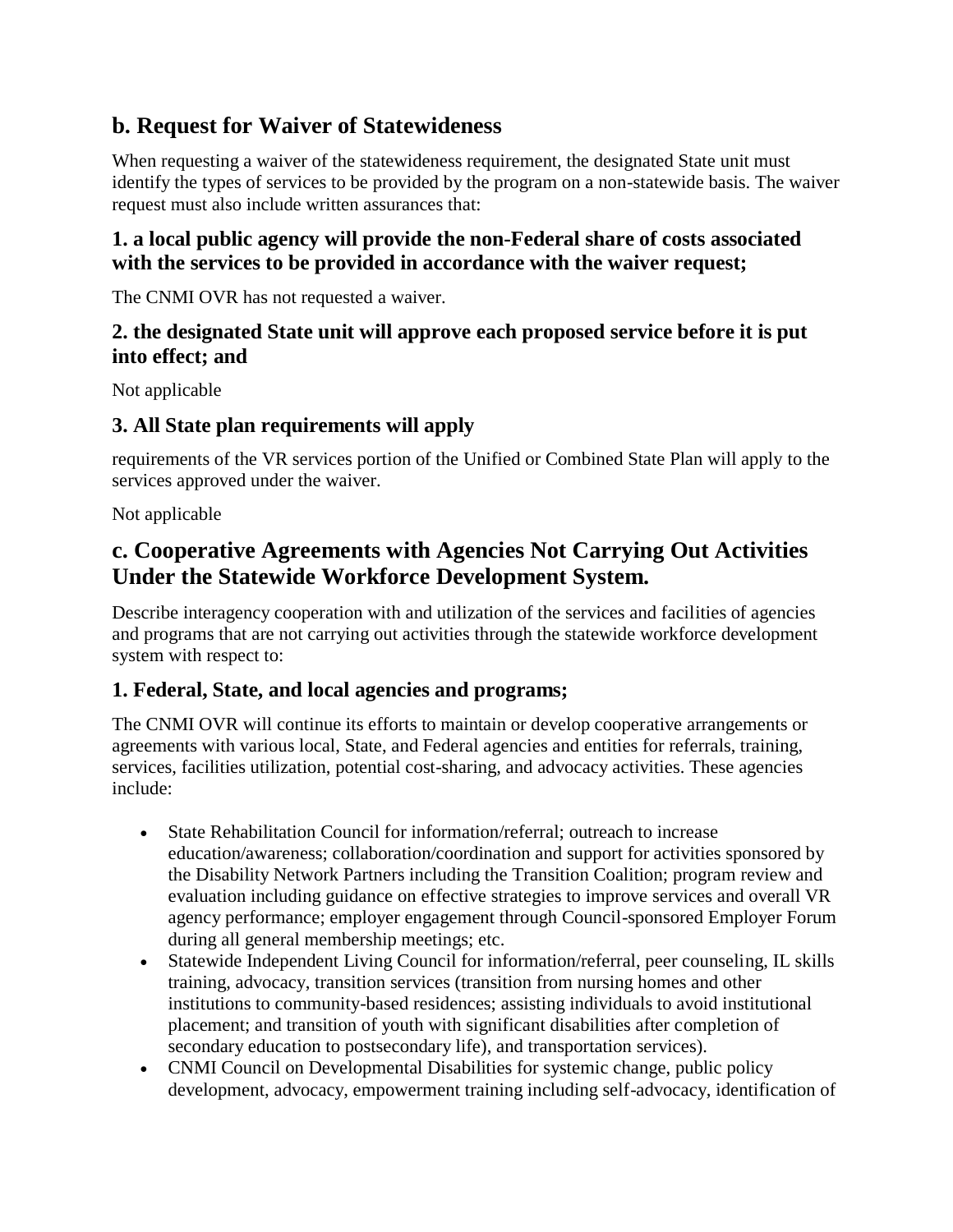barriers to employment and community inclusion for individuals with developmental and other disabilities, referral services, and collaboration and coordination with public education, Medicaid, and self-advocates, and awareness activities during Developmental Disabilities and Employment Awareness Month and/or other disability-related awareness activities throughout the year.

• Commonwealth Healthcare Corporation:

o Transitional Living Center for Work Experience Training for OVR and CGC's mutual consumers and Day Treatment Program to help increase function and independence.

o Non-Communicable Disease Bureau (NCDB) for information/referral, public education and awareness, advocacy, and training assistance.

o Students and Youth with Special Health Care Needs Program for care coordination of services to target group between birth and 21 years old.

o Community Guidance Center (CGC) for referral of rehabilitation services and increased collaboration/coordination of mutual clients to ensure meeting their employment and rehabilitation needs.

o Maternal and Child Health's Prevention Program for the promotion of health and wellness of women, infants, children (including children with special healthcare needs), adolescents and their families; cost-sharing of DNP-sponsored activities; information/referral; and outreach to increase education and awareness.

Office of the Governor:

o CNMI Medicaid Office for cost-sharing arrangements for services provided and referrals. Though a Memorandum of Understanding (MOU) with Medicaid exists, a current review may be required.

o Medical Referral Services (Rota and Tinian Centers, Guam, Hawaii, etc.) for service coordination; logical support; exploration of and utilization of comparable services/benefits; cost-sharing for provision of off-island medical services referral to mutual consumers.

- Scholarship Office for educational financial assistance at the Northern Marianas College and other institutions of higher education (IHE), referral of students to OVR for assistance and internships, and job/career exploration including information on rehabilitation careers.
- Northern Marianas College:

o The University Center for Excellence in Developmental Disabilities for faculty, student, and family training and advocacy, accommodations, increased awareness and empowerment in the postsecondary setting, and referral services.

o Counseling Office, Disability Support Services for referrals, sensitivity training, transition, accommodation assistance, financial aid counseling, and counseling on postsecondary educational opportunities.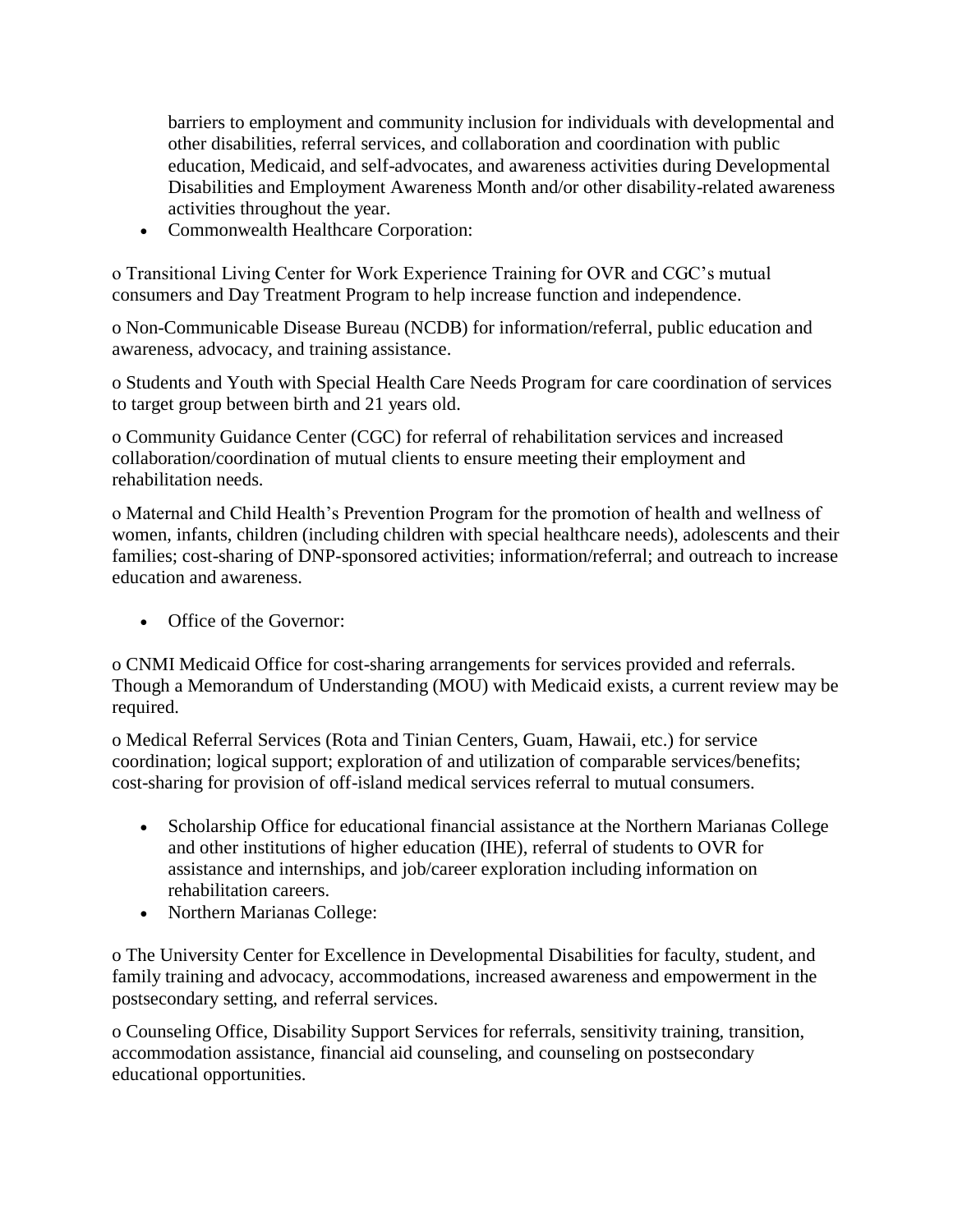o Adult Education and Literacy Program for educational and job skill training and referral services.

o Postsecondary Supports Pilot Project for information/referral; pre-employment transition services related to counseling on postsecondary options and instructions in self-advocacy; collaboration and coordination related to student accommodation; and individualized supports to students with disabilities.

Department of Community and Cultural Affairs:

o Office on Aging which provides information & referral; transportation services as well as the coordination of the Older Americans Awareness Month activities in May; and Senior Community Service Employment Program for subsidized part-time employment opportunities for low income individuals aged 55 years and older.

o Division of Youth Services for referrals and assistance on outreach.

o Nutrition Assistance Program for referrals and food assistance.

o Low Income Home Energy Assistance Program for assistance, utility subsidies and referral services.

o Child Care Program to assist individuals with disabilities and low income families to pay for child care while working, attending school or training.

o Commonwealth Respite Service Program for information/referral; outreach to increase education/awareness; volunteer training program to increase capacities leading to potential selfemployment opportunities.

- Carolinian Affairs Office for referrals and outreach and collaboration/coordination for the translation of VR program materials in the Carolinian vernacular, if needed.
- Saipan Chamber of Commerce for sponsorship of employers' training and education, mentoring  $&$  jobsite training, and referral services (employment engagement).
- Society for Human Resource Management and Rotary Club for employer engagement:

o Information, referral and advocacy

o Employer awareness and education

o Collaboration with OVR for Work Experience (WE) and On-the-Job Training (OJT) placements

- Northern Marianas Protection and Advocacy Systems, Inc. for advocacy training, seminars, workshops, referrals, and cost-sharing of activities including National Developmental Disabilities and Employment Awareness Month (DDEAM).
- CNMI Center for Living Independently for advocacy and IL skills training, information/referral, peer counseling, transition, and transportation.
- Mayors' Offices of Saipan, Tinian, and Rota for referrals, outreach, program support services and coordination, and utility subsidies payment.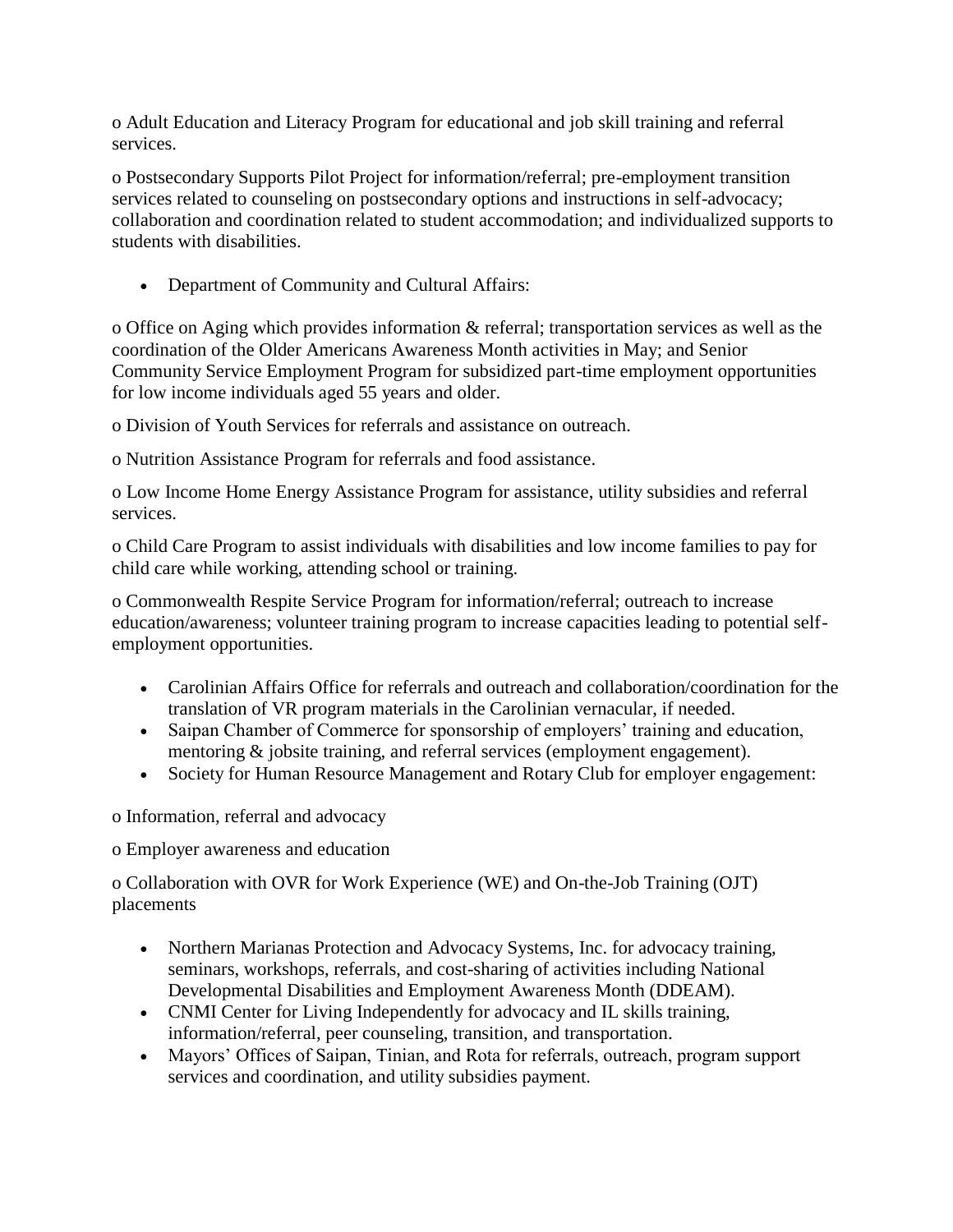- Karidat for temporary housing, maintenance expenses, food assistance, and referral services.
- Ayuda Network for referrals and inter-agency updates, training and development.
- Commonwealth Office on Transit Authority (COTA) for transportation services, public education and awareness, and information & referral services.
- CNMI WIOA Core Programs through the State Workforce Development Board for leveraging of resource and expertise to provide mutual clients including students and youth with disabilities with training and employment preparation services, referrals, data sharing, collaboration/coordination with respect to the American Job Center (aka One-Stop), and other authorized activities per WIOA.
- Disability Network Partners for ongoing discussions about issues affecting the disability community in the CNMI, information sharing, cost-sharing on disability awareness as well as employer engagement activities and training opportunities, referrals, technical assistance, etc.
- CNMI Transition Coalition for improved collaboration and coordination aimed at improving school to work transition services and preparing students with disabilities for the  $21<sup>st</sup>$  century workforce through the provision of pre-employment transition services (Pre-ETS).
- Veteran's Affairs Office to assist in the coordination of services for common consumers and delivery of quality services for qualified disabled veterans.
- Department of Corrections / Division of Youth Services in developing a collaborative relationship with the Department of Corrections (DOC) and the Division of Youth Services (DYS) to coordinate service activities for individuals with disabilities who are interacting with the juvenile justice system, child welfare as well as adults scheduled for release. OVR will work with DOC in assisting inmates with disabilities with determining if they are eligible for OVR services. If found eligible, helping them to prepare for a successful employment transition as a component of their parole process.
- Special Education Program for referrals and the coordination and collaboration of the provision of pre-employment transition services to students with disabilities as defined by WIOA.
- Office of U.S. Congressman Gregorio Kilili Sablan for information/referral; outreach to increase education/awareness; participation in the annual Veterans Resource Fair sponsored by Cong. Sablan's Office.
- Northern Marianas Trades Institute for consumer training, job preparation, and placement; information/referral; outreach to increase education/awareness; support for and provision of student accommodation.
- The Lady Diann Torres Foundation Disability Center for information/referral; outreach to increase education/awareness; provision of training to individuals with disabilities to increase employability; provision of training to other community stakeholders including service providers, employers, the DNP, etc. to increase knowledge and capacities around disability employment.

### **2. State programs carried out under section 4 of the Assistive Technology Act of 1998;**

• Trankilu Alternative Financing Program (also known as the Assistive Technology (AT) Loan Program) for affordable loans made available to anyone who intends to purchase assistive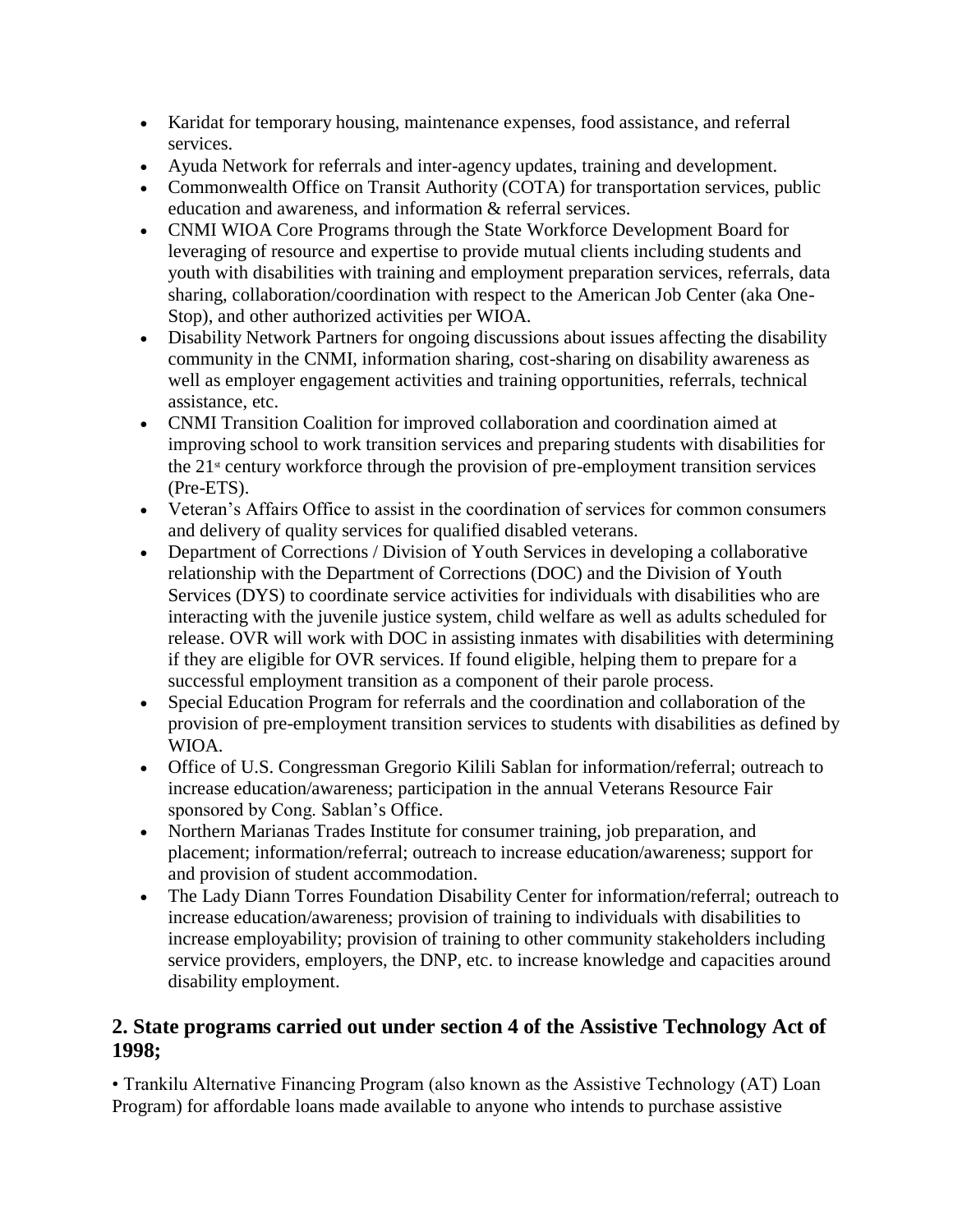technology, adapted vehicles, or modifications for a CNMI resident with a disability. Employers (provided that the assistive technology is to benefit exclusively the individual with a disability) and entrepreneurs with disabilities may qualify to participate in this program. They provide AT training as well as information and referral services.

TAFP works in collaboration with the CNMI Assistive Technology Program to provide AT training.

• The CNMI Assistive Technology Program is a federally-funded program under the CNMI Council on Developmental Disabilities and authorized under the Assistive Technology Act of 1998. In 1994, the CNMI Council on Developmental Disabilities was funded to develop, implement, and administer a Commonwealth-wide program to meet the assistive technology needs of persons with disabilities, which was known as STRAID. However, as a result of the new requirements of the Assistive Technology Act of 1998, as amended, the program is now called the CNMI Assistive Technology Program (CNMI ATP), which is under the CNMI Council on Developmental Disabilities. The CNMI ATP provides assistive technology-related services CNMI-wide to help children and adults with disabilities live productive, independent, and good quality lives. As an AT Act program, CNMI ATP carries out state level and leadership activities. State level activities consist of Alternative Financing Program (Trankilu Alternative Financing Program), Device Reutilization Program, Device Loan Program and Device Demonstration Program. Furthermore, CNMI ATP conducts state leadership activities CNMIwide such as training, technical assistance, public awareness and outreach, information dissemination and referrals, and coordination and collaboration with various public, private and non-government entities.

### **3. Programs carried out by the Under Secretary for Rural Development of the United States Department of Agriculture;**

The CNMI OVR does not currently have cooperative agreements with any programs funded under the USDA.

But, as previously stated, the OVR will, when appropriate, continue to develop agreements with other state and local agencies that are not part of the statewide workforce investment system, including programs carried out by the Under Secretary for Rural Development of the Department of Agriculture and State programs, when such agreements will benefit the vocational rehabilitation of persons with significant disabilities.

### **4. Noneducational agencies serving out-of-school youth; and**

- Workforce Investment Agency (WIOA Title I Program) for leveraging of resources and expertise to provide mutual clients including students and youth with disabilities with training and employment preparation services, referrals, data sharing, collaboration/coordination with respect to the American Job Center (aka One-Stop), and other authorized activities per WIOA.
- Continue to maintain and strengthen relationships with the Northern Marianas Trades Institute for continued referrals of VR clients to NMTI for training preparation in the workforce in conjunction with OJT placement in the public or private sectors and to provide guidance/technical assistance to the trades school in the area of reasonable accommodation and effective communication with individuals with varying disabilities.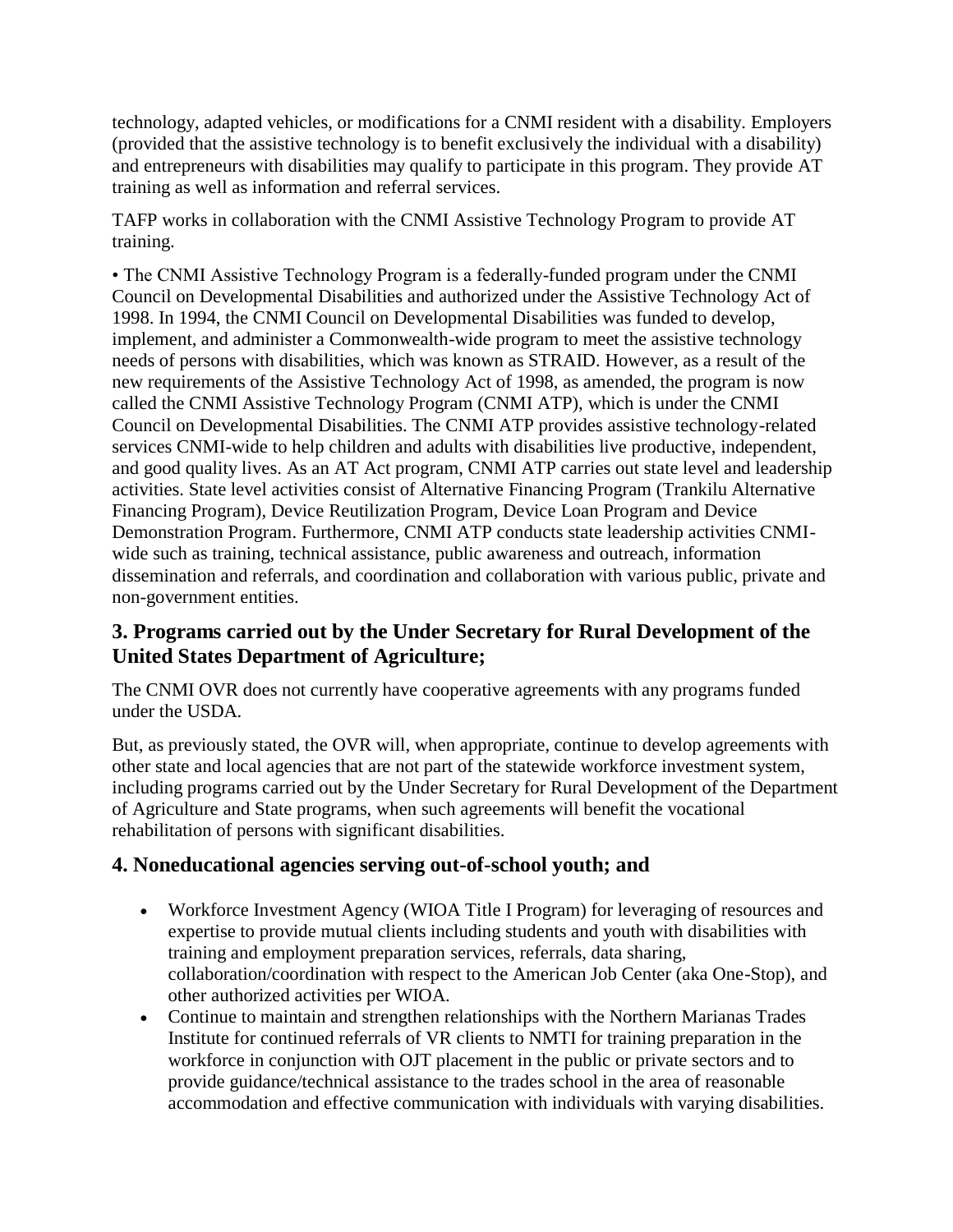- Latte Training Academy for workforce development providing skilled and certified (Allied Health, Hotel & Hospitality, Business, and Information Technology) vocational training and career enhancement.
- Island Training Solutions for practicable ready to use training for public and private sector staff and management in Customer Service Team Building, Problem Solving, etc.

### **5. State use contracting programs.**

Not applicable

## **d. Coordination with Education Officials**

Describe:

### **1. DSU's plans**

The designated State unit's plans, policies, and procedures for coordination with education officials to facilitate the transition of students with disabilities from school to the receipt of VR services, including pre-employment transition services, as well as procedures for the timely development and approval of individualized plans for employment for the students.

Section 20 of OVR's Policy and Procedures Manual states: "The Rehabilitation Act of 1973, as amended, requires the development of cooperative agreements, formal interagency agreements and memorandums of understanding, as appropriate, with other public agencies (CFR 361.22, CFR 361.23, 361.24). The cooperative agreement is designed for use whenever public agencies enter into agreements and does not involve an exchange of funds. This may be accomplished by executing a COOPERATIVE AGREEMENT BETWEEN PUBLIC AGENCIES, and obtaining required signatory approvals. The Rehabilitation Act of 1973, as amended, also allows for thirdparty cooperative arrangements (CFR 361.28). Interlocal contracts with public agencies may be entered into by executing an INTERLOCAL CONTRACT BETWEEN PUBLIC AGENCIES and obtaining required signatory approvals. The interlocal contract is designed for use whenever public agencies contract with one another for the performance of any government service" (p. 78).

Where specifically School-to-Work Transition is concerned, the CNMI Office of Vocational Rehabilitation (OVR) and the Public School System-Special Education Program (PSS-SPED), in FY 2015, re-evaluated their existing Interagency Cooperative Agreement (ICA) and made necessary revisions per the requirements of the Workforce Innovation and Opportunity Act (WIOA) of 2014. Section 8 of the ICA talks about Pre-Employment Transition Services: "The Rehabilitation Act of 2014, as amended (under Title IV of the Workforce Innovation and Opportunity Act signed into law by President Obama on July 22, 2014) requires OVR to provide eligible students with disabilities under IDEA or Section 504, ages 16-21 years, with preemployment transition services (PETS), such as: Job exploration counseling, Work-based learning opportunities, Counseling on post-secondary educational opportunities, Workplace readiness training, and Instructions in self-advocacy. PSS-SPED will provide assistance to OVR in the coordination with employers on transition services including PETS for students with disabilities" (p. 3).

Procedures regarding the timely development and approval of individualized plans for employment for all CNMI OVR consumers, including students with disabilities, may be found in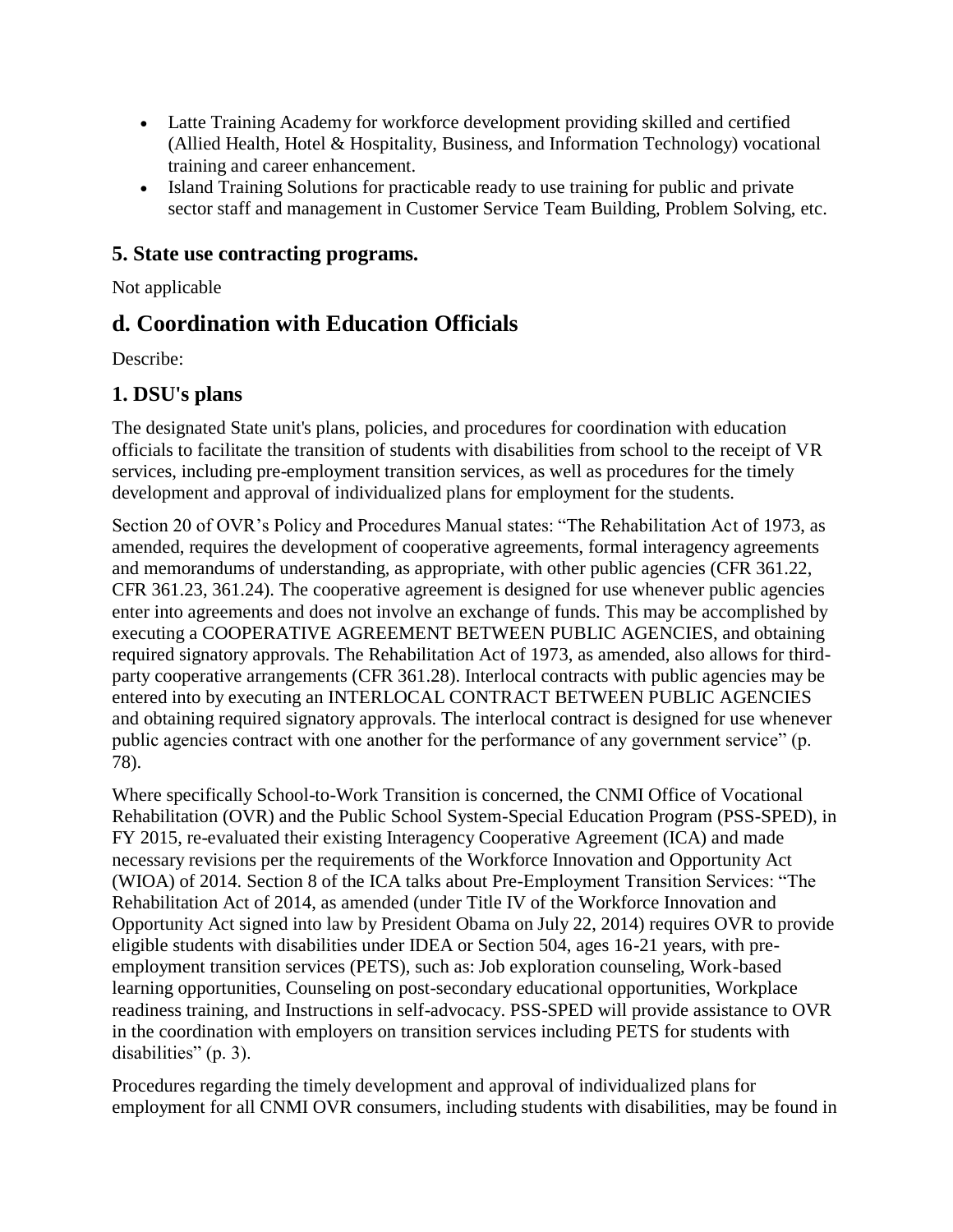the Policy and Procedures Manual, under Section 16: INDIVIDUALIZED PLAN FOR EMPLOYMENT (IPE): "After determination of eligibility, Counselor shall develop an individualized plan for employment (IPE) within 60 work days, and the identification of rehabilitation needs, there will be an IPE initiated" (p. 35). In addition to the ICA, the School-to-Work Transition Guidelines provides more practical information including best practices for delivering transition services. According to the Guidelines, the CNMI OVR must ensure that the "Individualized Plan for Employment (IPE) should be completed as soon as eligibility has been determined but no later than 60 days, and the necessary information has been gathered. An IPE should be in place prior to graduation or exit from school. The IPE is to be coordinated with the student's Individual Education Program (IEP) that is developed by the school system's transition team" (p. 2).

### **2. Information on the formal interagency agreement with the State educational agency with respect to:**

#### **A. consultation and technical assistance to assist educational agencies in planning for the transition of students with disabilities from school to post-school activities, including VR services;**

Section 2 of the Interagency Cooperative Agreement states that the "OVR and PSS-SPED will engage in providing the other with consultation and technical assistance to plan for and ensure the smooth transition of students with disabilities" (p. 1).

VR staff are essentially a resource for schools and families to help educate students about supports needed for a smooth transition from school to work, further training, education and/or independent living. To achieve this objective the following general activities are completed: • Consulting with and educating schools, parents, students, and other agencies about VR services. • Conducting outreach that includes VR orientation presentations, dissemination of VR brochures, and technical assistance with transition IEP planning. • Participation in transition fairs, job fairs, and other activities targeting parents and students to increase appropriate referrals. • Conducting early identification and assessment of student needs for transition services. • Bringing the VR program to the school campuses through continued co-location efforts. • Communicating relevant VR policy which may impact a student's application or eligibility for VR services.

#### **B. transition planning by personnel of the designated State agency and educational agency that facilitates the development and implementation of their individualized education programs;**

Section 3 of the Interagency Cooperative Agreement states that the "OVR's involvement during the transition planning phase of the IEP helps to ensure that the vocational or employmentrelated provisions of the IEP provide a bridge to the vocational rehabilitation services needed under an IPE for those students determined eligible for the vocational rehabilitation program" (p. 1).

As an extension of the 2015 Interagency Agreement between the Office of Vocational Rehabilitation and the Public School System-Special Education Program, the School to Work Transition Guide (SWTG) was developed to ensure a smooth transition process. This guide suggests best practices that can be used as a tool to assist in the improvement of communication,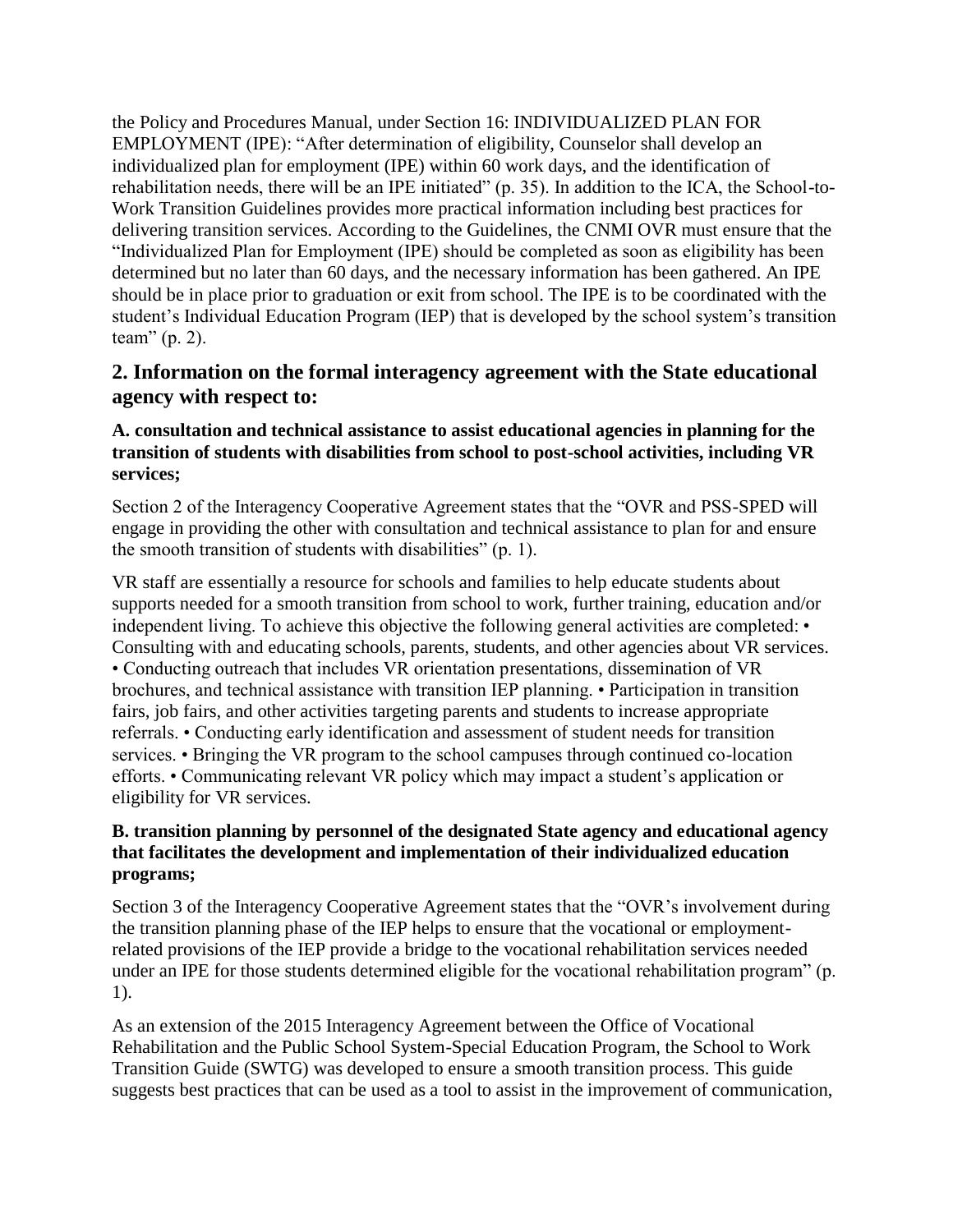coordination, and services for students with disabilities transitioning from school to work. It was designed to be useful for all persons and agencies (stakeholders) involved in the transition process. This document varies depending upon the stakeholder's needs at the time of use. The Agencies and Programs involved in the development of this guide agreed to the following core values: • Transition is Essential: Transition is important for all students, regardless of disability. Transition provides the focus and early planning for all youth with disabilities to move towards achieving their goals. • Individualization: Transition services are not the same for all students. Services are person-specific and developed with the young adult, their family, and those who know them well based on their interests, abilities, and needs. • Outcome Focused: Transition services are specific outcomes driven activities designed to help students achieve their goals of training/education, employment, and independent living. • Achieve More Together: Working together, as equal partners, creates a seamless transition from school to work. All can assist the student and their families identify their needs and develop plans to meet these needs. Everyone has something to contribute and leveraging of funds and staff leads to exceptional outcomes. • Student and Family Involvement: Students and their families are actively involved in the entire transition process including service decisions. They are full and meaningful partners in the process. • Identification of Roles and Process: Identifying the roles of every partner and the processes needed, sets clear expectations between partners about areas of focus and expertise, responsibilities, and where to go for assistance beyond the individual programs scope of practice. Knowing where to go for the right answers allows for smooth discussions about possibilities. • Increase Understanding: Share information so all partners are aware of available resources to help in transitioning.

#### **C. roles and responsibilities, including financial responsibilities, of each agency, including provisions for determining State lead agencies and qualified personnel responsible for transition services;**

Reference: An Interagency Cooperative Agreement Between The Office of Vocational Rehabilitation (OVR) And The Public School System-Special Education Program (PSS-SPED) April 02, 2018.

#### Section 10 - Mutual Responsibilities

- Training and Technical Assistance: OVR will provide consultation and technical assistance to PSS-SPED that will assist in the planning and transition of all students with disabilities who are eligible or potentially eligible from school to post-school activities, including employment. Develop and provide common training and professional development opportunities to improve transition and employment results to youth.
- Planning and Coordination: Joint collaboration in the development/continuation of a work group (Transition and Coordination Team-TACT) that targets the improvement of transition to employment outcomes in integrated, community settings for students with disabilities. The TACT will also explore and identify pre-employment transition services and transition-related services (work-based learning; internships; apprenticeships; dual enrollment programs; industry recognized credential programs and college programs). (Supporting document: School to Work Transition Guidelines) Ensure mutual support for and participation in the respective programs required State Plan and Needs Assessment process. Further, parties agree to work collaboratively to coordinate with and engage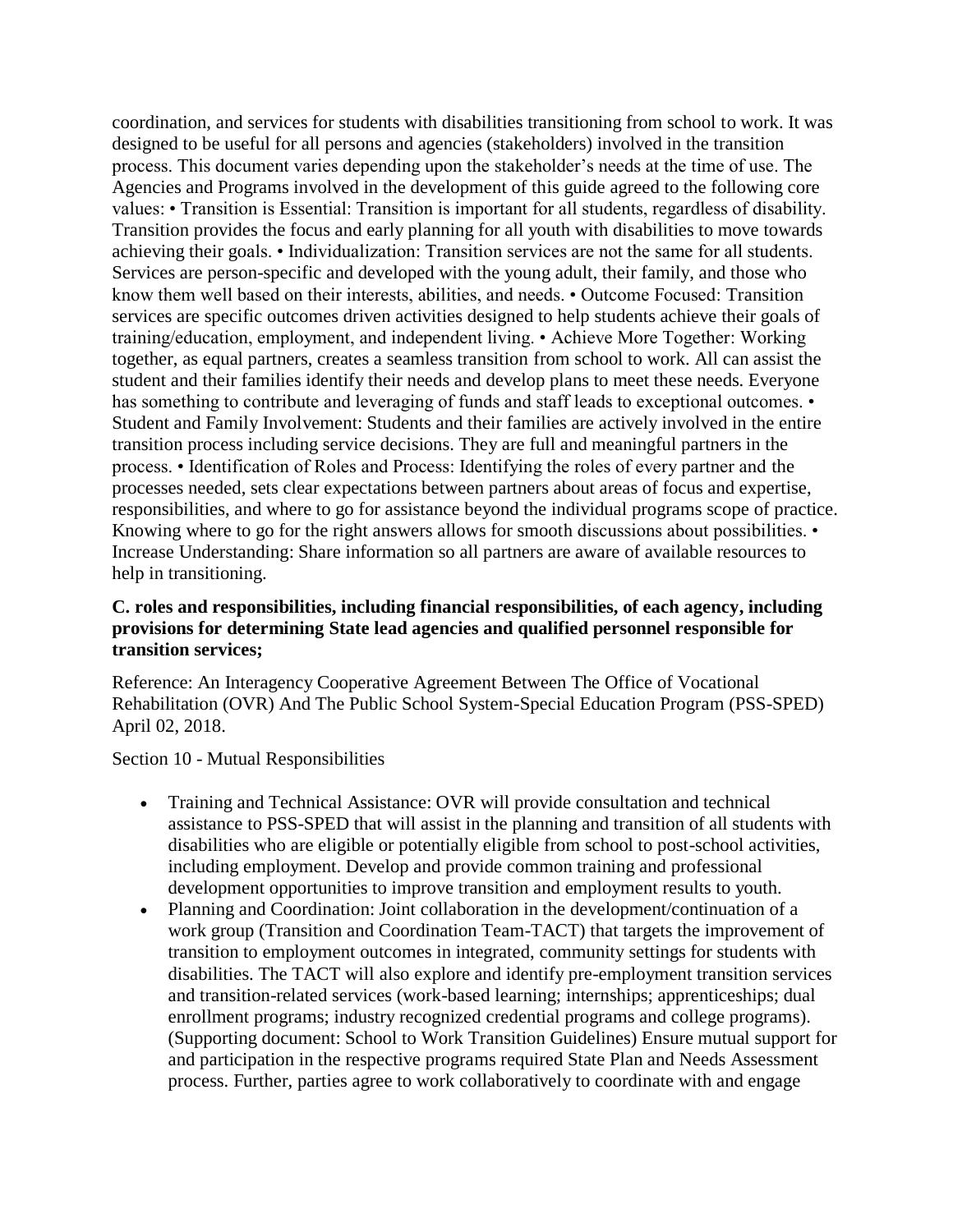employers on pre-employment transition services and transition services for you and students with disabilities.

- Data Sharing: Sharing of data, within the bounds of confidentiality, of eligible students regarding transition services and outcomes.
- Transition Services/Accommodations: Identify and disseminate information about preemployment transition services and transition services, accommodations, employment services, effective practices/strategies that create positive employment outcomes to program staff, partners, families, individuals, employers, and public and private stakeholders.
- Assistive Technology: Upon completion of the free appropriate public education (FAPE) of many eligible students, PSS-SPED is left with items of assistive technology which have been required by student's IEPs and which have been customized for particular students or are otherwise unlikely to be used by different students. Such items of assistive technology often are stored until they become obsolete.
- Co-Location Initiative: Parties agree to continue to lend their support for OVR staff, i,e, vocational rehabilitation counselor, to be based at the public high schools for a rehabilitation program, conduct Q&A with stakeholders, i.e. students, parents, and school personnel, entertain applications for vocational rehabilitation services, conduct initial interviews, and increase referrals to OVR.

Section 11 of this document describes further the roles and responsibilities for each agency as applicable to their regulatory authority.

Section 12 - Financial Responsibility of the Interagency Cooperative Agreement States: When a student with a disability is both in school and has an IPE with OVR, the cost of services necessary for both the student's education and for the student to become employed, will be delineated between PSS-SPED in terms of what will work with PSS-SPED representative in determining which is needed to complete high school coursework and which services pertain to fulfilling the IPE.

When another adult service provider agency has been identified by the IEP team (that can pay part or all of the cost of a specific service or device), a representative of that agency shall be invited and included in the IEP meeting where the responsibility for payment is negotiated. Arrangements to share the cost of a given service or device will be fully reflected and explained in the IEP or the IPE, or both. (Note: OVR is a secondary source of financial assistance.

Section 4 - Transition Planning Related to the Individualized Education Program (IEP)

Schools usually designate a staff person as a Transition IEP Coordinator. This person is responsible for communicating the student's transition services needs to agencies representatives who were unable to attend. For CNMI PSS-SPED, responsibility for the coordination of transition services is transferred to the school level and falls within the purview of SPED teachers.

The school must obtain agency commitments to provide or pay for needed transition services or reconvene the IEP to determine alternate methods for meeting the student's needs. It is important to the VR Counselor to respond to school staff on the progress of mutual students, with appropriate parental, legal guardian, or student (at age 18) consent,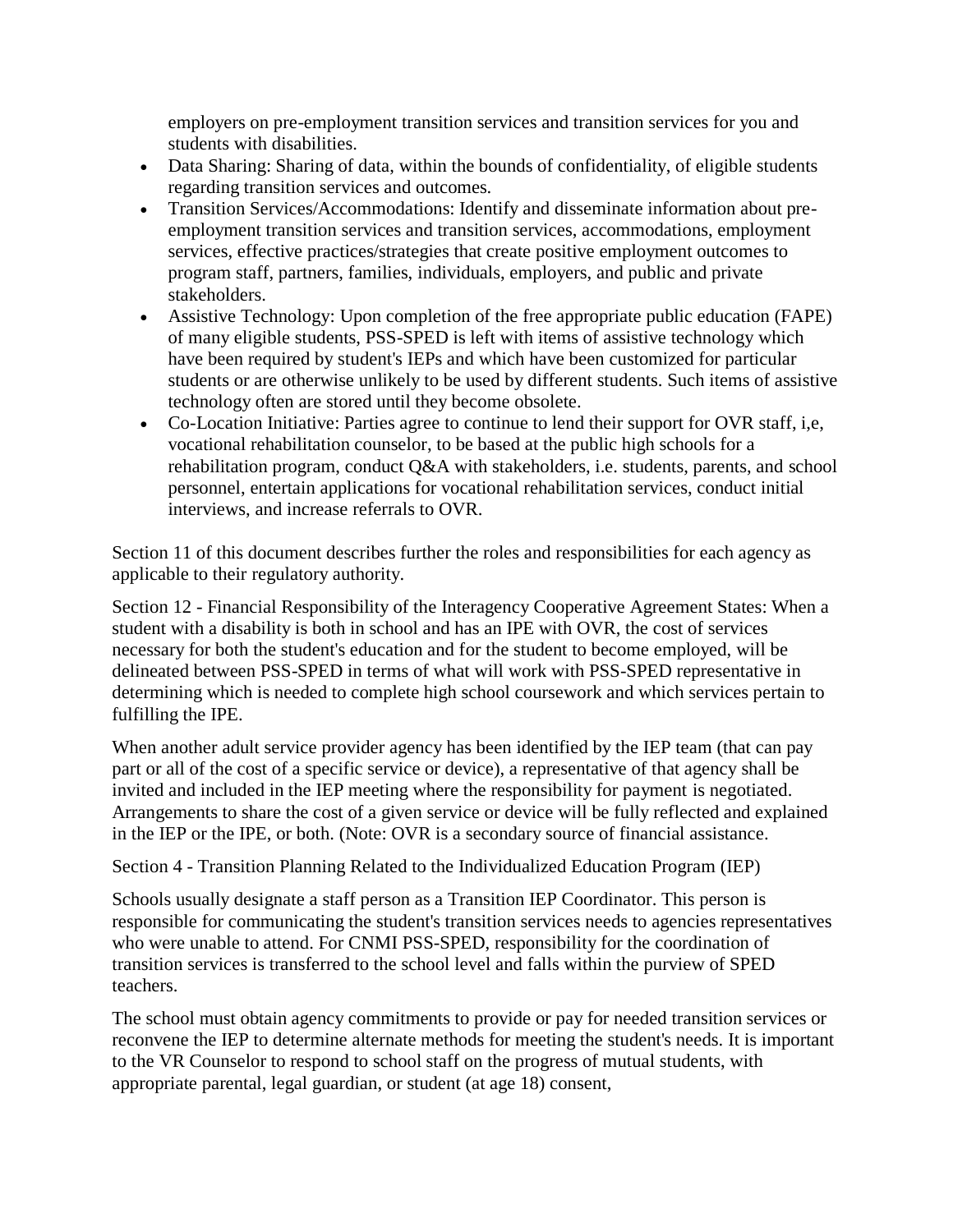#### **D. procedures for outreach to and identification of students with disabilities who need transition services.**

Reference: An Interagency Cooperative Agreement Between The Office of Vocational Rehabilitation (OVR) And The Public School System-Special Education Program (PSS-SPED)

Section 5: Procedures for Outreach

OVR and PSS—SPED will continue to support outreach activities that will increase referrals to OVR in an effort to provide eligible students with disabilities a smooth school to work transition. (Refer to the School to Work Transition Guidelines for detailed description on procedures for outreach.)

Outreach activities of the VR Counselor are primarily focused on providing information about VR to school staff, students, parents, community professionals, and others interested in preemployment transition services and transition services. Outreach to these students should occur as early as possible during the transition planning process and must include, at a minimum, a description of the following:

- Vocational Rehabilitation program purpose
- Eligibility requirements
- Procedures
- Scope of services that may be provided to eligible students
- Pre-employment transition services that may be provided to potentially eligible students

The VR Counselor can provide information regarding OVR services that can be passed on to students and their families by contacting the SPED Teacher, Transition Coordinator, SPED Coordinator, or School Counselor.

Ways the VR Counselor may conduct outreach include:

- Providing VR brochures and business cards to the school
- Presenting at the first Open House or Orientation held at the school
- Conducting regularly scheduled school visits (co—location)
- Participating in Transition and job fairs at the school
- Attending school IEP meetings when invited
- Speaking about pre-employment transition services and VR services at school staff meetings, teacher in—service training, student/parent group meetings, or interagency meetings

The VR Counselor should work with school staff to ensure referrals of students with disabilities to the OVR program at the beginning of the school year as follows:

- Referral for pre-employment transition services beginning at age 16 for all students with disabilities who may need them
- Referral and application for OVR services is recommended at age 16 for students who are involved in or plan to be involved in Community-Based Work Experiences (CBWE)
- Although OVR does not impose an age limit on when a student can apply for VR Transition services, they encourage students to do so two years prior to school exit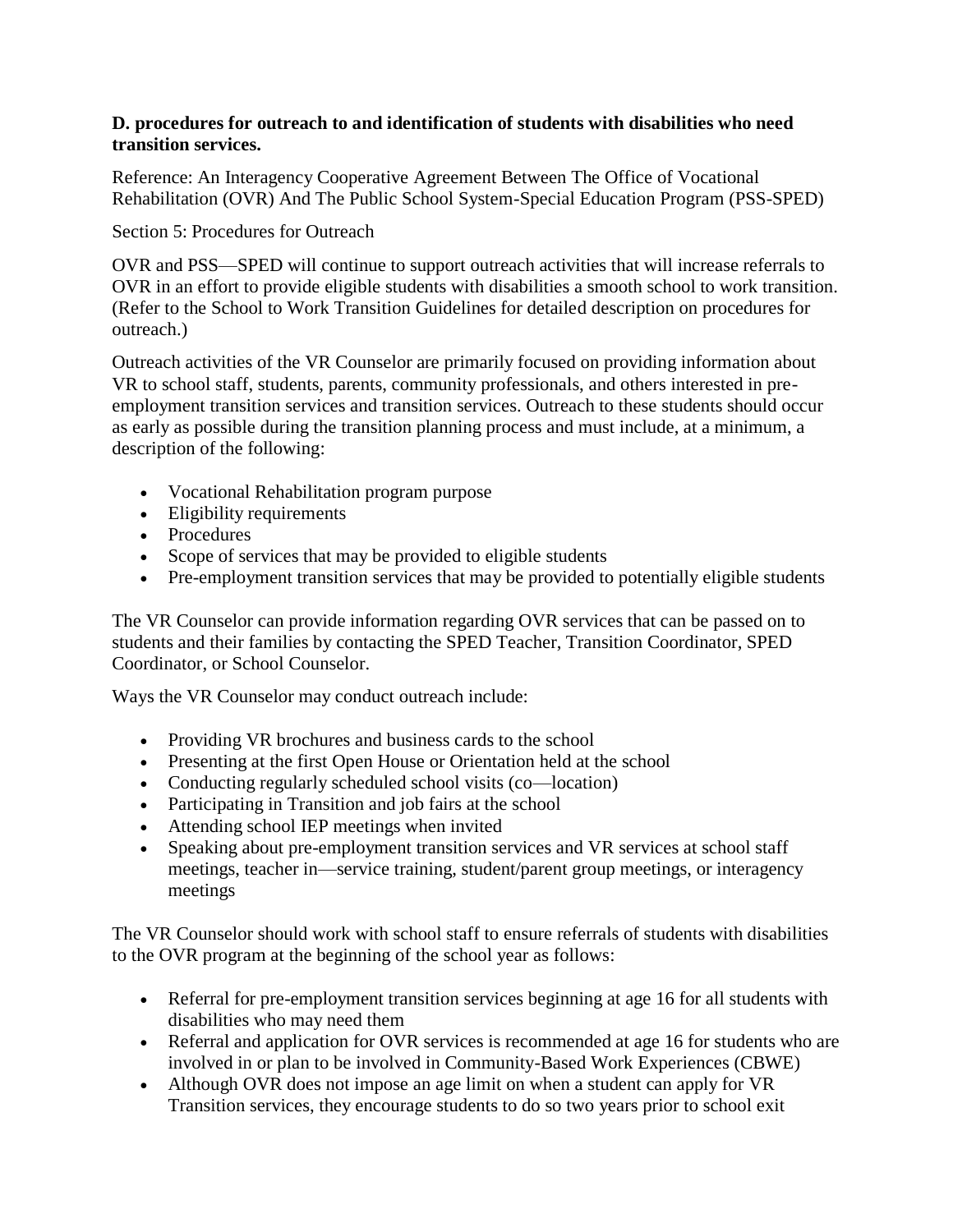- Students at high risk of dropping out should be referred if they are old enough to begin training or searching for employment
- The VR Counselor may act in an advisory capacity for at—risk youth who are too young to apply and/or do not have a disability

This should allow sufficient time for determining eligibility, identifying OVR service needs, referring students to community services, and developing the approve IPE prior to the student's exit from school.

Section 8: Services Prior to Referral Transition services, including pre-employment transition services, may be provided by OVR to students with disabilities beginning at age 16 (or younger, if the IEP team determines it is appropriate), who have not yet applied for VR services. Consultation to students and families , technical assistance to schools, and participation in IEP meetings when invited.

OVR will collaborate with PSS-SPED to provide any or all of the five pre-employment transition services required activities described in the next section to students with disabilities (ages 16-21, or younger, if the IEP team determines it is appropriate).

## **e. Cooperative Agreements with Private Nonprofit Organizations**

(Formerly known as Attachment 4.8(b)(3)). Describe the manner in which the designated State agency establishes cooperative agreements with private non-profit VR service providers.

There are no private non—profits providing VR services in the CNMI.

## **f. Arrangements and Cooperative Agreements for the Provision of Supported Employment Services**

(Formerly known as Attachment 4.8(b)(4)). Describe the designated State agency's efforts to identify and make arrangements, including entering into cooperative agreements, with other State agencies and other appropriate entities in order to provide supported employment services and extended employment services, as applicable, to individuals with the most significant disabilities, including youth with the most significant disabilities.

A fee for services arrangement is in place with only one (1) private company to provide job coaching services: Marianas Health. The job coaches assist individuals with most significant disabilities during their participation in the work experience and/or on-the-job training programs. When necessary, the services of a job coach is procured to assist newly-hired consumers to ease their transition into employment. (Note: OVR did business with Pinnacle Staffing in the past for the provision of job coaching services; but after a devastating fire broke out, the company never recovered.)

Personal assistance services are provided to consumers with most significant disabilities to help them to further maintain their employment through the choosing of their own PAs who are compensated by OVR. In August of 2016, OVR expanded their CRP network to include Marianas Health as a provider of personal assistance services.

Still, the CNMI has a limited number of community rehabilitation programs (CRP), supported employment and extended service providers. This creates challenges in providing for a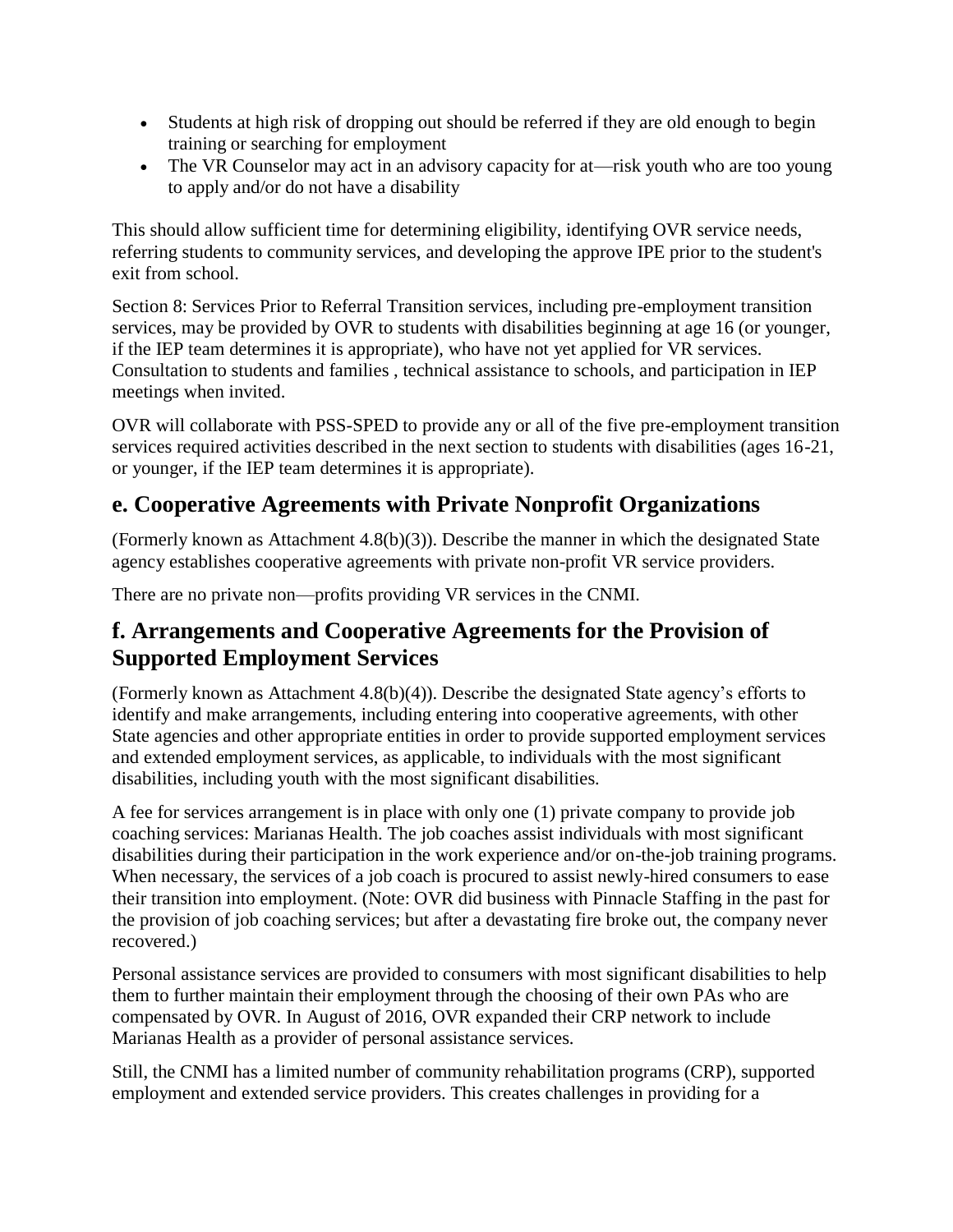comprehensive support services, which are required for a successful program. Discussions with public agencies and organizations to provide and/or fund supported employment and extended services are ongoing. In addition, CNMI OVR will continue to identify individuals who have received training to provide supported employment services to VR consumers.

## **g. Coordination with Employers**

(Formerly known as Attachment 4.8(b)(5)). Describe how the designated State unit will work with employers to identify competitive integrated employment and career exploration opportunities in order to facilitate the provision of:

### **1. VR services; and**

CNMI OVR will strengthen collaboration and coordination with employers to identify competitive integrated employment and career exploration opportunities to facilitate VR services for consumers with disabilities to prepare them for employment by:

- Contacting and engaging in meaningful conversations with employers individually to learn about their specific business culture and needs,
- Attending and networking with employers at events such as the Chamber of Commerce, Society for Human Resource Management, Rotary Club, and other similar venues,
- Utilize the support and expertise of the State Rehabilitation Council (SRC), especially those who represent business/industry/labor, to help facilitate employer engagement activities and gauge effectiveness,
- Partner with the State workforce development board and Disability Network Partners to work with employers to identify opportunities for competitive integrated employment,
- Participate in job/career fairs sponsored by various partners within our community, including but not limited to Public School System co-op education and training program, Northern Marianas College, and those sponsored by employers both in the public and private sectors,
- Gather feedback from employers via formal survey instrument or informally through regular every day discussions/conversations,
- Work with our Disability Network Partners to consider inclusion of a few employers from different segments of the workforce to attend, participate, become involved in DNP activities promoting competitive integrated employment,
- Share program information with employers and consider linking up the OVR website to employers' websites. Information could also be shared through email and by posting on bulletin boards of various companies,
- In PY 2017, OVR hired for the very first time an Employment Specialist whose duties and responsibilities revolve around business relations and employer engagement,
- In PY 2017, the Saipan Chamber of Commerce Executive Director had graciously offered for OVR to utilize the Chamber's website as a repository of disability employment resources for employers, and
- The SRC general membership meetings will provide an opportunity to listen to and/or address employer or business concerns via the Employer Forum segment of the agenda. This practice started in PY 2017 during the Council's 12/21/17 general membership meeting and will continue for all subsequent regular meetings.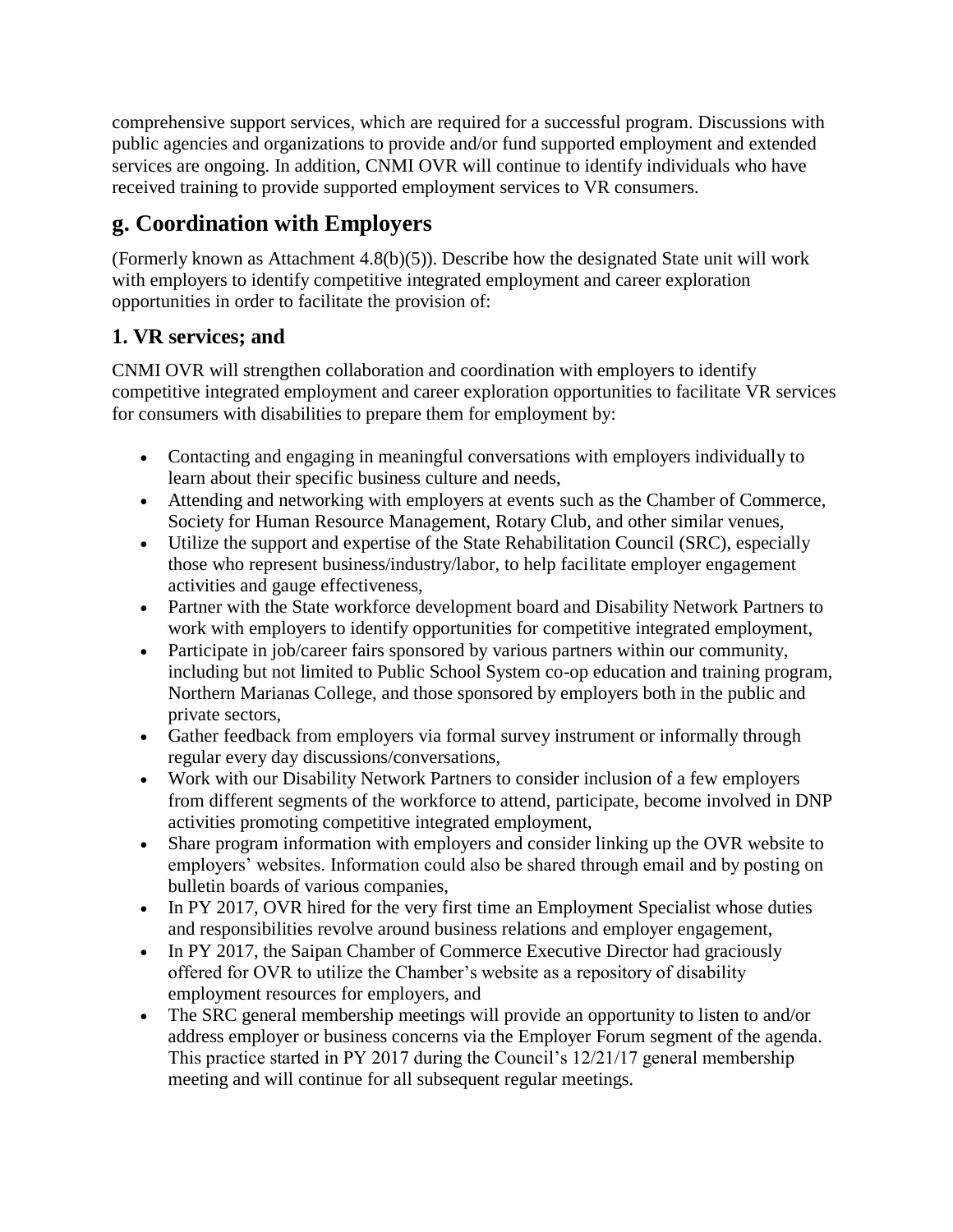### **2. transition services, including pre-employment transition services, for students and youth with disabilities.**

CNMI OVR will strengthen collaboration and coordination with employers to identify competitive integrated employment and career exploration opportunities to facilitate Transition services, including Pre-Employment Transition Services (Pre-ETS) for students with disabilities to prepare them for employment by:

- Contacting and engaging in meaningful conversations with employers individually to learn about their specific business culture and needs, and what opportunities could be available to PreETS, especially with regards to Work-Based Learning Experiences (WBLE) and transitioning students,
- Attending and networking with employers at events such as the Chamber of Commerce, Society for Human Resource Management Rotary Club, and/or other similar venues,
- Utilize the support and expertise of the State Rehabilitation Council (SRC), especially those who represent business/industry/labor, to help facilitate employer engagement activities and gauge effectiveness,
- Partner with the State workforce development board and Disability Network Partners to work with employers to identify opportunities for competitive integrated employment as well as WBLE opportunities,
- Participate in job/career fairs (for consumer or student support) sponsored by various partners within our community, including but not limited to: Public School System co-op education and training program, Northern Marianas College, and those sponsored by employers both in the public and private sectors,
- Gather feedback from employers via formal survey instrument or informally through regular every day discussions/conversations,
- Work with our Disability Network Partners to consider inclusion of employers from different segments of the workforce to attend, participate, become involved in DNP activities promoting competitive integrated employment as well as for Pre-Employment Transition Services (i.e. WBLE/OJT/Apprenticeship Programs)
- Share program information with employers and consider linking up the OVR website to employers' websites. Information could also be shared through email and by posting on bulletin boards of various companies,
- In PY 2017, OVR hired for the very first time an Employment Specialist whose duties and responsibilities revolve around business relations and employer engagement,
- In PY 2017, the Saipan Chamber of Commerce Executive Director had graciously offered for OVR to utilize the Chamber's website as a repository of disability employment resources for employers, and for the promotion of PreETS, and
- The SRC general membership meetings will provide an opportunity to listen to and/or address employer or business concerns via the Employer Forum segment of the agenda. This forum also affords OVR the opportunity to promote and market the PreETS and transitioning students. This practice started in PY 2017 during the Council's 12/21/17 general membership meeting and will continue for all subsequent regular meetings.

## **h. Interagency Cooperation**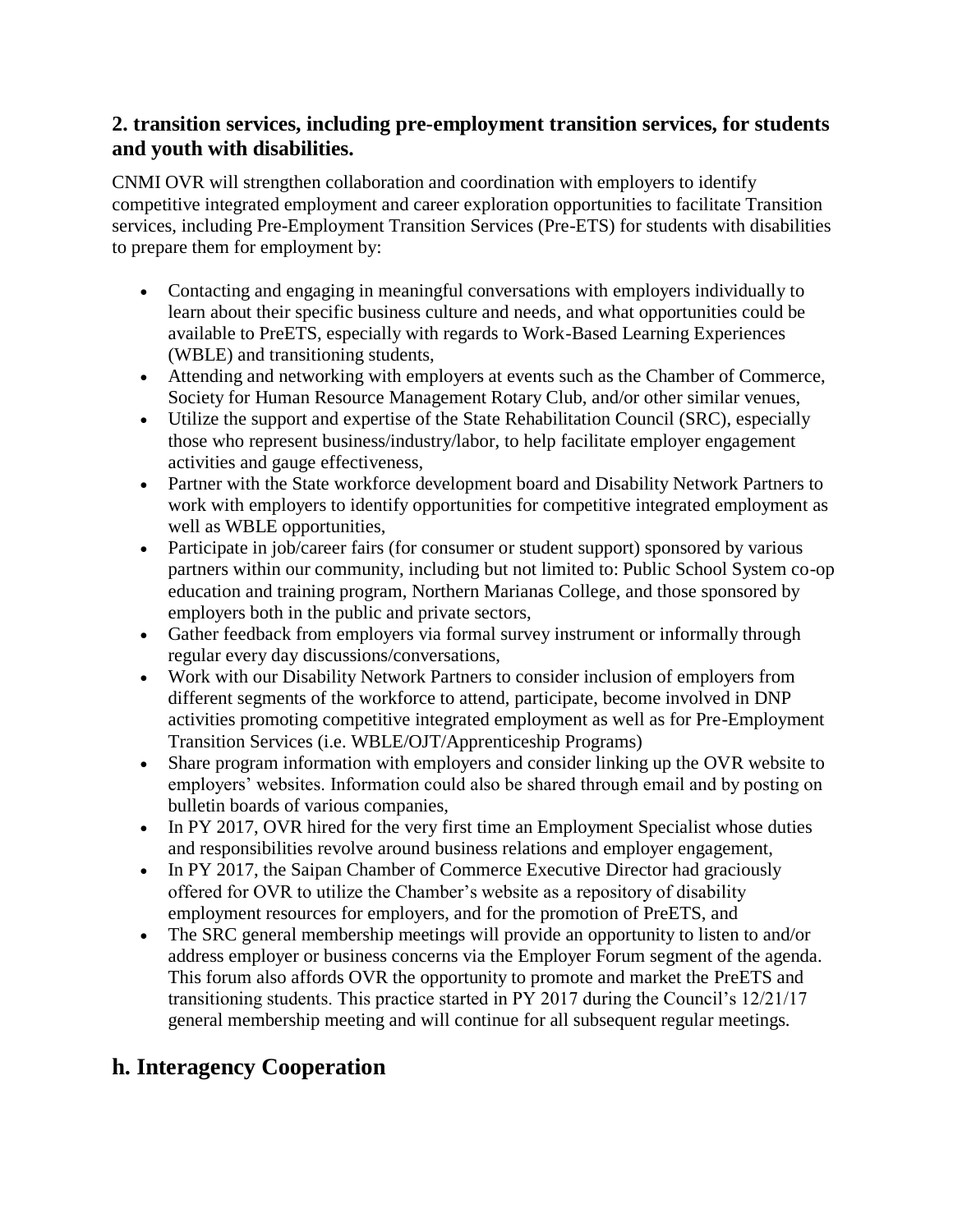Describe how the designated State unit will collaborate with the State agency responsible for administering each of the following programs to develop opportunities for competitive integrated employment, to the greatest extent practicable:

### **1. the State Medicaid plan under title XIX of the Social Security Act;**

During the general membership meeting of the CNMI Council on Developmental Disabilities (CDD) on 11/12/15, of which the OVR and the Medicaid are members, formal discussions on how we can collaborate with Medicaid to provide longer term supported employment and extended services to people with the most significant disabilities through applicable waiver(s) was initiated. The Medicaid Administrator informed council members that because of a Medicaid cap for the CNMI and other territories, certain waivers are not applicable, and until such time that the cap is lifted, Medicaid will be unable to provide home and community—based services in support of competitive integrated employment. The Medicaid continues to provide services under their State Plan of 1989. Mandatory services include: inpatient services; outpatient services; other lab and x—ray; nursing facility services (only when referred off island); physician's services; early and periodic screening, diagnosis, and treatment for children under 18; home health care (only when referred off—island); family planning services; and rural health clinic (only when referred off—island). In addition, optional services are also covered, such as: clinic services; optometry services; other practitioner services; dental services; physical and occupational therapy (rehabilitation); speech, hearing, and language disorders; prescribed drugs, dentures, prosthetic devices, and eyeglasses; wheelchair; medical supplies; and transportation (to off—island facility only). Continued discussions with Medicaid by the CNMI Disability Network Partners (OVR included) will be planned including obtaining federal—level guidance and technical assistance on how CNMI's current Medicaid restriction on the cap may be overcome to provide additional longer term services needed by people with more significant disabilities in order to achieve competitive integrated employment.

### **2. the State agency responsible for providing services for individuals with developmental disabilities; and**

CNMI OVR partners with the Council on Developmental Disabilities by engaging in activities that promote and improve our public VR program; identify and address the employment and other needs of people with disabilities; strengthen partnerships among the local Disability Network Partners (OVR, CDD, Northern Marianas Protection & Advocacy Systems, Inc., University Center for Excellence in Developmental Disabilities, Transition Coalition, employers, community rehabilitation programs, etc.); advocate that people with disabilities receive timely and quality services from community providers; educate the public on the mandates of federal and local statutes as they pertain to people with disabilities; leveraging of resources and expertise on similar State Plan goals/objectives for the benefit of VR consumers and potential applicants; among other things.

Collaboration with the CDD takes on the following form:

• Regular communications throughout the year.

• Involvement in mutual councils and boards, such as the Council on Developmental Disabilities, the State Rehabilitation Council, the Special Education State Advisory Panel, the Ayuda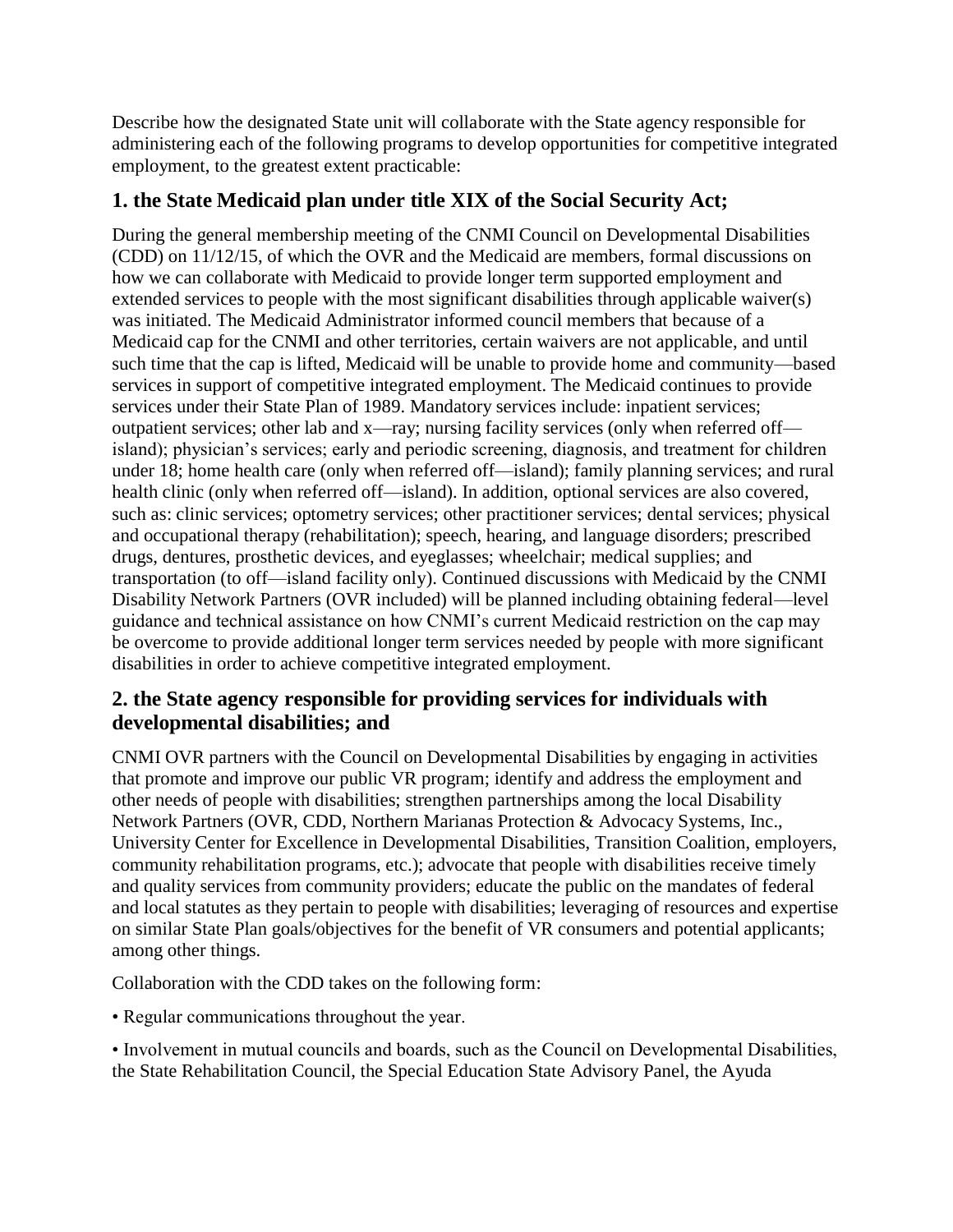Network, the Consumer Advisory Committee of the University Center for Excellence in Developmental Disabilities, the Statewide Independent Living Council, etc.

• Involvement in mutual coalitions, for instance, the Transition Coalition and the Disability Network Partners.

• Attendance and participation at each respective programs' public hearing or forum to help inform the State Plan development.

• Leveraging of resources and expertise in areas of employment, advocacy, and systems change resulting in competitive, integrated, and timely services.

• Information and referral related to employment.

CNMI CDD is committed to promoting systems change, providing advocacy, and supporting the independence, productivity, integration, and inclusion of individuals with developmental and other disabilities in our island community.

### **3. the State agency responsible for providing mental health services.**

The Community Guidance Center (CGC) is the primary provider of mental health and substance abuse services for all individuals residing in the CNMI. It incorporates all outpatient mental health services and administers all Federal health programs in the CNMI related to mental health and substance abuse, as well as all other publicly funded mental health services. Through collaboration and establishing interdependent relationships with other system providers, CGC is committed to providing high quality mental health and substance abuse treatment and other therapeutic services to the multi-diverse population of the CNMI, as well support services to families and friends, community outreach, prevention and education services, and referral assistance to other community resources.

In PY 2016, OVR initiated discussions with CGC about possibly entering into a memorandum of understanding (MOU) on how to better serve mutual consumers in achieving competitive integrated employment. This project continues in PY 2017 and more likely beyond with followups, reviews, and/or further discussions possibly leading to the development of an MOU that meets the needs of both OVR and CGC.

## **i. Comprehensive System of Personnel Development; Data System on Personnel and Personnel Development**

(Formerly known as Attachment 4.10)). Describe the designated State agency's procedures and activities to establish and maintain a comprehensive system of personnel development designed to ensure an adequate supply of qualified State rehabilitation professional and paraprofessional personnel for the designated State unit, including the following:

### **1. Data System on Personnel and Personnel Development**

### **A. Qualified Personnel Needs.**

Describe the development and maintenance of a system for collecting and analyzing on an annual basis data on qualified personnel needs with respect to: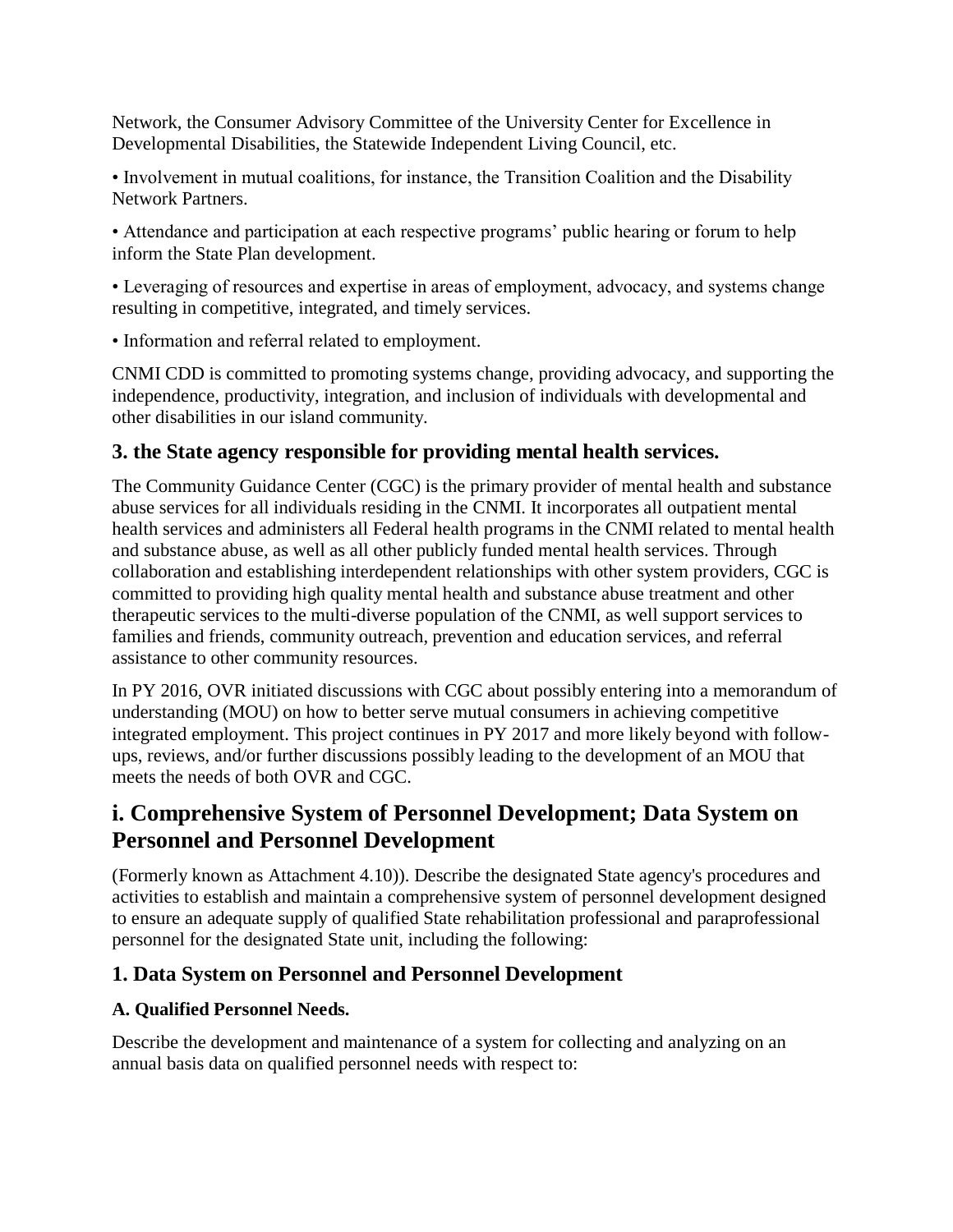i. the number of personnel who are employed by the State agency in the provision of VR services in relation to the number of individuals served, broken down by personnel category; The qualifications of CNMI OVR staff are under consistent annual review to identify educational and training needs that are required to enhance professional development. These needs are incorporated in individual staff development plans that conform to both CNMI Personnel Service System Rules & Regulations (PSSR&R) and VR standards as established in the Rehabilitation Act Amendments of 1998. All counseling professionals who do not meet these standards will be required to demonstrate significant progress per Section 101(a)(7) of the Rehabilitation Act. Activities that will continue to be conducted on an annual basis include:

- Projections on the number of VR consumers to assess staffing needs, and to maintain or plan appropriate and adequate staffing levels;
- Findings of monitoring reports, SRC recommendations, Consumer Satisfaction Survey results, and performance evaluations will be reviewed for staffing suggestions. Other documents, such as reviewers' comments on the State plan development, deficiencies noted in submitted quarterly/annual RSA reports, and monitoring reports will also be reviewed;
- Consulting with VR counseling staff to identify training topics to support personnel development;
- Ongoing reviews of progress on the individual professional staff development plan.

ii. the number of personnel currently needed by the State agency to provide VR services, broken down by personnel category; and

The Office of Vocational Rehabilitation currently employs thirteen (13) personnel that provide VR services to an estimated three hundred (300) individuals/consumers per year.

VR administrative support and services are provided by:

- One (1) Director who is a product of federal CSPD Master's degree in Rehabilitation Counseling Program with CRC credential,
- One (1) Fiscal Officer with over thirty (30) years dedicated to CNMI OVR,
- One (1) Administrative and Operations Manager,
- One (1) Administrative Assistant,
- One (1) Data Analyst,
- One (1) Administrative Clerk,
- One (1) ILOB Case Worker Assistant, and
- One (1) Employment Specialist.

Direct VR services are provided by:

- Two (2) VR Counselors (General),
- One (1) VR Transition Counselor, and
- Two (2) VR Counselor Aides.

iii. projections of the number of personnel, broken down by personnel category, who will be needed by the State agency to provide VR services in 5 years based on projections of the number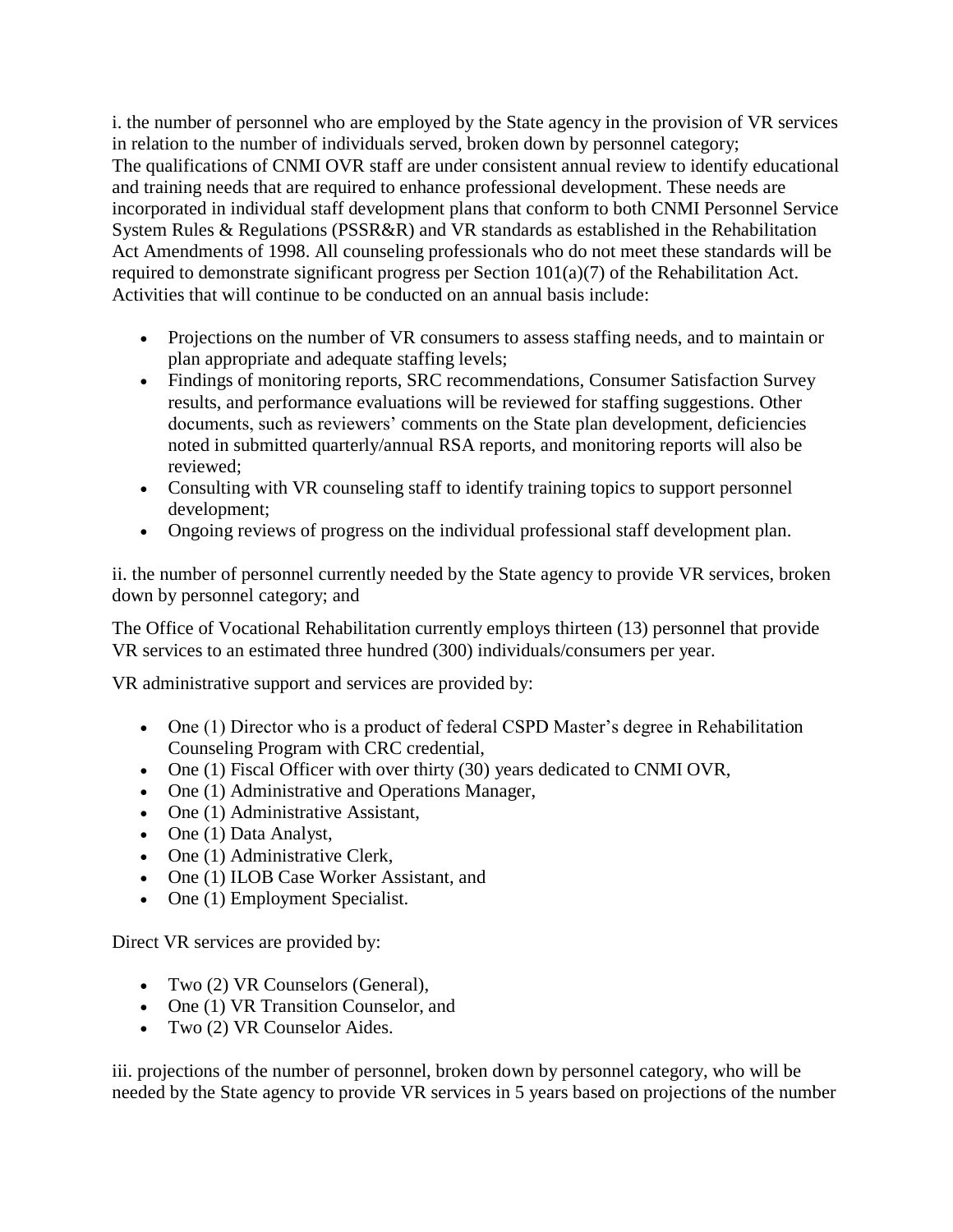of individuals to be served, including individuals with significant disabilities, the number of personnel expected to retire or leave the field, and other relevant factors.

CNMI OVR anticipates about a 5% increase in the number of individuals/consumers that will be served in PY 2018 and beyond due to the hiring of a VR Transition Counselor who actively seeks out potential applicants at the public high schools as well as the college and trades school campuses. In addition, VR Counselors make regular visits to the islands of Tinian and Rota thereby receiving a steady number of applications through the year, not to mention those received from Saipan. Current counselor caseload average is fifty-three (53). In addition, WIOA puts special emphasis on employer engagement activities as employers comprise VR's second customer base. This said, CNMI OVR successfully pursued the recruitment and hiring of its Employment Specialist who officially assumed his position on October 16, 2017. In addition, CNMI OVR will pursue the re-certification of the Case Service Manager position in the near future. The chart below represents current and projected vacancies by job title:

Job Title Total Positions Current Vacancies Projected Vacancies

Director 1 0 0

Fiscal Officer 1 0 0

Administrative & Operations Manager 1 0 0

VR Counselor 2 0 0

VR Transition Counselor 1 0 0

VR Counselor Aide 2 0 0

Administrative Assistant 1 0 0

Administrative Clerk 1 0 0

Data Analyst 1 0 0

ILOB Case Worker Assistant 1 0 0

Employment Specialist 1 0 0

Case Service Manager 0 0 1

#### **B. Personnel Development**

Describe the development and maintenance of a system for collecting and analyzing on an annual basis data on personnel development with respect to:

i. a list of the institutions of higher education in the State that are preparing VR professionals, by type of program;

CNMI OVR has one (1) VR Counselor with a general caseload who is enrolled in San Diego State University's (SDSU) Master's degree program in Rehabilitation Counseling via distance learning beginning in the Spring 2016 semester. This VRC successfully passed an interview with Dr. Charles Degeneffe of SDSU and were subsequently awarded federal financial assistance through the university.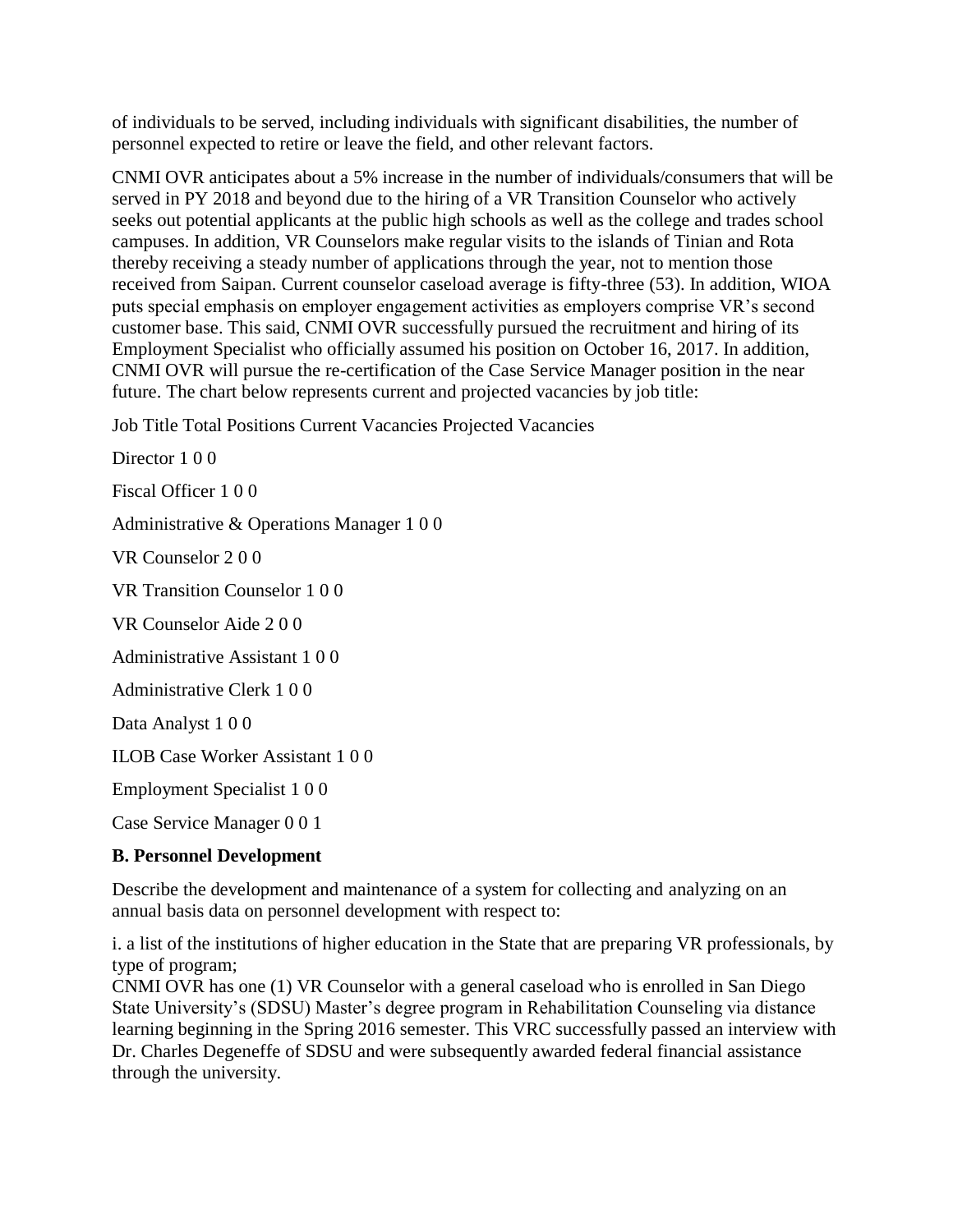CNMI OVR continues to encourage its counseling support staff to enroll at the Northern Marianas College at the level of their professional development needs and requirements. CNMI OVR will continue to explore educational and training opportunities offered by other educational institutions that can further assist with enhancing the professional development of its staff.

ii. the number of students enrolled at each of those institutions, broken down by type of program; and

Currently the CNMI OVR has one VR counselor aide pursuing an Associate degree in rehabilitation and human services at the Northern Marianas College. In addition, there is one VR counselor pursuing a Master's degree in rehabilitation counseling from San Diego State University through distance learning.

iii. the number of students who graduated during the prior year from each of those institutions with certification or licensure, or with the credentials for certification or licensure, broken down by the personnel category for which they have received, or have the credentials to receive, certification or licensure.

None

### **2. Plan for Recruitment, Preparation and Retention of Qualified Personnel**

Describe the development and implementation of a plan to address the current and projected needs for qualified personnel including, the coordination and facilitation of efforts between the designated State unit and institutions of higher education and professional associations to recruit, prepare, and retain personnel who are qualified, including personnel from minority backgrounds and personnel who are individuals with disabilities.

The CNMI OVR continues to maintain its affiliation with the San Diego State University (SDSU) as there are no institutions of higher education within the CNMI, Micronesia, or Hawaii that offers a Master's in Rehabilitation Counseling. CNMI OVR's recruitment efforts include contacts at SDSU and with the National Rehabilitation Leadership Institute (NRLI) as well as the Council of State Administrators of Vocational Rehabilitation (CSAVR), to name a few, for referrals or information about recent graduates in the field.

CNMI OVR will continue its efforts in obtaining a list of CNMI students who are pursuing a 4 year degree in Rehabilitation and Human Services at the Northern Marianas College as well as those who are receiving local scholarship assistance and majoring in related fields at off-island universities and/or colleges. These students will be sent information about careers in rehabilitation counseling in hopes of igniting interest via brochures and information packets provided to the CNMI Scholarship Office.

Job skills development for current personnel will be accomplished through enrollment in appropriate classes at the Northern Marianas College. Staff's educational, skills, and professional development will also be reinforced by regularly scheduling staff to attend job skills training sessions conducted by other government or partner agencies, as well as in-service trainings provided by staff.

Other recruitment and retention activities include: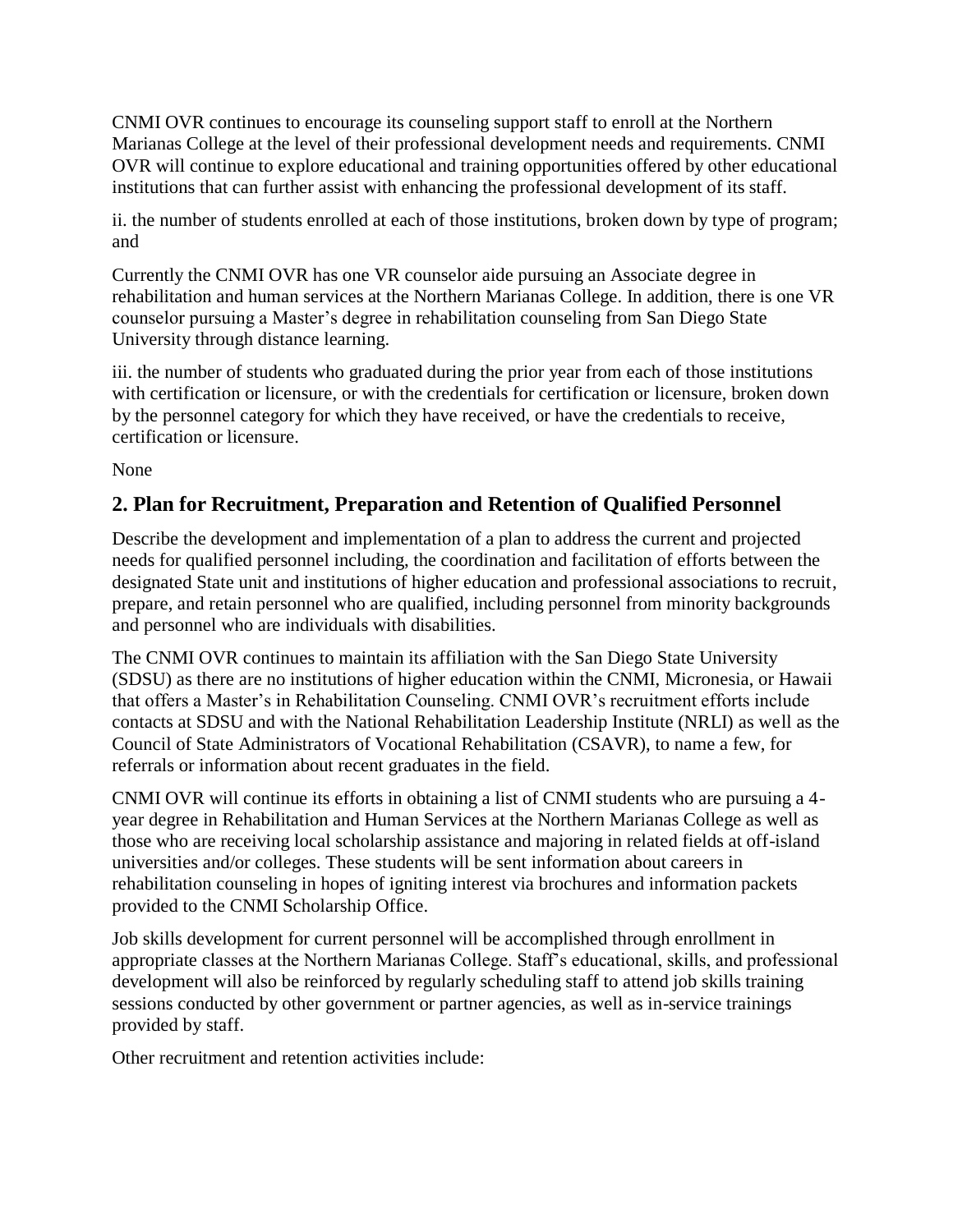- Participating in job fairs and career day activities to generate interest and awareness among college and high school students including students with disabilities of potential career opportunities in the field of vocational rehabilitation;
- Encouraging students who are ready to graduate from high school and post-secondary institutions to file resumes that may be considered if and when a VR vacancy is created through retirement, resignation, promotion, or transfer of existing staff and when additional counseling positions are established in the future;
- CNMI OVR leadership will continue to identify trainings for managers to ensure they are able to assist employees in effectively dealing with stress;
- Providing supports to staff in the form of problem-solving sessions along with coaching, leadership, and mentoring services. A structured mentoring program aimed at pairing a more experienced staff with a less experienced employee will help to promote and encourage the development of specific job skills, provide ongoing feedback, and create an individual grown or career plan for staff;
- CNMI OVR will remain committed to providing its staff, especially those providing direct services, with opportunities to meet agency standards as well as career advancement.

CNMI OVR utilizes and practices the same recruitment strategy and procedure administered under the local Office of Personnel Management (OPM). Currently, CNMI OVR does not use nor does it have a different recruitment procedure or system to reach minorities and individuals with disabilities.

The CNMI government is in itself a minority as one of the five (5) insular areas; therefore, CNMI residents, for the most part, are considered minorities. It is important to point out that since the inception of the CNMI government in 1978, the OVR was also instituted as an agency and all its employees were and continue to be representative of minority groups. Currently, at least eight (8) of CNMI OVR's thirteen (13) staff members are individuals with disabilities. CNMI OVR promotes the employment of qualified individuals with disabilities without regard to race, disability, etc.

### **3. Personnel Standards**

Describe the State agency's policies and procedures for the establishment and maintenance of personnel standards consistent with section 101(a)(7)(B) and 34 CFR 361.18(c) to ensure that designated State unit professional and paraprofessional personnel are adequately trained and prepared, including:

#### **A. standards that are consistent with any national or State-approved or -recognized certification, licensing, registration, or other comparable requirements that apply to the profession or discipline in which such personnel are providing VR services; and**

To ensure that CNMI OVR counselors are comparable to U.S. mainland rehabilitation counselors, CNMI OVR maintains adherence to the WIOA requirements for qualified rehabilitation counselors, which is a Bachelor's degree in Special Education, Humanities, Vocational Rehabilitation Counseling or related field from an accredited U.S. College or University.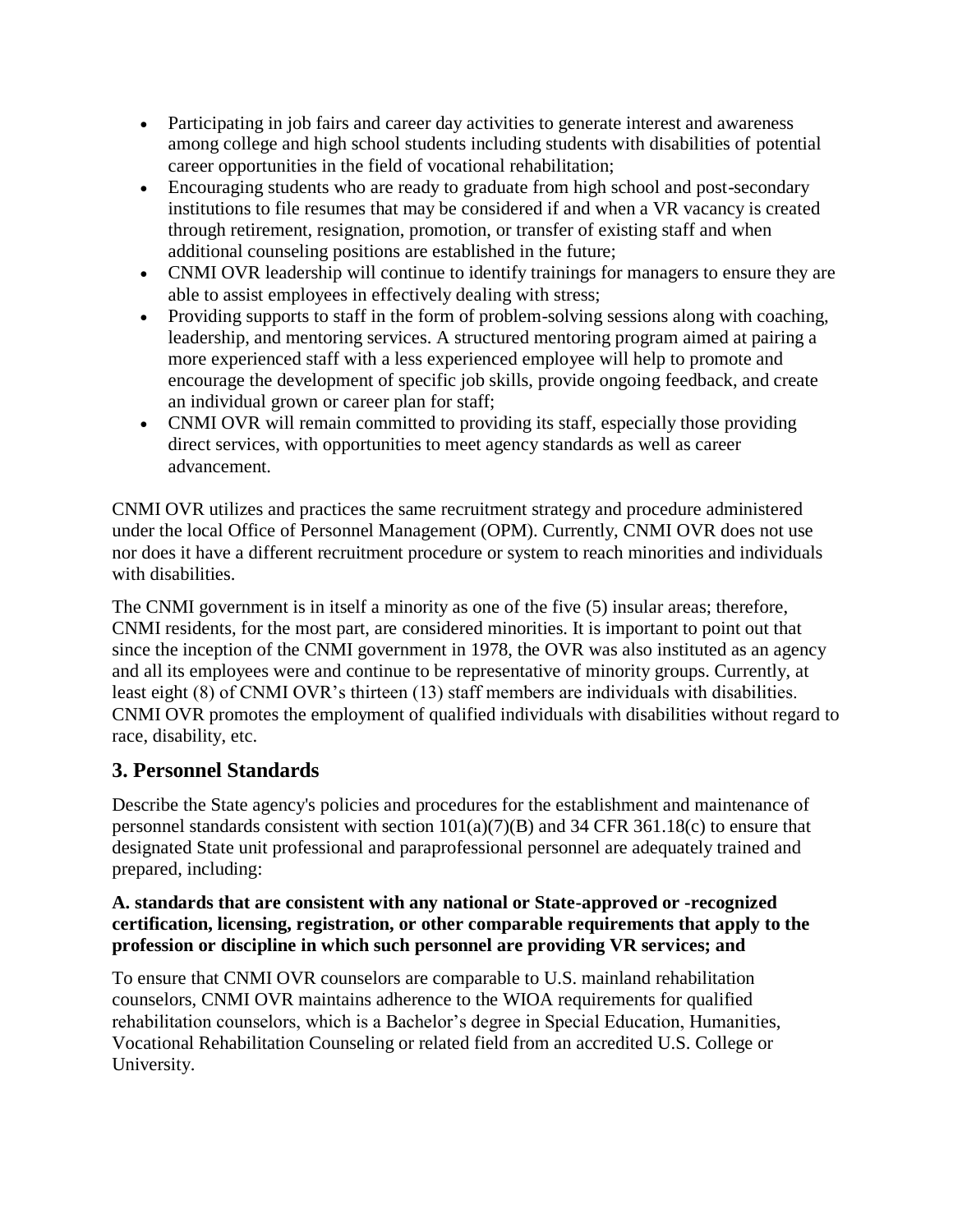**B. the establishment and maintenance of education and experience requirements, in accordance with section 101(a)(7)(B)(ii) of the Rehabilitation Act, to ensure that the personnel have a 21st century understanding of the evolving labor force and the needs of individuals with disabilities.**

All delegable functions (determination of eligibility, IPE development, IPE amendment, annual review of the IPE, and closures) are performed by staff who are qualified VR professionals who meet WIOA standards.

Currently, all work is signed off by the CNMI OVR Director who has a Master's degree in Rehabilitation Counseling and is a Certified Rehabilitation Counselor (CRC) until such time CNMI OVR hires a full-time Case Service Manager with similar credentials.

To ensure progress of CNMI OVR's professional and/or paraprofessional staff development, VR counselors' transcripts, student records, and grades are submitted to the OVR director or designee for periodic review to determine progress.

### **4. Staff Development.**

Describe the State agency's policies, procedures, and activities to ensure that, consistent with section101(a)(7)(C) of the Rehabilitation Act, all personnel employed by the designated State unit receive appropriate and adequate training in terms of:

#### **A. System of staff development**

a system of staff development for professionals and paraprofessionals within the designated State unit, particularly with respect to assessment, vocational counseling, job placement, and rehabilitation technology, including training implemented in coordination with entities carrying out State programs under section 4 of the Assistive Technology Act of 1998; and

CNMI OVR's ongoing staff development activities which incorporate both on- and off-island opportunities include:

- Enrolling in relevant courses offered at the Northern Marianas College and any other organizations or institutions that offer coursework that will enhance job skills;
- Attending related trainings, workshops, and seminars offered by other government agencies and organizations as well as in-service trainings provided by CNMI OVR staff or its community partners;
- Attending conferences and workshops that cover specific VR-related issues to enhance program knowledge and practices and to earn VR counselor professional certifications and Continuing Education Units;
- Coordinating intensive training sessions with San Diego State University-Interwork Institute or other designed specifically for VR staff covering a variety of subjects that will enhance work skills, professional development, and program knowledge;
- Initiating inter-agency awareness through trainings and workshops covering VR issues with appropriate staff from partner agencies and other organizations; and
- Continued networking with San Diego State University-National Rehabilitation Leadership Institute (SDSU-NRLI) graduates and the Council of State Administrators of Vocational Rehabilitation (CSAVR) for assistance in VR counseling, management, and staff training needs.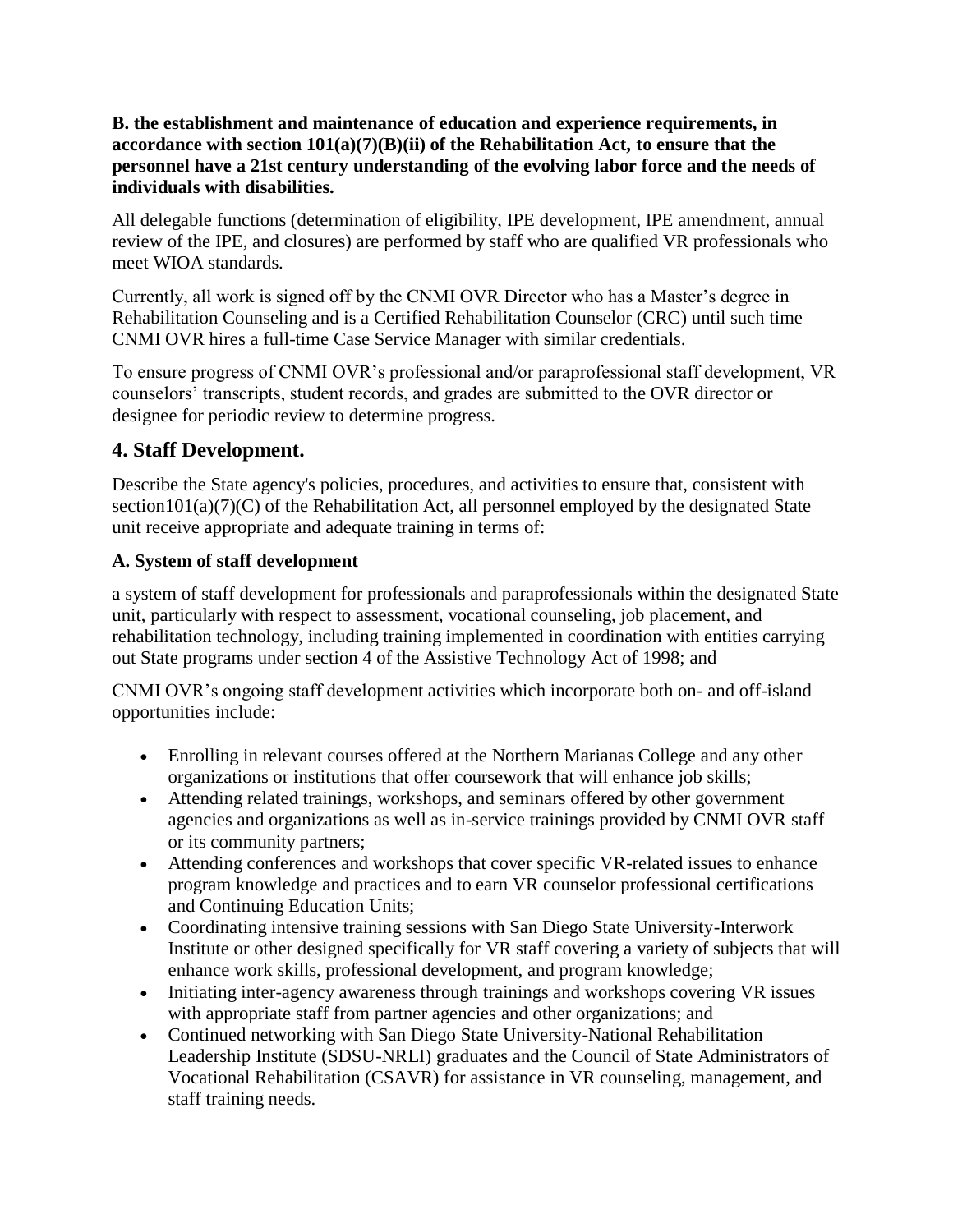The educational needs for CNMI OVR personnel are determined based on:

- Input from the State Rehabilitation Council,
- Findings of the RSA Monitoring Report,
- Comprehensive Training Needs Assessment,
- Individual Staff Performance Evaluations, and
- Staff input into their individual training needs.

#### **B. Acquisition and dissemination of significant knowledge**

procedures for the acquisition and dissemination of significant knowledge from research and other sources to designated State unit professionals and paraprofessionals.

CNMI OVR continues to identify and engage in web-based trainings as appropriate at minimal to no cost to the program. Beginning in FY 2016, RSA will no longer make available to VR agencies funds from the In-Service Training grant as those have phased out. This means that all staff development activities will be supported by our Title I-Basic Support grant. CNMI OVR plans to maintain its relationship with SDSU-II to provide needed trainings in topic areas determined important to enhance job skills as well as to improve the general performance of our VR program. Two (2) members of the CNMI OVR's leadership team (director and administration/operations manager) have successfully completed a year-long leadership seminar through the SDSU-NRLI that began in FY 2015 and ended in the first week of FY 2016.

Continuous sharing of information, especially those obtained at trainings, conferences, seminars, webinars, etc. are highly encouraged among staff members. Monthly staff meetings offer a welcome venue to share, review, and discuss various VR materials or literature. Quarterly meetings of the councils (SRC & SILC) also offer a forum for information sharing. In addition, CNMI OVR's website offers a wealth of information to benefit a wide audience including VR staff themselves.

### **5. Personnel to Address Individual Communication Needs**

Describe how the designated State unit has personnel or obtains the services of other individuals who are able to communicate in appropriate modes of communication with or in the native language of applicants or eligible individuals who have limited English speaking ability.

The majority of CNMI OVR staff members are multi-lingual, with personnel who can speak, read, and/or write in English, Chamorro, Carolinian, Chuukese, and Palauan. In PY 2018, three (3) OVR staff participated in a beginning ASL course for the Disability Network Partners sponsored by the University Center for Excellence in Developmental Disabilities at no cost to the program.

### **6. Coordination of Personnel Development Under the Individuals with Disabilities Education Act**

As appropriate, describe the procedures and activities to coordinate the designated State unit's comprehensive system of personnel development with personnel development under the Individuals with Disabilities Education Act.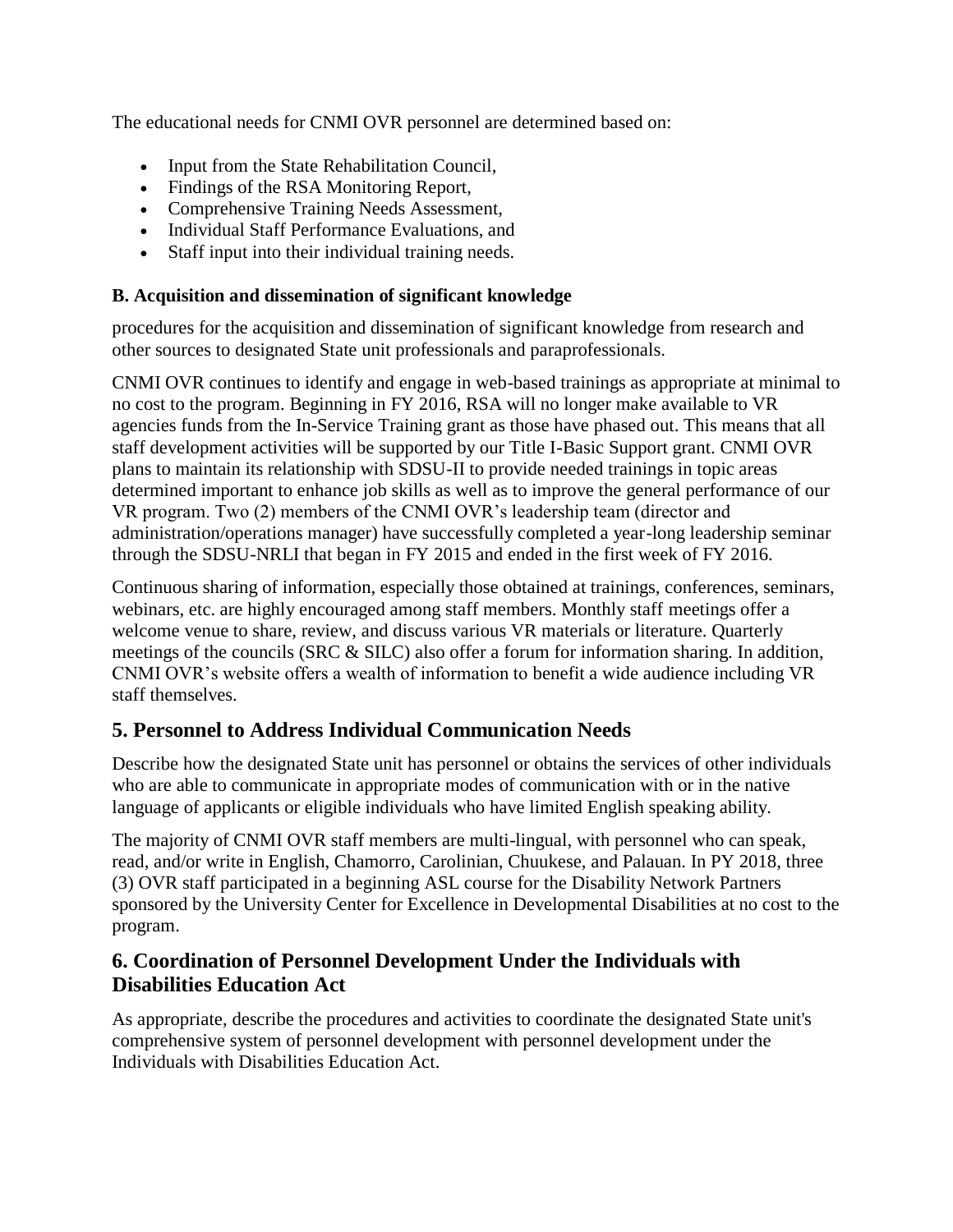In PY 2018, CNMI OVR will reintroduce to the Public School System-Special Education Program (PSS-SPED) officials a proposed plan for the coordination of personnel development activities through joint training sessions that involve CNMI OVR employees and PSS-SPED faculty/staff. If needed, technical assistance will be obtained to provide the necessary training through a cost-sharing arrangement. On January 11-15, 2016, CNMI OVR coordinated with SDSU-II to provide training and technical assistance to OVR and its partners including the PSS-SPED on the WIOA requirements and implementation on topics that included pre-employment transition services (Pre-ETS) and coordination with education officials for improved services to students with disabilities as they transition from high school to postsecondary activities including competitive & integrated employment, continued education, and/or independent living.

## **j. Statewide Assessment**

(Formerly known as Attachment 4.11(a)).

### **1. Provide an assessment of the rehabilitation needs of individuals with disabilities residing within the State, particularly the VR services needs of those:**

#### **A. with the most significant disabilities, including their need for supported employment services;**

In 2017, CNMI OVR contracted the professional services of San Diego State University-Interwork Institute to conduct a comprehensive statewide needs assessment (CSNA) of the VR needs of people with disabilities residing in the Commonwealth. In part, the purpose of the needs assessment was to help inform the development of OVR's State Plan.

Itemized below are the needs of individuals with most significant disabilities, including their need for supported employment services, and the recommendations offered to OVR based on the results of the recently-conducted CSNA:

- "The need for work incentives counseling and benefits planning remains a major need in CNMI. OVR should ensure that all SSA beneficiaries, especially young people, have access to benefits planning so that they can help counter the fear of benefits loss through work. OVR consumers are referred to the SSA office for benefits planning currently, but it would be helpful for at least one individual at OVR to become an expert on SSA work incentives so that OVR can provide benefits counseling directly.
- The lack of an extended service providers continues to support the need for the development of natural supports for OVR consumers that need SE to be successful at work. OVR should continue to communicate with the Medicaid program in CNMI to see if they are willing to submit a Home and Community-Based Waiver to use for extended services.
- Several individuals indicated that individuals with disabilities in CNMI should do volunteer work more often as a strategy to show employers that they can perform the essential functions of the job.
- Although the program does not have specific job opening information for CNMI, the Labor Market Information System called The Career Index Plus can provide individuals with disabilities in CNMI some very valuable information on career exploration and qualifications for specific occupations. This program is free of charge for all individuals and can be accessed at www.thecareer index.com.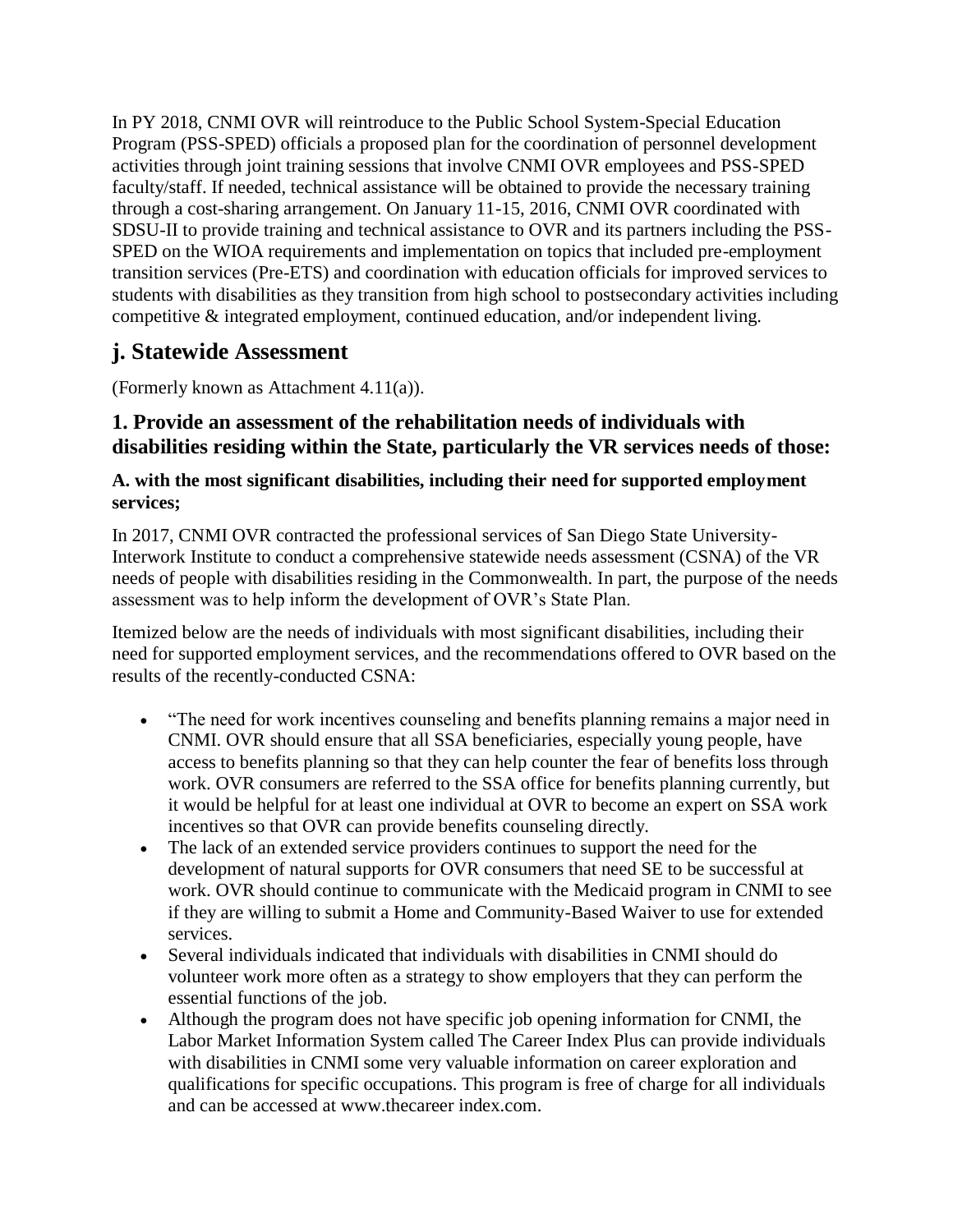OVR should provide training on supported employment to their counselors on a regular basis, especially with the passage of WIOA and the changes to the SE program" (p. 36).

#### **B. who are minorities;**

The CSNA report also captured information regarding recommendations to assist minorities as well as individuals that are unserved or underserved to better have access to and participate in VR:

- "OVR should investigate whether the use of software programs like Skype can increase communication with Tinian and Rota residents so that there is a mechanism in place for these residents to interact with OVR staff on more frequent basis that once a month. If there is a lack of Internet access on the islands, OVR should consider working with a consumer who is interested in self-employment to establish an Internet Café on island which could serve multiple purposes including a more frequent access point to OVR.
- Because of the stigma attached to disability in some of the distant villages, it would be helpful for OVR to develop an education campaign in partnership with the local schools that could reach families in the distant areas.
- The use of telemedicine was recommended as a way to meet the medical needs of residents in Tinian and Rota. It was suggested that OVR or some other government agency write a grant proposal for telemedicine for the neighbor islands.
- In order to increase the level of direct service to Tinian and Rota, the core partners should consider cost-sharing for an employee that can be paid by the Mayor's office and each agency could share a percentage of the individual's salary and allocate that percentage of work time for the program accordingly" (pp. 41-42).

#### **C. who have been unserved or underserved by the VR program;**

Please see response to (B) above.

#### **D. who have been served through other components of the statewide workforce development system; and**

The following information was extracted from the CSNA report for FYs 2014-2017:

- "OVR needs to implement a tracking and reporting system for consumers that have been referred to, or are co-enrolled in the WIOA program.
- OVR and the WIOA program should continue to use OJT as a strategy to provide employment opportunities for individuals with disabilities in CNMI. The use of OJTs was mentioned as potentially very beneficial for individuals living in Tinian and Rota due to the lack of any training providers.
- OVR should work closely with the WIOA program to set aside a set number of workbased learning opportunities for students with disabilities annually.
- OVR and the WIOA program should target a set number of co-enrolled individuals with disabilities to share funding for training and employment services. The concept of shared or braided funding is viewed positively by both organizations, but it was difficult to identify any concrete examples of this in CNMI.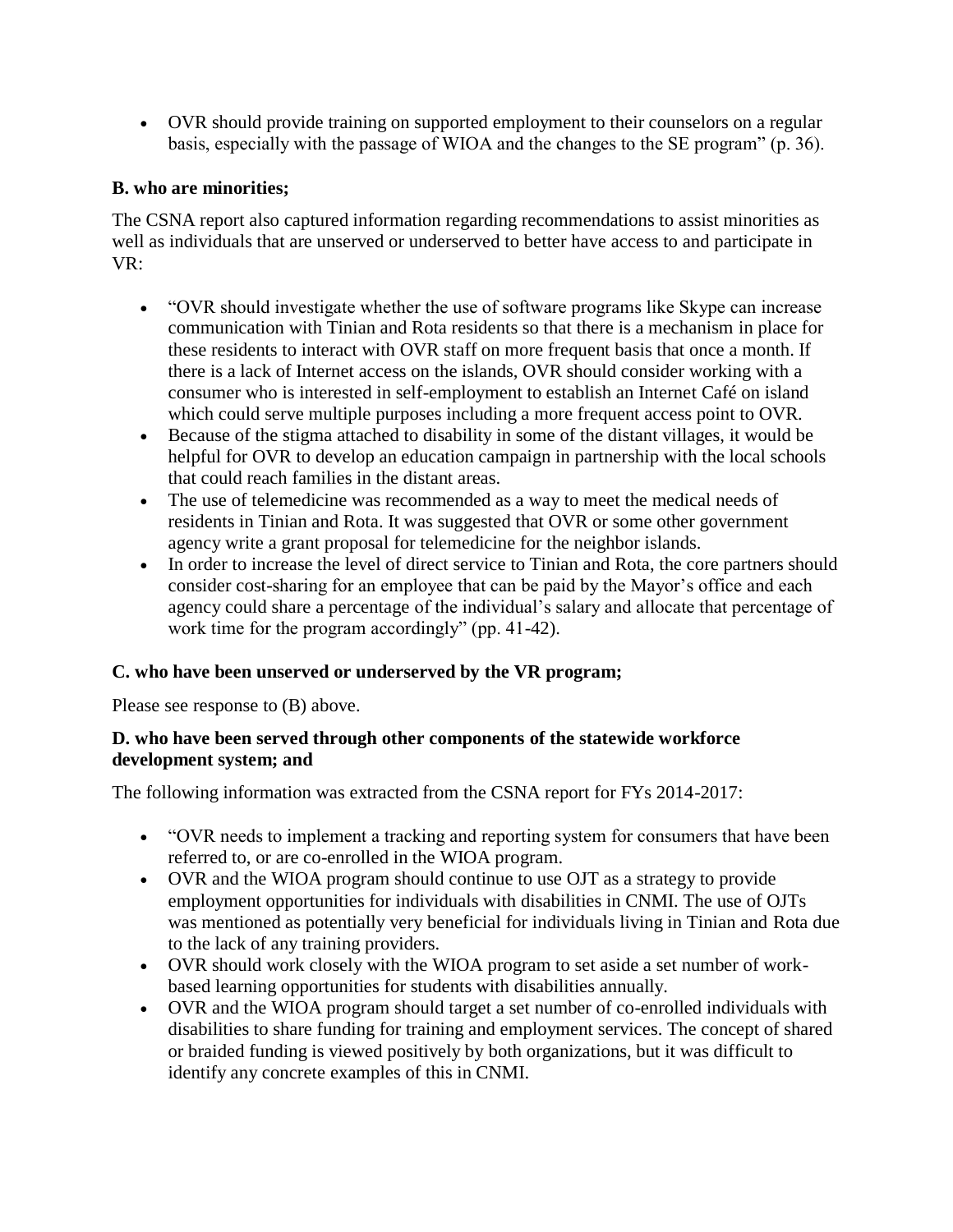- OVR and WIOA should provide regular and frequent cross-training for their staff on program flow and processes.
- OVR should encourage individuals with disabilities that they refer to the WIOA program to self-disclose that they have a disability so that both programs can get a better idea of how many clients they have in common. This will help with reporting for the common performance measures as well.
- The WIOA program should make their written material about programs and services available in multiple formats.
- OVR, the WIOA program and Adult Education should pilot a universal intake process to make co-enrollment a seamless transition for clients with disabilities and to ease the paperwork burden on clients for all programs.
- OVR should provide training to the core partners in CNMI on how to recognize, accommodate and effectively work with individuals with hidden disabilities" (pp. 54-55).

#### **E. who are youth with disabilities and students with disabilities, including, as appropriate, their need for pre-employment transition services or other transition services.**

The following information describes the needs of transition-aged youth with disabilities in the CNMI and is taken from the new comprehensive statewide needs assessment report:

- "The pre-employment transition services program needs to be marketed to students and parents so that they are familiar with the possible activities and the purpose of the program.
- OVR should develop a way to track graduating students and those that receive preemployment transition services in order to help reduce the number that lose contact after graduation.
- OVR needs to ensure that they are taking advantage of the summer youth program through the Title I youth program. Youth with disabilities should be engaging in these opportunities along with all other youth in CNMI.
- OVR has been working with the WINTAC in the area of implementing pre-employment transition services. It would be helpful for OVR to ensure that they work with WINTAC to develop internal control policies and procedures on pre-employment transition services expenditures and service delivery.
- The need to establish high expectations for youth continues to be a recommendation. Youth with disabilities need to be encouraged to reach high and not to settle for a life of dependence on public support. Family education and peer mentoring can help set high expectations.
- OVR should encourage the pursuit of postsecondary education by assisting individuals to obtain part-time employment while they go to school and utilizing OVR resources for this purpose. This will help address the financial need of individuals and will help OVR achieve their common performance measures associated with credential attainment and skills gains.
- The Department of Education should ensure that IEPs are developed using personcentered planning. It would be helpful to ensure that all Special Education teachers have regular training on person-centered planning.
- The OVR counselor needs to be invited to every IEP as long as the student is agreeable to this.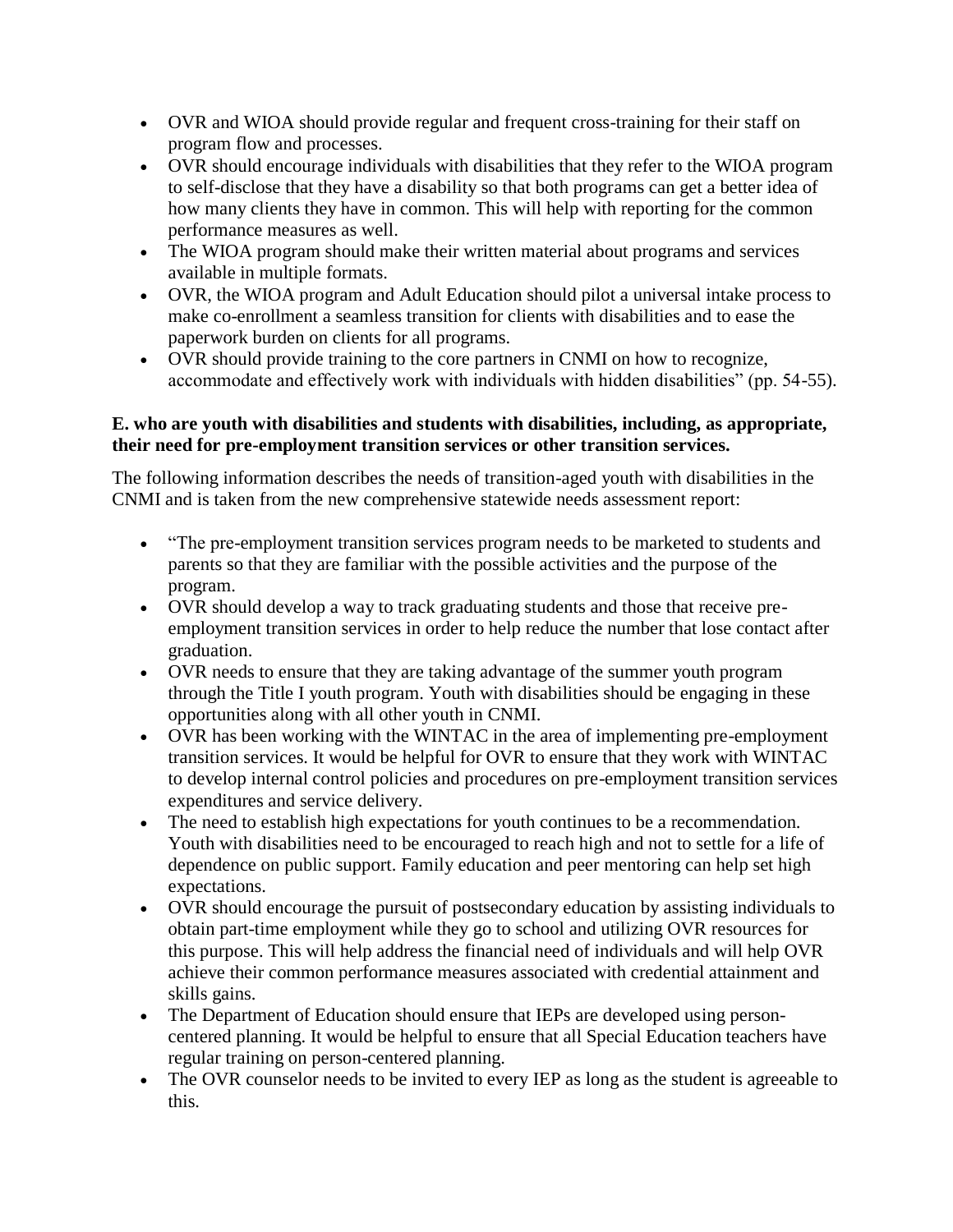OVR should utilize social media to communicate with young consumers and help keep them engaged in the VR process" (pp.50-51).

### **2. Identify the need to establish, develop, or improve community rehabilitation programs within the State; and**

Information below was also taken from the CSNA report covering fiscal years 2014-2017:

 "Because the number of CRPs is very low in CNMI, OVR should continue to try and develop individual service providers to provide common service needs like job placement and job coaching. In addition, OVR should consider investigation whether the secondary school system staff or Northern Marianas College staff can be funded to provide services for OVR consumers" (p. 57).

### **3. Include an assessment of the needs of individuals with disabilities for transition career services and pre-employment transition services, and the extent to which such services are coordinated with transition services provided under the Individuals with Disabilities Education Act .**

There is general consensus among community partners/stakeholders that students with disabilities will better prepare for the  $21<sup>st</sup>$  century workforce through the provision of transition career services and pre-employment transition services. Curriculum on work readiness provided either in a classroom setting or community-based by private community rehabilitation programs/vendors should focus on helping the students to enhance their skills including soft skills and communication skills thereby boosting self confidence for increased positive outcomes throughout the employment process. Our VR Transition Counselor is in regular contact with the school personnel through co-location presence as well as attendance at IEP meetings. To also better improve experiences and outcomes, employers must be supported with information and instructions as well as educated on innovative strategies with regards to how best to communicate or interact with students with varying disabilities and meet their unique needs.

In the new CSNA report, it was noted that each of the pre-employment transition services (e.g. Job exploration counseling; Work-based learning experiences; Counseling on opportunities for enrollment in comprehensive transition or postsecondary educational programs at institutions of higher education; Workplace readiness training to develop social skills and independent living (often referred to as soft skills); and Instructions in self-advocacy, which may include peer mentoring) "is a need on a recurring basis when discussing the needs of transition-age youth in CNMI" (p. 45). In addition, the "following themes emerged across all data gathering methods regarding the needs of youth with disabilities in transition in CNMI:

- A lack of work skills, soft skills, work experience and knowledge regarding the expectations of the workforce are all barriers to employment for youth with disabilities in CNMI.
- OVR should engage youth in the schools at an early age and maintain contact with them upon graduation.
- Disability still has a stigma attached to it for many families in CNMI, so the need for education about disability remains high" (p. 43).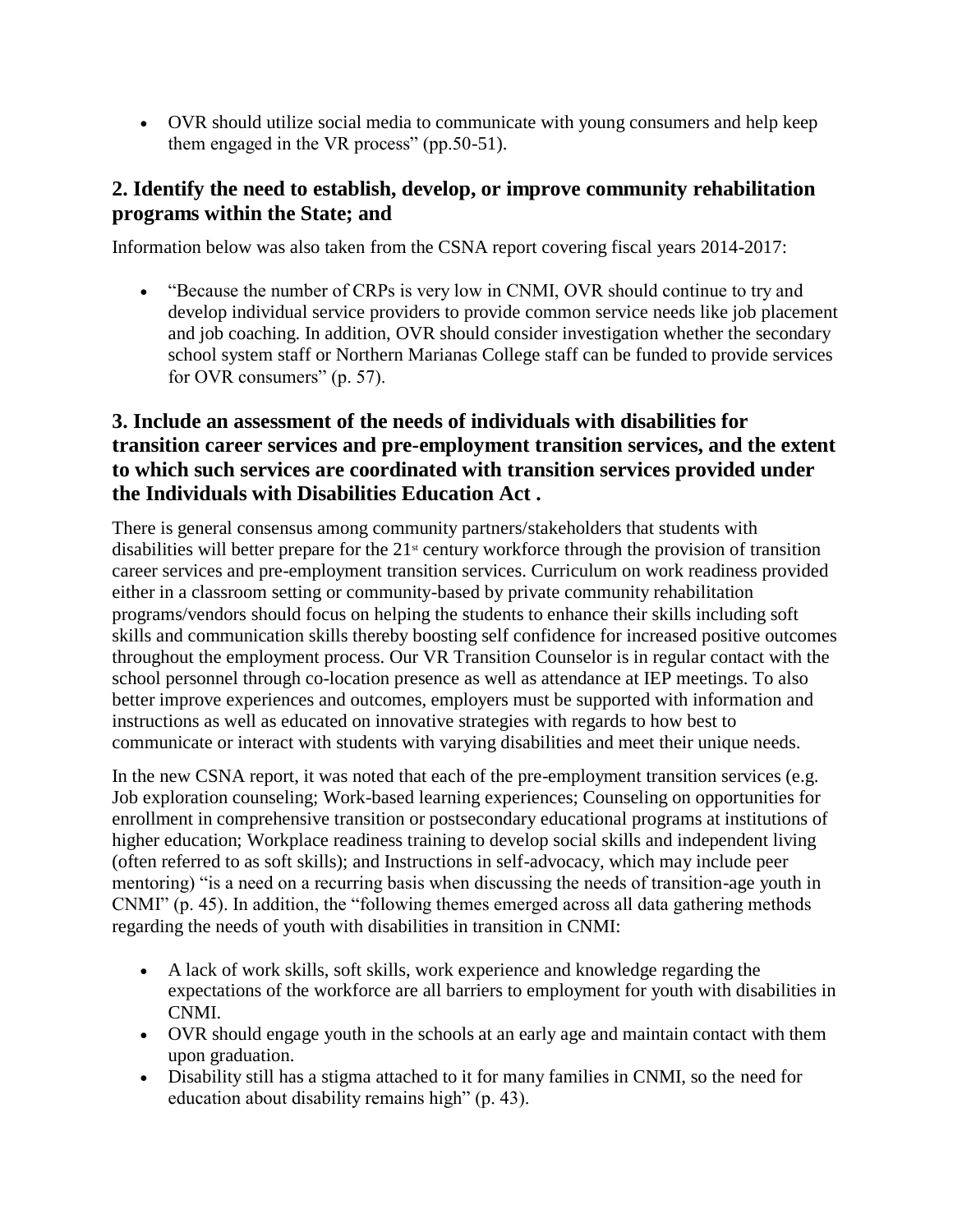OVR will continue to maximize all efforts to increase successful transition outcomes in collaboration and coordination with community stakeholders including our education partners through transition including pre-employment transition services.

## **k. Annual Estimates**

Describe:

## **1. The number of individuals in the State who are eligible for services;**

The number of individuals in the State who are currently eligible for services by program category are as follows:

- Title I, Basic Support =  $146$  individuals (ST 10)
- Title VI, Part B, Supported Employment  $= 37$  individuals (ST 10)

While the number of persons potentially eligible for OVR services is variable, our best estimate is 260 individuals between the ages of 16 and 64 will compose the BS and SE caseloads for FY 2019.

(Estimated calculations based on a three(3) year average as reported in the OVR Consumer Tracking System (CTS) and the RSA 911 data).

## **2. The number of eligible individuals who will receive services under:**

### **A. The VR Program;**

Estimate calculated based on a three (3) year average as reported in the OVR CTS and RSA 911 DATA:

Title I, Basic Support: 146 individuals with approved IPEs.

### **B. The Supported Employment Program; and**

Estimate calculated based on a three (3) year average as reported in the OVR CTS and RSA 911 data:

Title VI, Part B, Supported Employment: 37 individuals

### **C. each priority category, if under an order of selection;**

Currently and historically, the CNMI Office of Vocational Rehabilitation has been able to avoid implementing an order of selection, although policies and procedures are in place to ensure that should the need arise, the Program will be prepared. The OVR will continue to manage its fiscal resources to ensure that all active Individualized Plans for Employment (IPE) are achieved.

### **3. The number of individuals who are eligible for VR services, but are not receiving such services due to an order of selection; and**

Not applicable

**4. The cost of services for the number of individuals estimated to be eligible for services. If under an order of selection, identify the cost of services for each priority category.**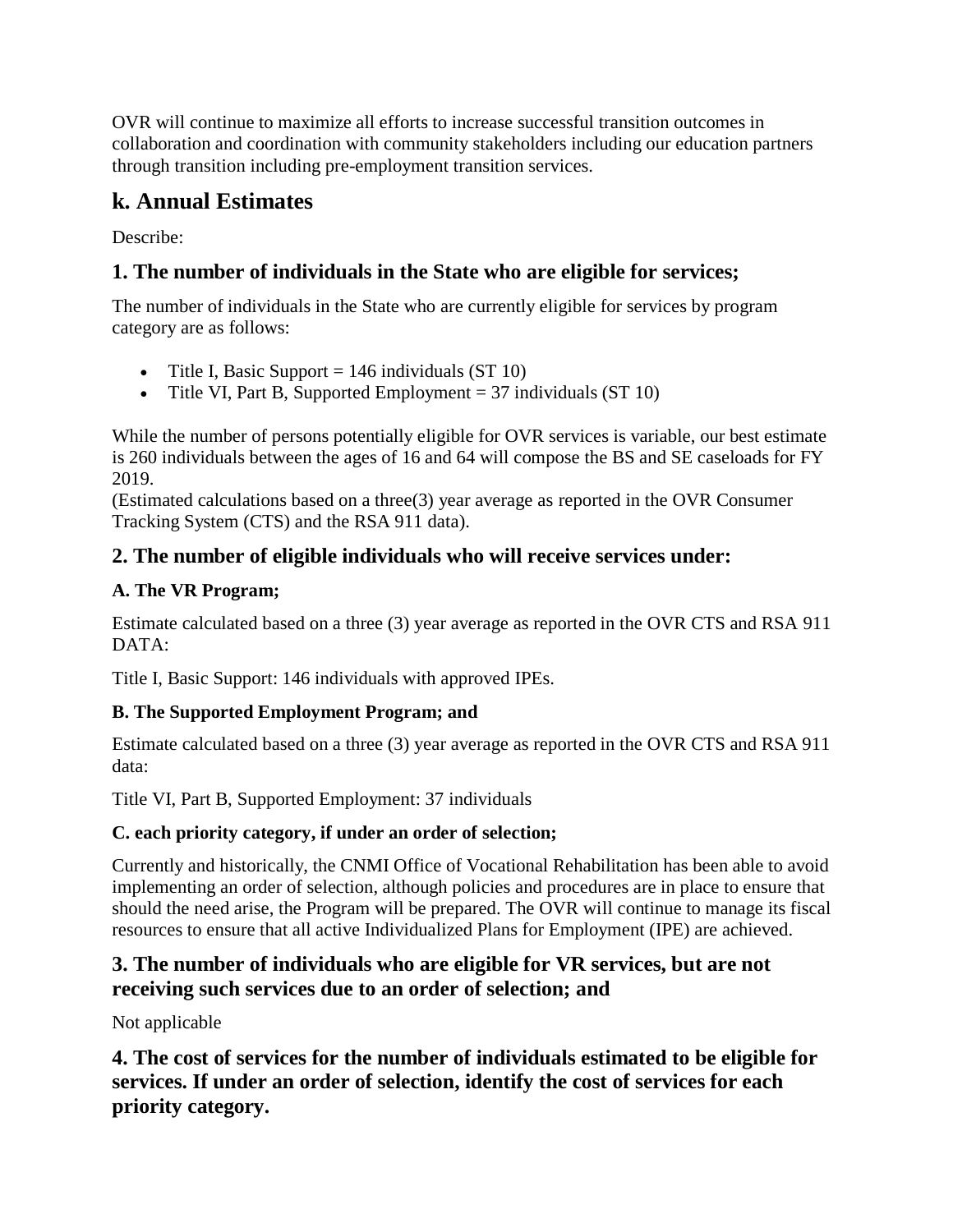Title I, Basic Support: 260 individuals

Cost per individual  $= $1,235$ 

Total cost =  $$321,126$ 

Title VI, Part B:

Supported Employment: 37 individuals

Cost per individual  $=$  \$608

Total cost =  $$22,508$ 

The data from the OVR CTS was used in conjunction with 911 data from the Rehabilitation Services Administration (RSA), as well as the CNMI Comprehensive Statewide Needs Assessment for Fiscal Years 2014-2017 (OVR/SRC/SDSU). The data was separated and is reported according to the content areas requested.

General Performance Data for OVR 2014-2016 as per most recent CSNA Item ALL CONSUMERS 2014 2015 2016 Applications 137 144 133

Total number of cases served 310 309 341

Ave. cost of all cases \$715.86 \$852.98 \$784.19

Ave. cost of cases closed rehabilitated \$1,098.08 \$1,663.11 \$1,872.70

Ave. cost per case closed unsuccessful \$256.36 \$3.53 \$23.21

Ave. cost per case closed prior to plan \$76.56 \$69.56 \$46.01

## **l. State Goals and Priorities**

The designated State unit must:

### **1. Identify if the goals and priorities were jointly developed**

Identify if the goals and priorities were jointly developed and agreed to by the State VR agency and the State Rehabilitation Council, if the State has a Council, and jointly agreed to any revisions.

The CNMI Office of Vocational Rehabilitation (OVR) and the State Rehabilitation Council (SRC) reviewed and jointly developed and approved their State Plan goals and priorities for Program Years 2018-2019 including any modifications and incorporated the findings and recommendations of the recently-conducted Comprehensive Statewide Needs Assessment (CSNA) for FYs 2014-2017.

### **2. Identify the goals and priorities in carrying out the VR and Supported Employment programs.**

Basic Support Services:

Goal 1: Improve overall Agency performance.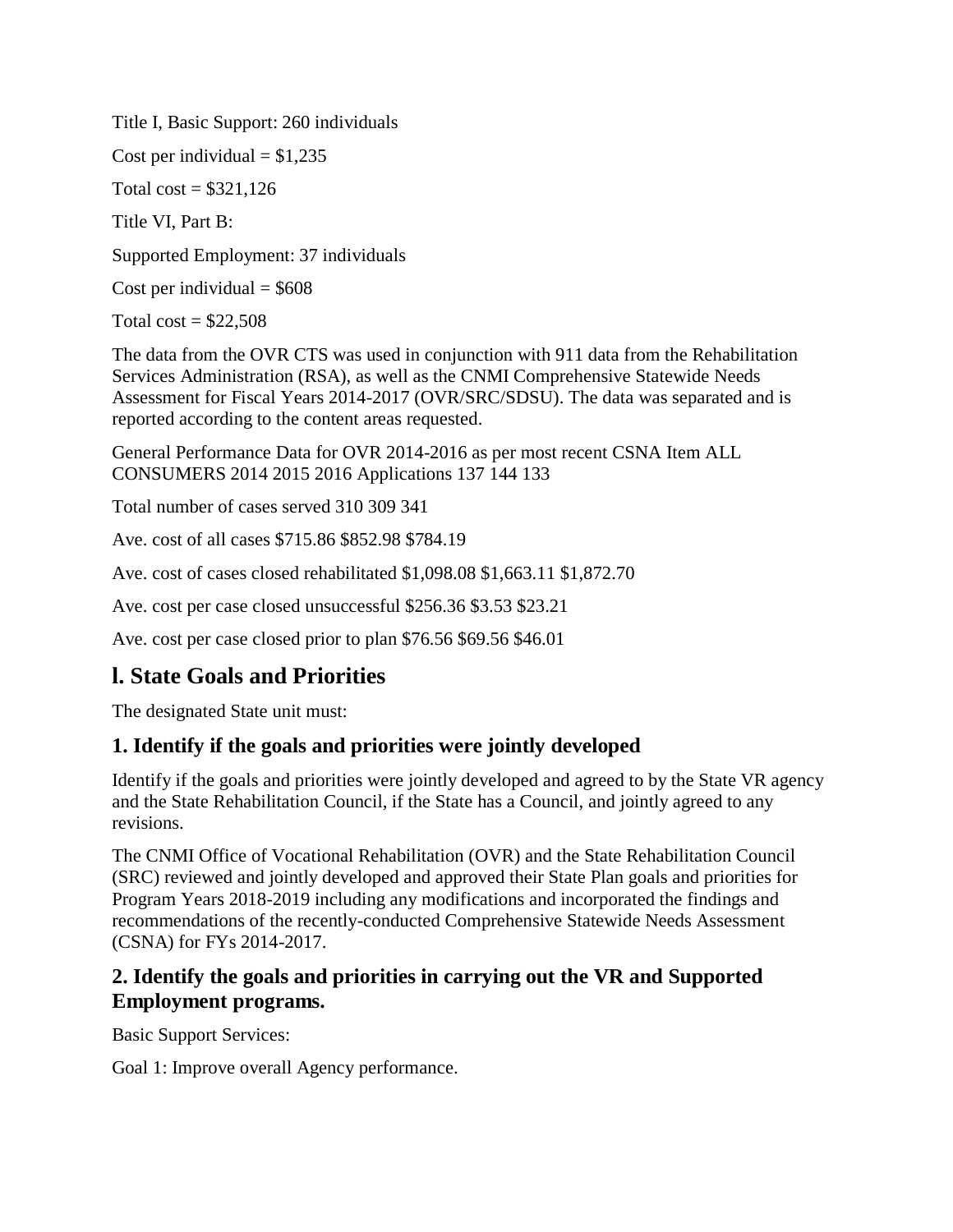Objective 1.1: In PYs 2018-2019, ninety percent (90%) of cases will be determined eligible/ineligible within sixty (60) days of receipt of VR application.

Objective 1.2: In PYs 2018-2019, the Individualized Plans for Employment (IPEs) will be developed in partnership with consumers within sixty (60) days after eligibility determination with a 90% targeted success rate.

Objective 1.3: In PYs 2018-2019, OVR will continue to support the training and/or education of VR staff.

Objective 1.4: In PYs 2018-2019, VR staff will continue their monthly outreach activities in Tinian and Rota. (Note: OVR will aim to utilize to the maximum extent possible public service announcements in the radio and/or newspaper regarding outreach activities in the 3 official languages of the CNMI.)

Objective 1.5: In PYs 2018-2019, consumers exiting the VR program in ST 26 will report the following:

- 90% will report satisfaction with the quality of services received, and
- 90% will report that services were received in a timely manner.

Objective 1.6: In PYs 2018-2019, OVR will target at least 3 self-employment plans/outcomes.

Objective 1.7: In PYs 2018-2019, OVR will continue to support the efforts of the Disability Network Partners' ad hoc committee on accessibility.

Objective 1.8: In PY 2018, in an effort to increase the level of direct services to Tinian and Rota, the core partners will begin discussions on the feasibility of cost-sharing for an employee that can be paid by the Mayor's Office and each agency could share a percentage of the individual's salary and allocate that percentage of work time for the program accordingly.

Objective 1.9: In PY 2018, OVR will pursue discussions and/or agreement with the DOL/WIOA Program regarding use of their office space in Tinian and Rota for VR counselors' monthly outreach activities in an effort to demonstrate increased collaboration between the 2 programs.

Objective 1.9.A: In PYs 2018-2019, OVR will support the activities of The Lady Diann Torres Foundation Disability Center to increase program awareness, to network with various stakeholders including people with disabilities and employers, to provide training opportunities to increase knowledge, skills, and abilities, to increase referrals to OVR, to share program data with partner agencies, and/or to support other related activities that promote independence, productivity, inclusion, integration and self-sufficiency of individuals with disabilities in our communities.

Goal 2. Facilitate the seamless transition of students/youth with disabilities to employment or continued education through coordination and collaboration with WIOA core and other programs.

Objective 2.1: In PYs 2018-2019, OVR will conduct at least one (1) outreach activity per high school per school year in an effort to educate students and parents about the pre-employment transition services program.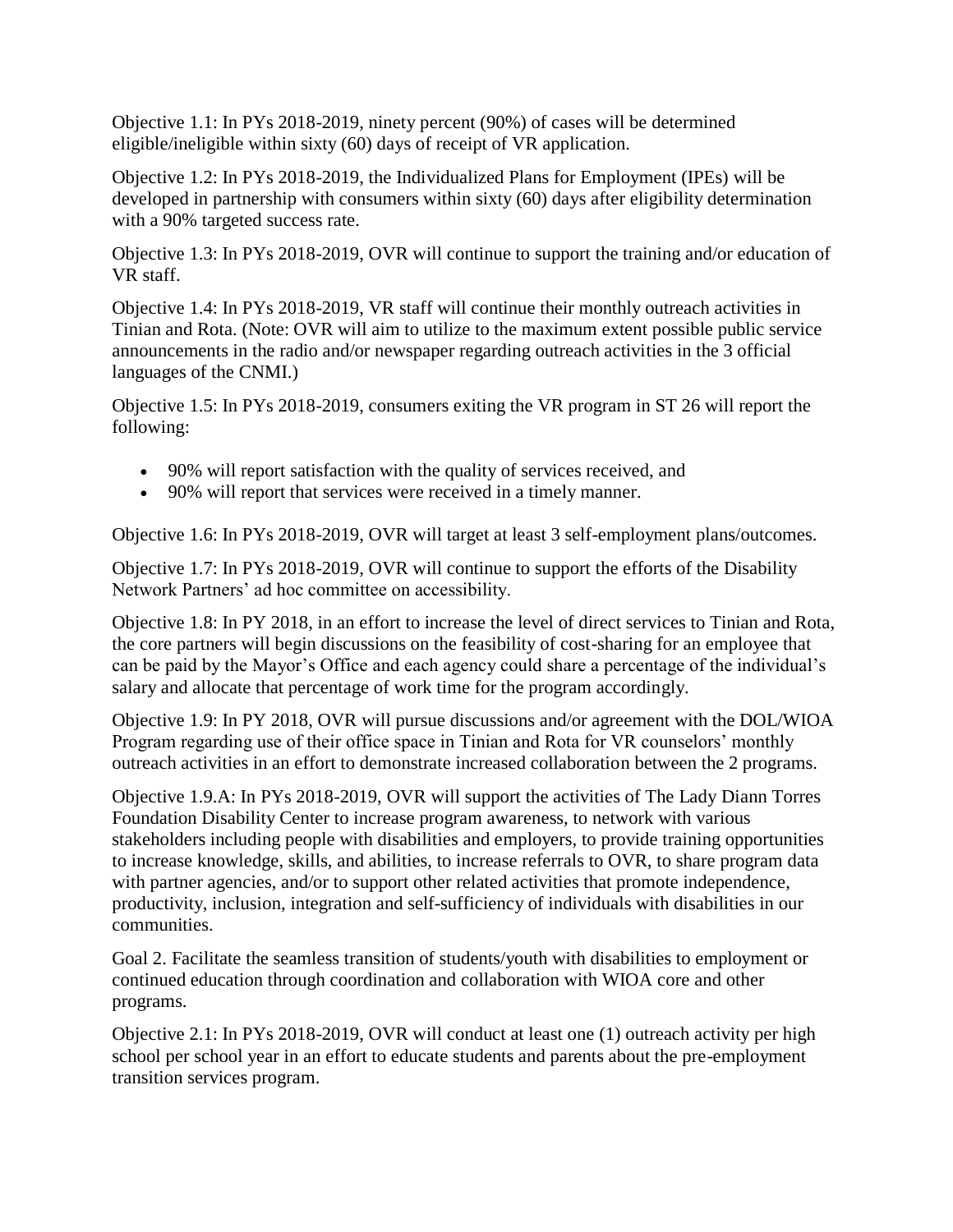Objective 2.2: In PYs 2018-2019, OVR will continue to receive intensive technical assistance from the Workforce Innovation Technical Assistance Center (WINTAC) for the effective implementation of pre-employment transition services.

Objective 2.3: In PYs 2018-2019, OVR will attend at least ninety percent (90%) of IEP meetings invited to.

Objective 2.4: In PYs 2018-2019, OVR - in collaboration with the Disability Network Partners and other community partners - will provide the following pre-employment transition services:

- Job exploration counseling to at least 30 and 35 transition students with disabilities, respectively;
- Work readiness training to at least 30 and 35 transition students with disabilities, respectively;
- Counseling on postsecondary educational opportunities to at least 30 and 35 transition students with disabilities, respectively;
- Work-based learning experiences to at least 15 and 20 transition students with disabilities, respectively; and
- Instructions in self-advocacy to at least 30 and 35 transition students with disabilities, respectively.

(Note: Members of the Disability Network Partners include: Council on Developmental Disabilities, Transition Coalition, Public School System, Title I Youth Program, VOICES of the CNMI-Saipan, Tinian & Rota Chapters (a non-profit organization run by and for self-advocates with I/DD), Northern Marianas College (UCEDD, DSS, etc.), Center for Living Independently, Statewide Independent Living Council, State Rehabilitation Council, Protection & Advocacy, etc.)

Objective 2.5: In PYs 2018-2019, OVR will determine eligibility and develop IPEs in partnership with consumers and prior to high school graduation with a 90% targeted success rate. (Note: The IPE will be developed in consideration of the student's IEP.)

Objective 2.6: In PYs 2018-2019, OVR will conduct at least one (1) co-location activity per high school per school year as well as at the Northern Marianas College and Northern Marianas Trades Institute to increase student participation and engagement with VR. (Note: Co-locations make it possible for students to participate in the OVR intake and application process. These are also opportunities for OVR to improve networking and strengthen partnerships with school personnel to ensure successful transition outcomes. As well, co-locations provide a forum for Q&A by school staff, parents/guardians, and students with OVR staff.)

Objective 2.7: In PYs 2018-2019, OVR will collaborate with the Council on Developmental Disabilities and Transition Coalition to implement a best practice model in the CNMI high schools (CIRCLES or other model).

Goal 3. Strengthen partnerships with employers to identify and provide opportunities for competitive integrated employment to VR clients including students with disabilities.

Objective 3.1: In PYs 2018-2019, OVR - in collaboration and coordination with the Disability Network Partners and/or other community partners - will educate 15 and 20 employers,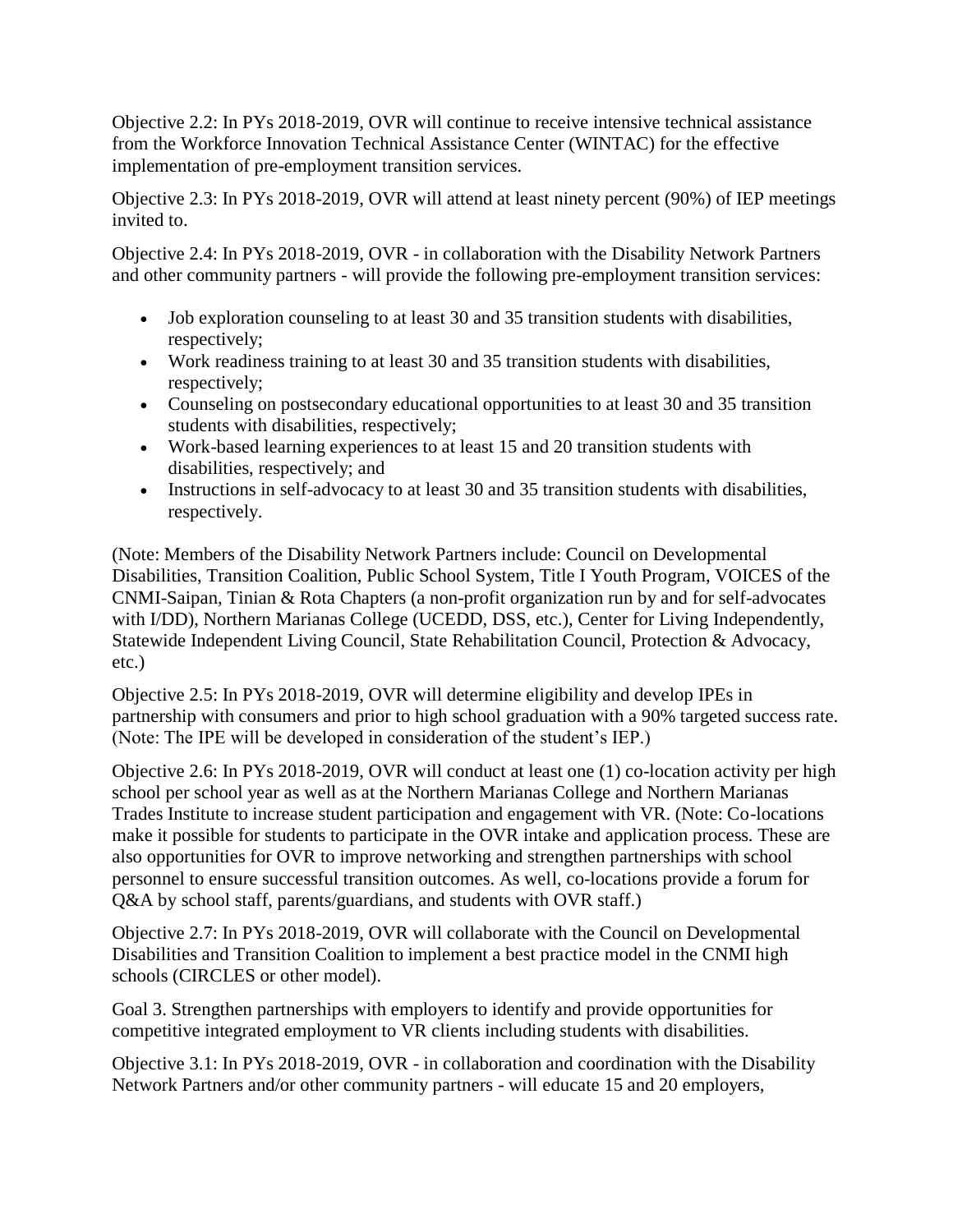respectively, on the ability of OVR consumers and the potential for all individuals with disabilities in the CNMI.

Objective 3.2: In PYs 2018-2019, OVR - in collaboration with the Disability Network Partners will develop or adopt at least one (1) public awareness campaign to engage CNMI employers.

Objective 3.3: In PYs 2018-2019, OVR will participate in at least two (2) job/career fairs sponsored by public and/or private entities per year.

Objective 3.4: In PYs 2018-2019, OVR - in collaboration with the WIOA Title I Program - will target 5 and 10 OJTs, respectively, to implement as a way to help meet the employment needs of local businesses. (Note: This will provide both programs with positive outcomes and contribute to the common performance measures of effectiveness in serving employers.)

Objective 3.5: In PYs 2018-2019, OVR - in collaboration with the Disability Network Partners will survey employers who will report an average of at least 75% satisfaction with services provided to help them meet their business needs.

Objective 3.6: In PYs 2018-2019, OVR - through the State Rehabilitation Council - will continue to engage employers by hosting an Employer Forum at all Council general membership meetings. (Note: This strategy officially kicked off at the Council's 12/21/17 general membership meeting.)

Objective 3.7: In PYs 2018-2019, OVR - in collaboration with the SRC and business partners will disseminate at least four (4) disability employment-related information to help increase employer awareness per year.

Goal 4. Improve services that address the needs of people with disabilities served through other components of the statewide workforce development system.

Objective 4.1: In PYs 2018-2019, OVR will continue to engage in meaningful discussions with WIOA Core Program Partners and other team members regarding the development and/or implementation of a common case management system to track and report the participation and progress of consumers co-enrolled in the WIOA Core Programs.

Objective 4.2: In PYs 2018-2019, OVR - in collaboration with the WIOA Title I Program - will target 5 and 10 OJTs, respectively, as a strategy to provide employment opportunities for individuals with disabilities in the CNMI, as well as share funding for training and employment services.

Objective 4.3: In PYs 2018-2019, OVR - in collaboration with the WIOA Title I Program - will conduct at least one (1) cross training for staff on progress flow and processes per year.

Objective 4.4: In PYs 2018-2019, the CNMI WIOA Core Programs will pilot a universal intake process to make co-enrollment a seamless transition for clients with disabilities and to ease the paperwork burden on clients for all programs.

Objective 4.5: In PYs 2018-2019, OVR - in collaboration with the San Diego State University-Interwork Institute or other provider - will provide at least one (1) training to core partners in the CNMI on how to recognize, accommodate, and effectively work with individuals with hidden disabilities.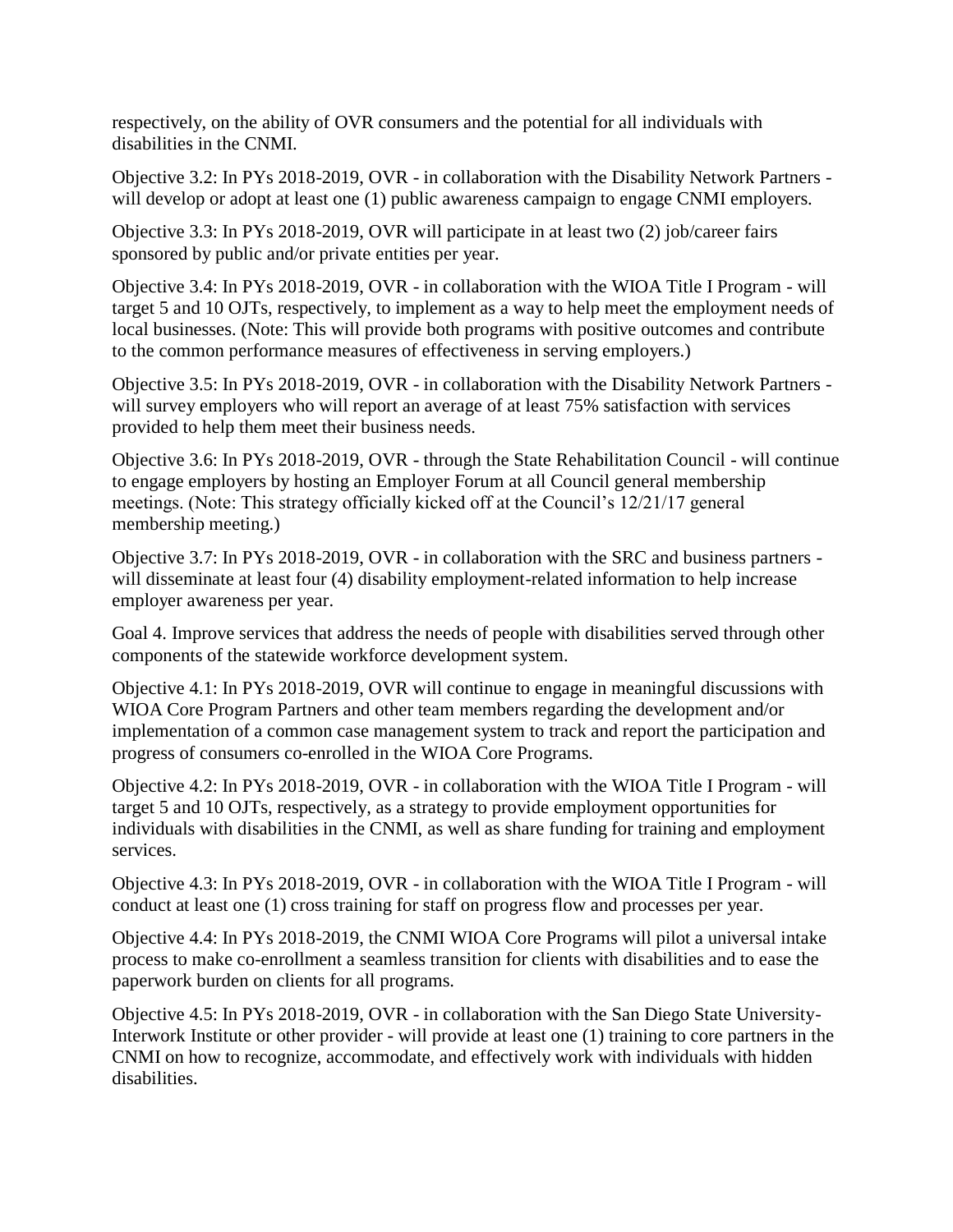Objective 4.6: In PYs 2018-2019, the CNMI WIOA Core Programs will pursue meaningful discussions leading to the development of a memorandum of understanding (MOU) outlining each programs' roles and responsibilities in serving mutual clients in their attainment of competitive integrated employment.

Objective 4.7: In PYs 2018-2019, OVR will collaborate with the CNMI Workforce Development Board towards the creation and implementation of a physical or virtual American Job Center (aka One-Stop) with an MOU in place that will outline the appropriate roles and contributions of resources for all required AJC program partners.

Supported Employment Services:

Goal 5. Improve VR service delivery to effectively meet the needs of clients with most significant disabilities.

Objective 5.1: In PYs 2018-2019, OVR will support the training of at least one (1) staff on work incentives counseling and benefits planning.

Objective 5.2: In PYs 2018-2019, OVR will provide work incentives counseling and benefits planning to at least ten (10) clients.

Objective 5.3: In PYs 2018-2019, OVR will continue to communicate with the CNMI Medicaid Program regarding a Home and Community-Based Waiver to use for extended services.

Objective 5.4: In PYs 2018-2019, because the number of CRPs is very low in the CNMI, OVR will continue to try and develop individual service providers to provide service needs like job placement and job coaching.

Objective 5.5: In PYs 2018-2019, OVR will train its staff on supported employment, customized employment, and/or other best practice employment model to increase knowledge, skills, and abilities to better serve clients with most significant disabilities.

Objective 5.6: In PYs 2018-2019, OVR will continue to support clients' needs for supported employment job coaching to assist them to acquire the necessary skills on the job and increase the likelihood that the job will continue when the training (e.g. OJT) is completed.

Objective 5.7: In PYs 2018-2019, OVR will continue to refer clients to the Center for Living Independently for Independent Living (IL) services in conjunction with VR services, as appropriate.

### **3. Ensure that the goals and priorities are based on an analysis of the following areas:**

#### **A. The most recent comprehensive statewide assessment, including any updates;**

As previously mentioned, the goals and priorities of the modified VR Portion of the Unified State Plan for Program Years 2018-2019 incorporated the findings and recommendations of the FY 2014-2017 Comprehensive Statewide Needs Assessment (CSNA).

#### **B. the State's performance under the performance accountability measures of section 116 of WIOA; and**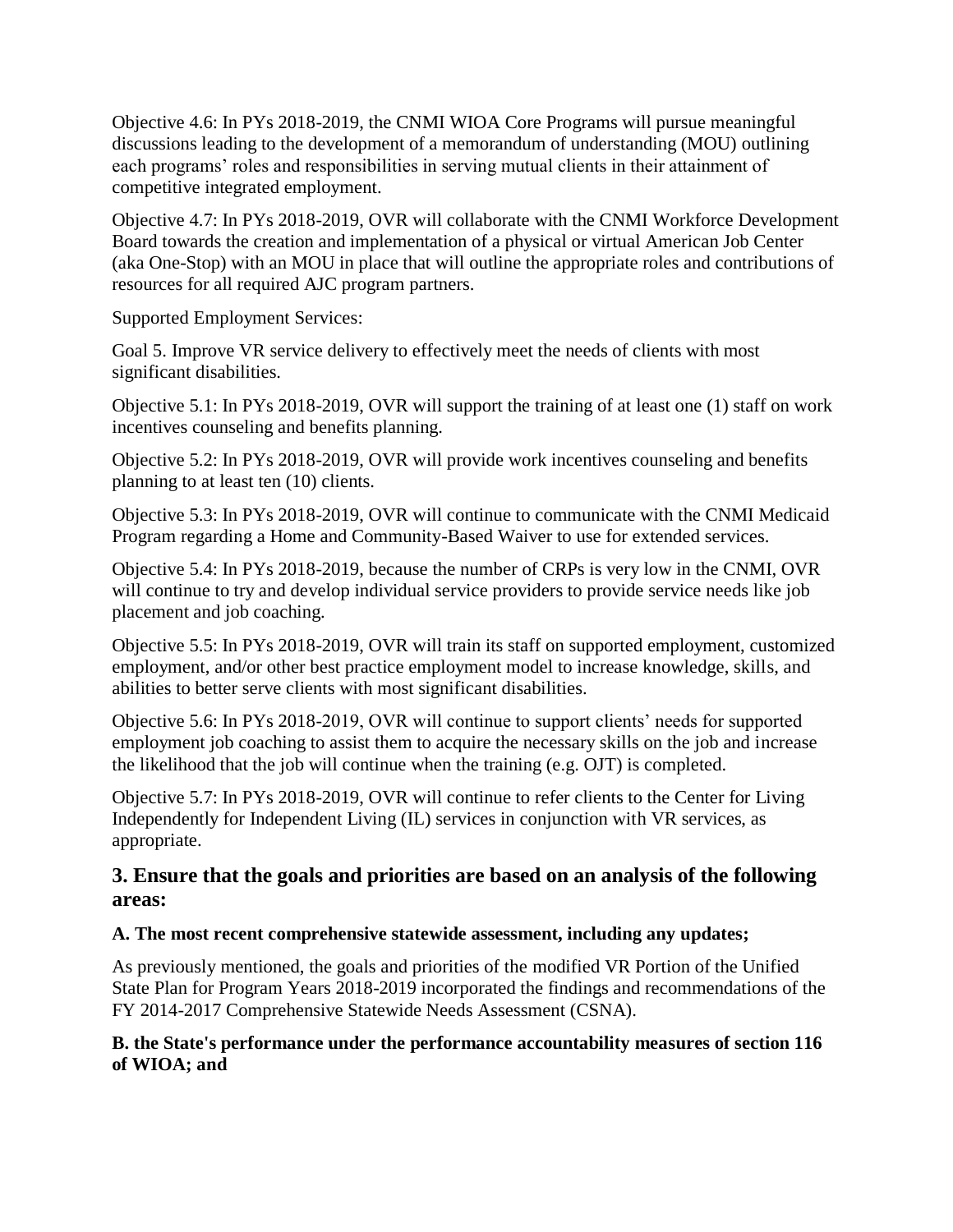OVR and SRC ensure that the VR Portion of the Unified State Plan goals and priorities were developed collaboratively and in consideration of the new CSNA findings and recommendations as well as the requirements of the WIOA common performance measures.

#### **C. other available information on the operation and effectiveness of the VR program, including any reports received from the State Rehabilitation Council and findings and recommendations from monitoring activities conducted under section 107.**

No other available information.

### **m. Order of Selection**

Describe:

### **1. Whether the designated State unit will implement and order of selection. If so, describe:**

#### **A. The order to be followed in selecting eligible individuals to be provided VR services.**

CNMI OVR has not entered into nor is it requesting for an Order of Selection at this time.

#### **B. The justification for the order.**

Not applicable

**C. The service and outcome goals.**

Not Applicable

**D. The time within which these goals may be achieved for individuals in each priority category within the order.**

Not applicable

**E. How individuals with the most significant disabilities are selected for services before all other individuals with disabilities; and**

Not applicable

### **2. If the designated State unit has elected to serve eligible individuals, regardless of any established order of selection, who require specific services or equipment to maintain employment.**

Not applicable

## **n. Goals and Plans for Distribution of title VI Funds.**

### **1. Specify the State's goals and priorities for funds received under section 603 of the Rehabilitation Act for the provision of supported employment services.**

The CNMI OVR will distribute Title VI Funds for Supported Employment (SE) Services at the WIOA-mandated requirement of 2.5% for administrative costs (e.g. indirect cost) and the balance for the provision and delivery of services to individuals with the most significant disabilities. Fifty percent (50%) of Title VI funds for SE services will be reserved for youth with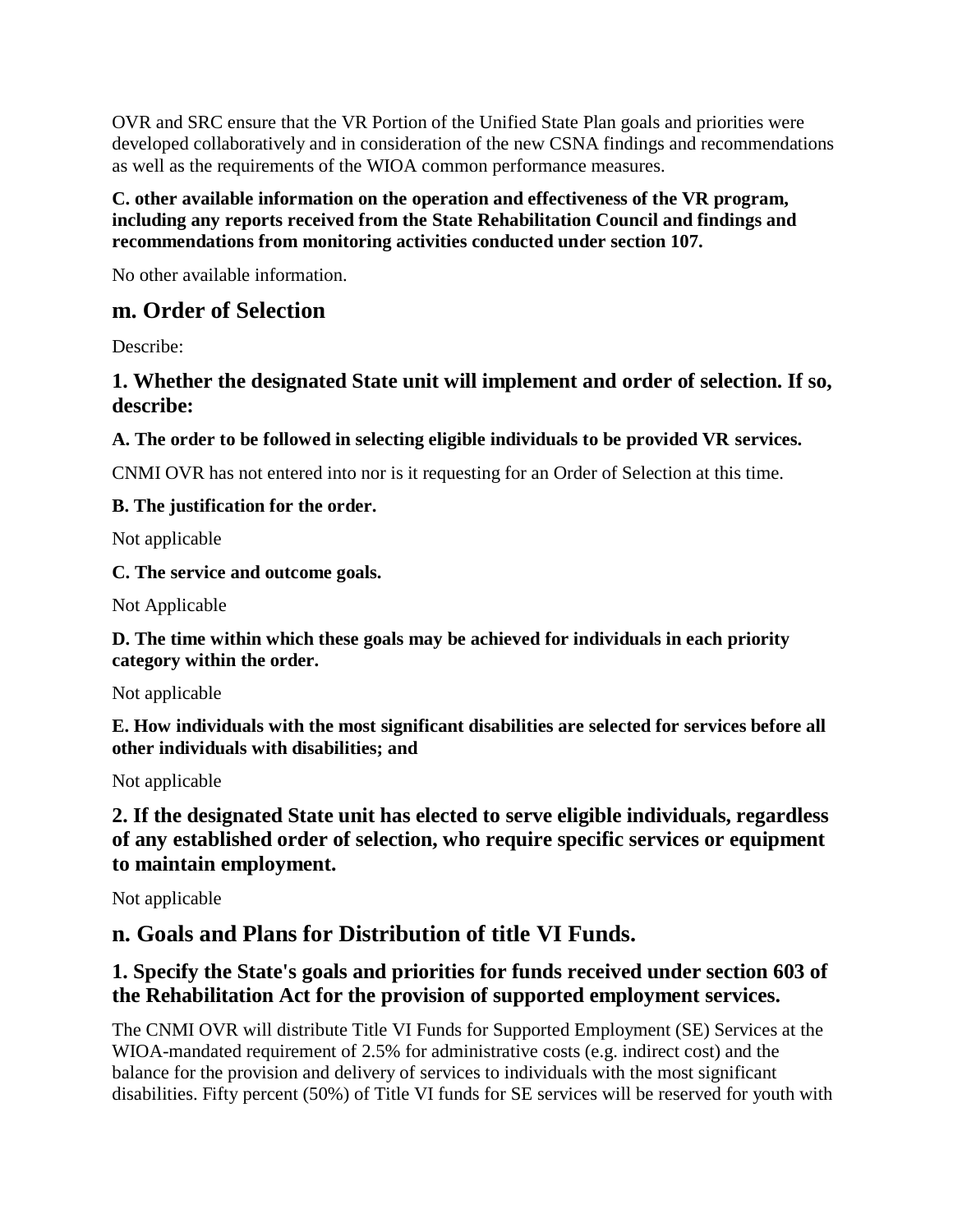the most significant disabilities who are between 14 and 24 years old. Services leading towards competitive integrated employment will include, but are not limited to, the following: job training (work experience and OJT); job search and placement assistance; modifications that may be required by VR clients at employment sites; transportation; and other employment-related services.

The CNMI OVR Supported Employment Goals and Priorities are:

Goal 5. Improve VR service delivery to effectively meet the needs of clients with most significant disabilities.

Objective 5.1: In PYs 2018-2019, OVR will support the training of at least one (1) staff on work incentives counseling and benefits planning.

Objective 5.2: In PYs 2018-2019, OVR will provide work incentives counseling and benefits planning to at least ten (10) clients.

Objective 5.3: In PYs 2018-2019, OVR will continue to communicate with the CNMI Medicaid Program regarding a Home and Community-Based Waiver to use for extended services.

Objective 5.4: In PYs 2018-2019, because the number of CRPs is very low in the CNMI, OVR will continue to try and develop individual service providers to provide service needs like job placement and job coaching.

Objective 5.5: In PYs 2018-2019, OVR will train its staff on supported employment, customized employment, and/or other best practice employment model to increase knowledge, skills, and abilities to better serve clients with most significant disabilities.

Objective 5.6: In PYs 2018-2019, OVR will continue to support clients' needs for supported employment job coaching to assist them to acquire the necessary skills on the job and increase the likelihood that the job will continue when the training (e.g. OJT) is completed.

Objective 5.7: In PYs 2018-2019, OVR will continue to refer clients to the Center for Living Independently for Independent Living (IL) services in conjunction with VR services, as appropriate.

### **2. Describe the activities to be conducted, with funds reserved pursuant to section 603(d), for youth with the most significant disabilities, including:**

#### **A. the provision of extended services for a period not to exceed 4 years; and**

CNMI OVR will maximize the use of 50% of Title VI funds to support youth consumers with the most significant disabilities in their achievement of competitive integrated employment through the provision of extended services not to exceed four (4) years, such as: job coaches, personal assistance services, transportation, and other employment-related services determined necessary for consumers to further maintain their competitive integrated employment.

#### **B. how the State will leverage other public and private funds to increase resources for extended services and expanded supported employment opportunities for youth with the most significant disabilities.**

CNMI OVR, in collaboration and coordination with the Council on Developmental Disabilities (CDD) and other Disability Network Partners (DNP), will continue discussions with the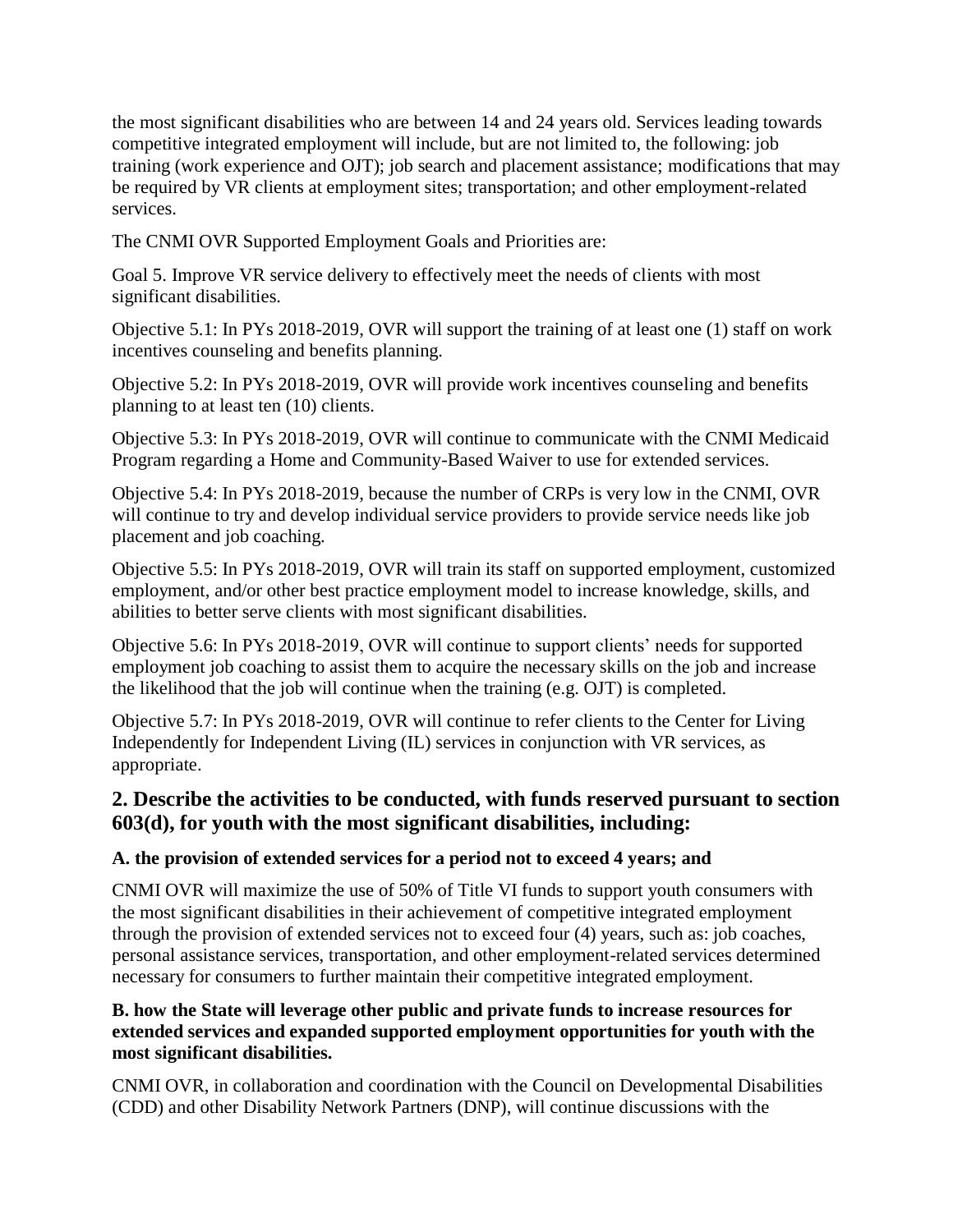Medicaid program to see if they are willing to submit a Home and Community-Based Waiver to use for extended services to support consumers with most significant disabilities including our youth.

## **o. State's Strategies**

Describe the required strategies and how the agency will use these strategies to achieve its goals and priorities, support innovation and expansion activities, and overcome any barriers to accessing the VR and the Supported Employment programs (See sections 101(a)(15)(D) and (18)(B) of the Rehabilitation Act and section 427 of the General Education Provisions Act (GEPA)):

### **1. The methods to be used to expand and improve services to individuals with disabilities.**

a. Maximize training and/or postsecondary educational opportunities for VR clients to better prepare them for the 21st century workforce and develop support systems for consumers to attend this training.

b. Utilize the OVR Tracking System to monitor case status movements on a weekly or bimonthly basis and identify modifications for enhancement, if any, as well as explore a new system with the CNMI WIOA Core Program Partners.

c. Conduct regular case staffing with VR counselors either individually or in a group setting.

d. Engage employers in identifying OJT and/or job placements for VR consumers.

e. Participate in job/career fairs sponsored by both public agencies and private sector businesses.

f. Expand self-employment opportunities for VR clients, especially in Tinian and Rota where the economy can remain stagnant for an indefinite period of time.

g. Work with Disability Network Partners including the State Rehabilitation Council to identify potential vendors capable of providing supported employment and/or extended services to VR clients, especially those with the most significant disabilities.

h. Continue monthly outreach activities in Tinian and Rota, and continue with positive working relationships with the Mayors' Offices to ensure effective services to people with disabilities.

i. Develop and/or strengthen relationships with the local business community through participation in employer-sponsored activities or events such as Chamber, SHRM, and Rotary meetings.

j. Meet regularly with various partners including public and/or non-profit groups or organizations to discuss implementation and cost-sharing of pre-employment transition services to students with disabilities to better equip them for the workforce.

k. Review existing MOUs with partners annually to ensure collaboration and coordination, addressing gaps in services, etc. to ensure maximum vocational outcomes.

l. Attend IEP meetings of students with disabilities beginning at age 14 to introduce early on the VR program and to establish better coordination with the public schools in the provision of transition services.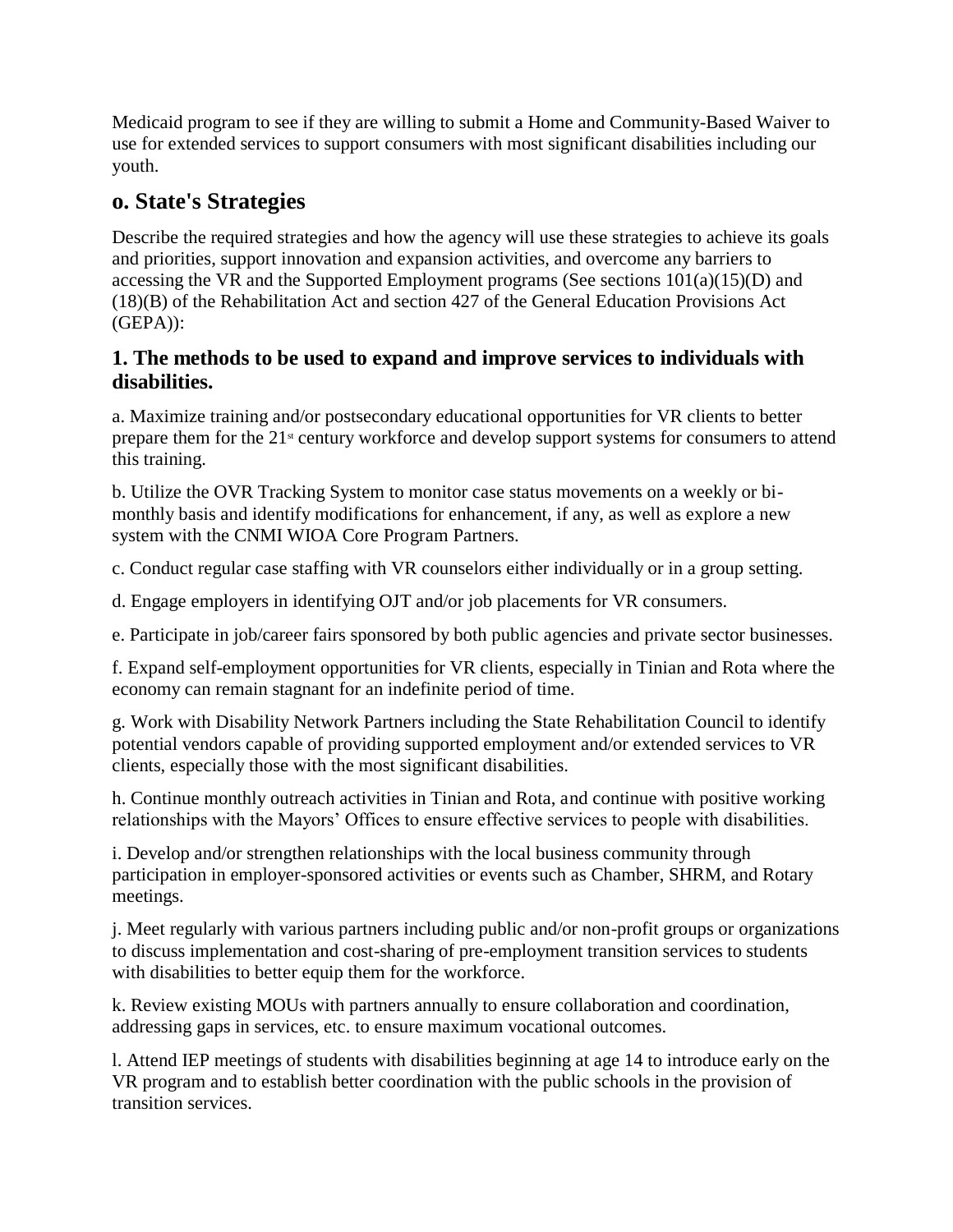m. Support the personnel development of VR professionals and paraprofessionals especially in the areas of marketing the VR program, engaging employers, supported employment, customized employment, pre-employment transition services, work incentives counseling and benefits planning, etc.

n. Disseminate information to public and private sector employers to increase their awareness of how VR services could benefit people with disabilities as well as employers. Utilize the Saipan Chamber of Commerce's website as a repository of disability employment information.

o. Utilize as a forum the State workforce development board meetings to bring to the forefront disability employment issues facing the Commonwealth and the integration of quality services to people with disabilities in the workforce system.

p. Engage in discussions/negotiations with the State workforce development board regarding the development and maintenance of an American Job Center (aka One-Stop Center) where services to people with disabilities are streamlined and accessible.

q. VR professionals to conduct co-locations at the public high schools, Northern Marianas College, and other venues to increase referrals to VR, dialogue with stakeholders such as school personnel, students, parents/guardians, and coordinate for the provision of services including preemployment transition services.

r. Build awareness and understanding that Independent Living (IL) services could be provided in conjunction with VR services, as appropriate.

s. Work with technical assistance providers to develop and/or strengthen Agency's policies and procedures including internal controls.

t. Nurture partnerships with community stakeholders from both the public and private sectors and collaborate on issues affecting disability employment, independence, and integration & full inclusion (including accessibility).

u. Identify and utilize comparable benefits to the maximum extent possible.

v. Enhance the OVR website so as to create a one-stop for disability employment information beneficial to all stakeholders including consumers/family members (as well as students with disabilities), service providers, and employers.

w. Coordinate with partners on outreach activities to better maximize resources and expertise as well as strengthening relationships with each other.

x. In collaboration and coordination with various community partners, meet the training needs of employers in the public and private sectors in the areas of reasonable accommodations, the benefits of hiring qualified people with disabilities, tax incentives for hiring individuals with disabilities and making workplaces accessible, etc.

y. Support activities that will increase self-advocacy skills of people with disabilities.

z. Consider training current or former VR clients to provide much needed supported employment and/or extended services to individuals with disabilities especially those with the most significant disabilities in Saipan as well as the unserved or underserved municipalities of Tinian and Rota.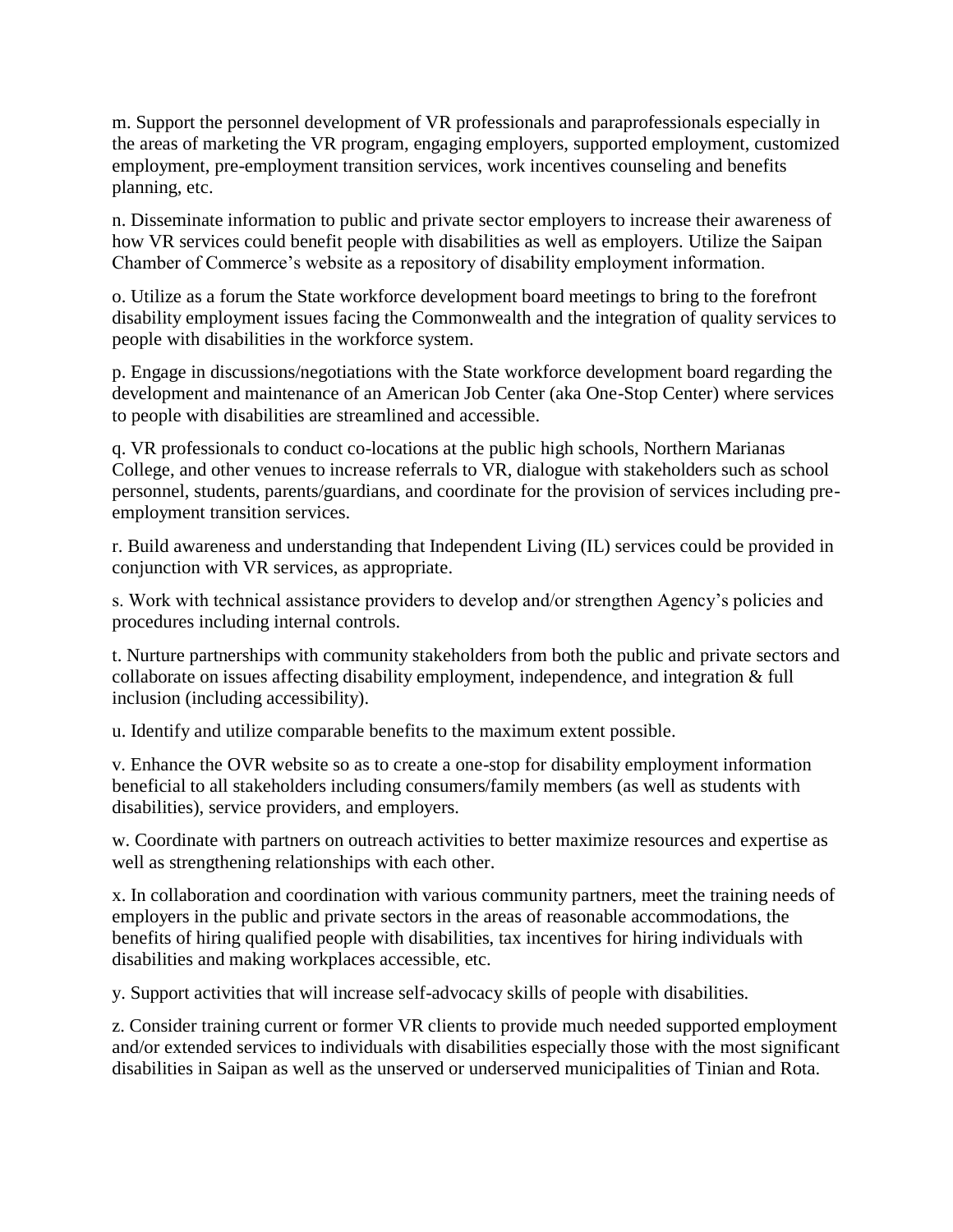Because the number of CRPs is very low in the CNMI, OVR will continue to try and develop individual service providers to provide service needs like job placement and job coaching.

aa. Ensure that clients are progressing through the VR process in a timely manner.

bb. Ensure consumers' full participation in the IPE process (informed choice).

cc. OVR will ensure timely communication with clients throughout the VR process.

dd. Utilize the SRC general membership meetings as a forum to engage employers.

ee. Continue the provision of supported employment services to consumers with most significant disabilities.

ff. And all other potential strategies that are identified by OVR and its community partners throughout PYs 2018-2019.

### **2. How a broad range of assistive technology services and devices will be provided to individuals with disabilities at each stage of the rehabilitation process and on a statewide basis.**

How a broad range of assistive technology services and devices will be provided to individuals with disabilities at each state of the rehabilitation process and on a statewide basis. a. All VR services, including AT assessment/evaluation, devices and services will be provided in the context of an approved IPE. b. At intake and application for VR services as well as in the IPE development stage, VR counselors will ensure to capture information pertaining to the applicant or consumer's need for assistive technology to facilitate the achievement of their competitive integrated employment. c. VR professionals and paraprofessionals will engage the participation of applicants and consumers to identify and maximize comparable benefits such as the Assistive Technology Center for AT loan, demonstration, and training and the Trankilu Alternative Financing Program for assistance in securing a loan with a local bank toward the purchase of the needed AT device or equipment at a low interest rate. The Public School System-Special Education Program (PSS-SPED) AT expert, if any, will be utilized to provide assessment to students with disabilities. In the event an AT professional cannot be identified locally, CNMI OVR will reach out to the Guam Systems of Assistive Technology for their assistance and any needed service agreement. d. During IEP meetings of students with disabilities, VR professionals will work with our school and/or other community partners to address any significant AT needs of the students especially mutual clients. e. OVR consumers who are residing in Tinian and Rota and who are in need of assistive technology devices or equipment will be provided with the AT after exploring comparable benefits (e.g., Medicaid/Medicare, private insurance, etc.) through an approved IPE that takes into consideration shipping and handling costs for the ATs transport to the outer island of their residence.

### **3. The outreach procedures that will be used to identify and serve individuals with disabilities who are minorities, including those with the most significant disabilities, as well as those who have been unserved or underserved by the VR program.**

 OVR will strengthen its collaboration with community partners including the CNMI Center for Living Independently, Community Guidance Center, the Behavioral Health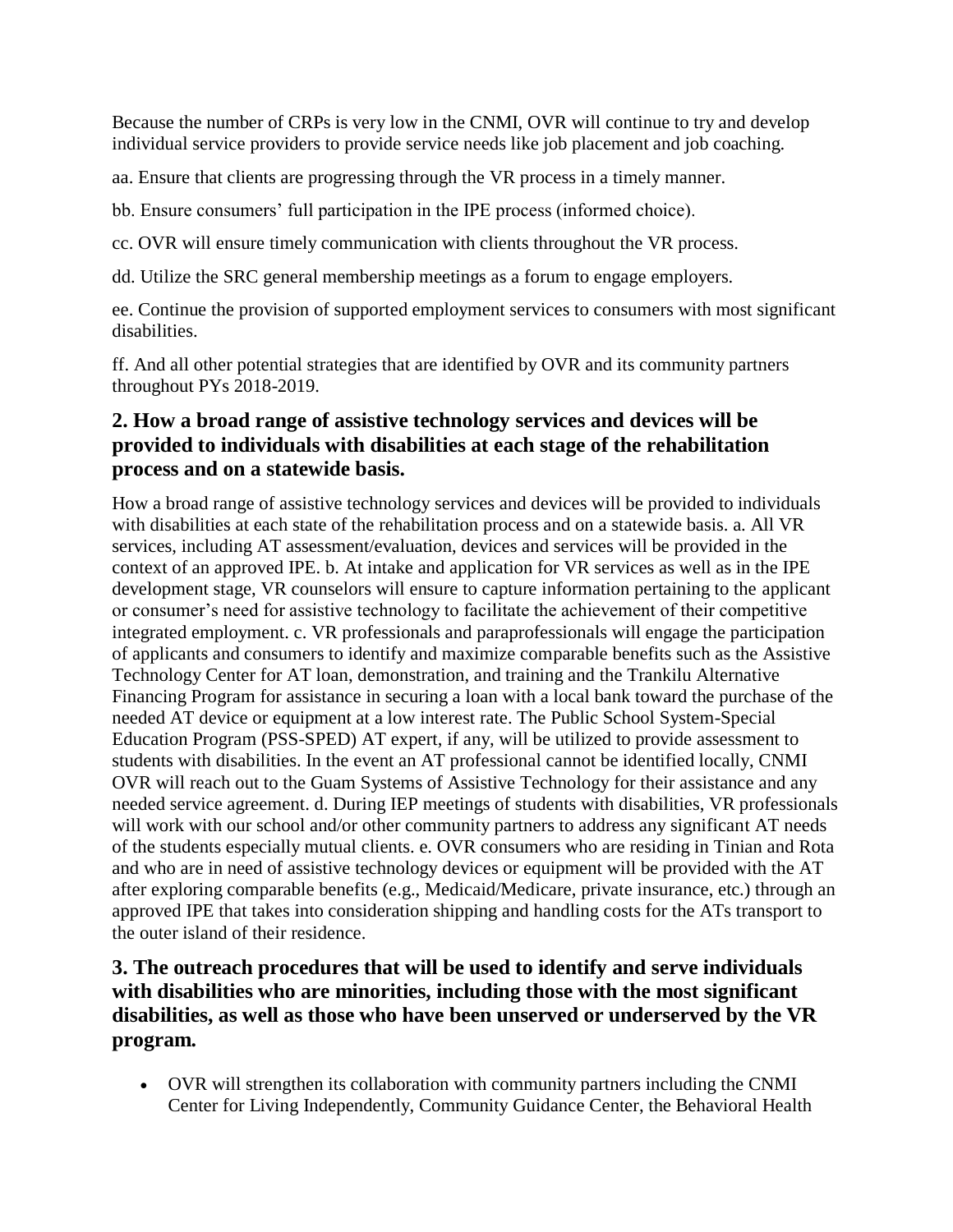Planning Council, the local Autism Society, the Council on Developmental Disabilities, and the Public School System-Special Education Program (PSS-SPED) to identify outreach activities and serve individuals with the most significant disabilities. As expressed in the previous VR State plan, there is no need to specifically target minority individuals in the CNMI because the population are members of minority groups. Nevertheless, OVR will improve on efforts to facilitate information dissemination via the native languages of Chamorro and Carolinian as well as those of other Pacific islands and Asian countries.

- Conduct triennial comprehensive statewide needs assessment.
- Ongoing communication and interaction with community stakeholders comprised of individuals with disabilities and their family members, service providers, and the Disability Network Partners.
- Involvement/engagement at disability public hearings or forums to obtain feedback from minorities and those unserved or underserved to better understand their needs to achieve competitive integrated employment and to live meaningful independent lives.

### **4. The methods to be used to improve and expand VR services for students with disabilities, including the coordination of services designed to facilitate the transition of such students from school to postsecondary life (including the receipt of VR services, postsecondary education, employment, and preemployment transition services).**

a. OVR will continue to participate in discussions with the Public School System-Special Education Program (PSS-SPED) via the SESAP (Special Education State Advisory Panel) forums.

b. OVR will work with partners to strengthen and solidify the newly-formed CNMI Transition Coalition comprised of partners from the OVR, PSS-SPED, Council on Developmental Disabilities, Northern Marianas Protection & Advocacy Systems, Inc., University Centers for Excellence in Developmental Disabilities, etc. whose overarching mission is to collaborate to the maximum extent possible to meet the transition needs (e.g., pre-employment transition services) of students with disabilities resulting in the achievement of competitive integrated employment, continued education, and/or independent living.

c. VR staff will make regular contact with PSS-SPED staff so as to strengthen camaraderie and ensure that each stakeholder is on the same page as to what the transition issues and/or needs are and the effective methods for delivering on quality and timely transition/pre-employment transition services.

d. VR staff will attend as many IEP meetings as practicable, upon invitation, and will make a concerted effort to start introducing the VR program to families and students as early as age 14. (Transition Planning could be provided to students as early as age 14 whereas Transition Services including Pre-Employment Transition Services are provided to students 16 to 21.)

e. VR staff will continue to participate in job/career fairs where students with disabilities will be actively participating.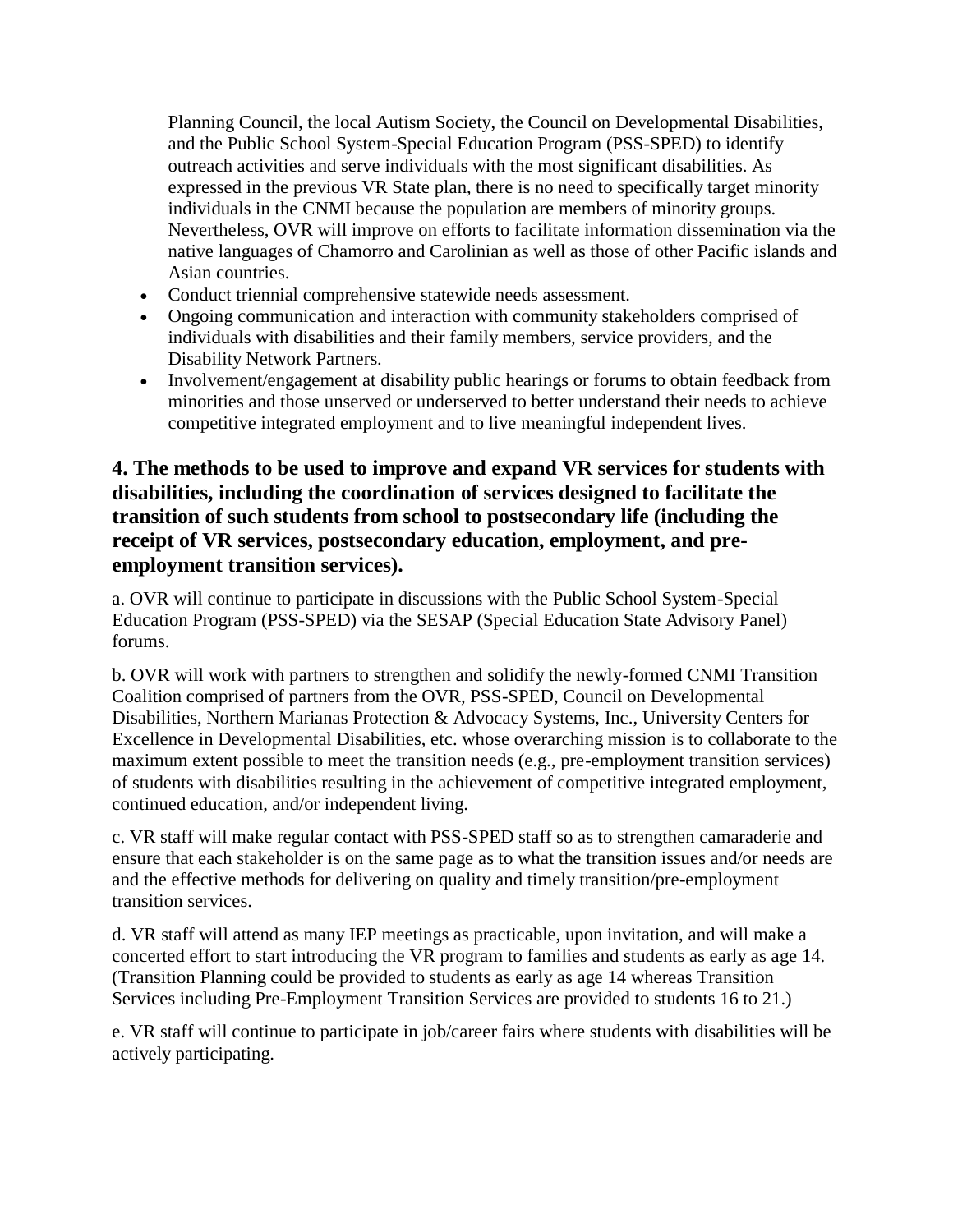f. OVR will support the activities of the PSS-SPED, Co-Op Education & Training Program, etc. that prepare students with disabilities for employment, such as: job shadowing, mentoring, career exploration activities, work-based learning experiences, work readiness training, etc.

g. OVR will continue to conduct co-locations at the public high schools including the Northern Marianas College to be able to provide another forum in which students with disabilities could seek out and apply for VR services. The co-locations also allow VR staff to further engage in discussions with school personnel on how to better coordinate efforts toward the provision of transition/pre-employment transition services.

### **5. If applicable, plans for establishing, developing, or improving community rehabilitation programs within the State.**

CNMI OVR will continue discussions with community partners/stakeholders for the ongoing exploration and identification of vendors for inclusion in our local CRP network of providers.

In addition, efforts will be taken to develop a mechanism to pay individual service providers to work with consumers in the CNMI, especially in Tinian and Rota where services are very limited due to the lack of CRPs there. The CSNA Report covering FYs 2014-2017 recommended that "Because the number of CRPs is very low in CNMI, OVR should continue to try and develop individual service providers to provide service needs like job placement and job coaching. In addition, OVR should consider investigation whether the secondary school system staff or Northern Marianas College staff can be funded to provide services for OVR consumers" (p. 57).

### **6. Strategies to improve the performance of the State with respect to the performance accountability measures under section 116 of WIOA.**

a. Evaluate current OVR Tracking System and modify as necessary to be able to efficiently record performance measures data.

b. Communicate with WIOA core program partners in obtaining and tracking data provided consumer consent is obtained.

### **7. Strategies for assisting other components of the statewide workforce development system in assisting individuals with disabilities.**

a. In collaboration and coordination with community partners, OVR will support the training activities through a cost-sharing arrangement/agreement with the statewide workforce development system that aims to increase knowledge of best practices in assisting individuals with disabilities to achieve competitive integrated employment and strategies for effective employer involvement/engagement in the process.

b. Participate in training and employment activities or initiatives organized by the CNMI Department of Labor.

c. Maintain and strengthen relationships with the Northern Marianas Trades Institute for continued referrals of VR clients to NMTI for training preparation in the workforce in conjunction with OJT placement in the public or private sectors and to provide guidance/technical assistance to the trades school in the area of reasonable accommodations and effective communications with individuals with varying disabilities.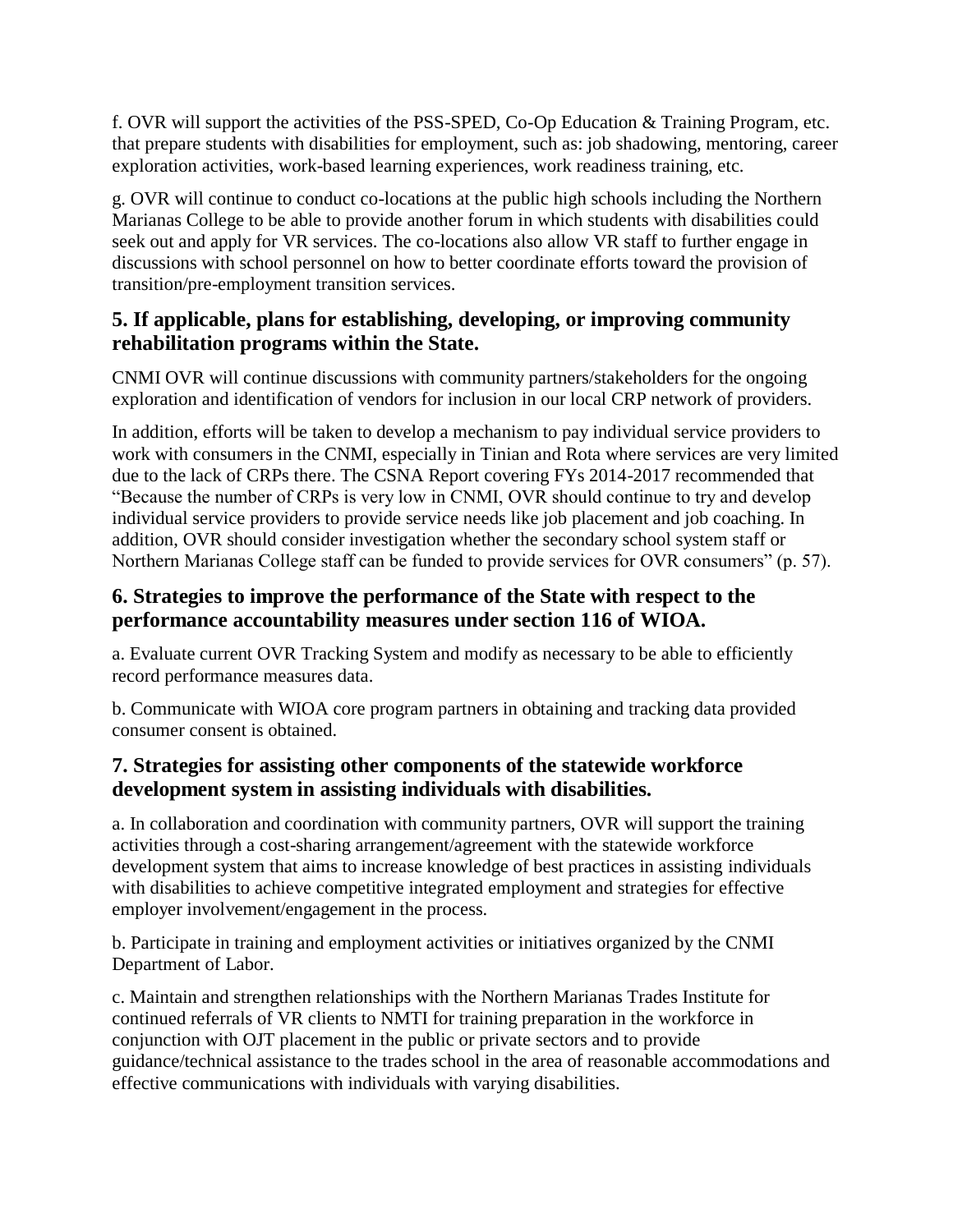d. Increase opportunities for shared-funding on WIA cases thereby demonstrating improved coordination and an overall greater partnership.

e. Continue the representation of WIA and/or DOL on the State Rehabilitation Council (SRC) as well as VR's representation on the State Workforce Development Board.

f. OVR to engage in meaningful discussions with the newly-reorganized State workforce development board regarding an all-inclusive workforce that integrates quality services for people with disabilities in pursuit of competitive integrated employment.

### **8. How the agency's strategies will be used to:**

#### **A. achieve goals and priorities by the State, consistent with the comprehensive needs assessment;**

- Directly through VR staff
- In collaboration with the CNMI Disability Network Partners including the WIOA Core Programs with regards to the implementation of the VR State Plan
- Through the identification and utilization of comparable services/benefits to the maximum extent possible or allowable
- Through the Agency's existing infrastructure such as the enhanced OVR Tracking System (aka case management system)
- Through a quarterly evaluation and review of progress toward meeting State Plan goals and objectives by OVR's Leadership Team
- Through continuous program improvement efforts to improve overall agency performance
- Through guidance and direction provided by our technical assistance providers including WINTAC and RSA
- In consultation with the CNMI State Rehabilitation Council

### **B. support innovation and expansion activities; and**

Support Council-related activities in the form of: Staff support; travel by Council members to attend conferences, meetings, and trainings; Personal attendant; Board member compensation; Facilities rental for meeting and training sessions; Consultant fees for training and policy development; Meeting materials, supplies, and advertising costs; Printed materials for public awareness/information; etc. Total spent on SRC I&E activities in PY 2016 is \$28,402.07.

#### **C. overcome identified barriers relating to equitable access to and participation of individuals with disabilities in the State VR Services Program and the State Supported Employment Services Program.**

CNMI OVR is committed to serving its clients in an equitable and timely manner through the provision of quality services so that they may achieve competitive integrated employment and live full and productive lives in their community. In the most recently conducted Comprehensive Statewide Needs Assessment for FYs 2014-2016, OVR recognizes the various potential barriers and strategies to accessing and participating in the VR program statewide, and some of these include: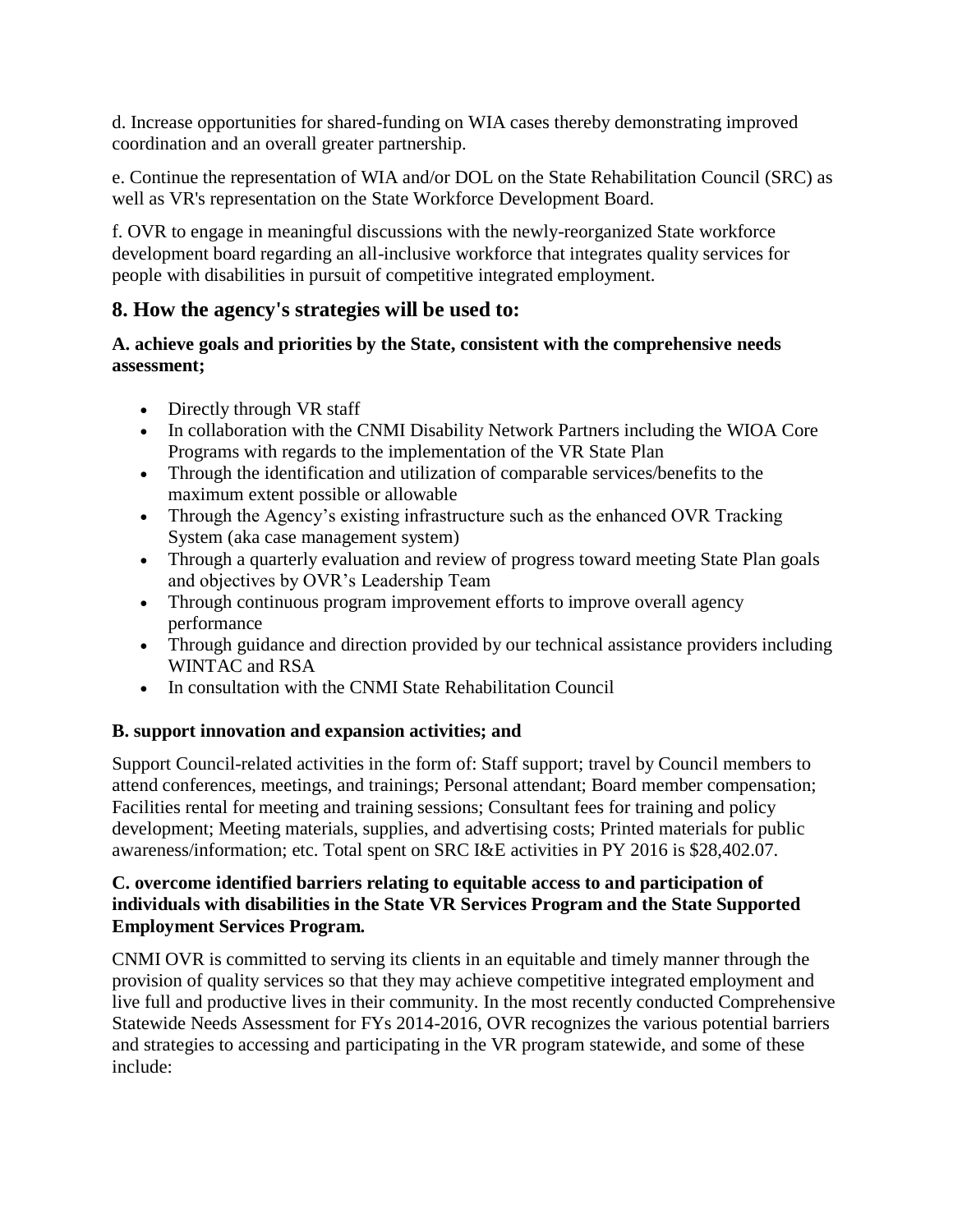- The need to establish and enforce a minimum time frame for response to consumers by VR staff.
- The need to encourage self-employment as an outcome for more consumers, especially those in Tinian and Rota.
- The need to ensure that VR counselors are developing IPEs in partnership with their consumers.
- The need for work incentives counseling and benefits planning remains a major need in the CNMI.
- The need to provide training on supported employment to VR counselors on a regular basis.
- The need to investigate whether the use of software programs like Skype can increase communication with Tinian and Rota residents so that there is a mechanism in place for these residents to interact with OVR staff on a more frequent basis than once a month.
- The Pre-Employment Transition Services (Pre-ETS) Program needs to be marketed to students and parents so that they are familiar with the possible activities and the purpose of the program.
- The need to ensure that OVR work with WINTAC to develop internal control policies and procedures on Pre-ETS expenditures and service delivery.
- The need to implement a tracking and reporting system for consumers that have been referred to, or are co-enrolled in the WIOA program.
- The need to work closely with the WIOA program to set-aside a set number of workbased learning opportunities for students with disabilities annually.
- The need to work with the WIOA program to target a set number of co-enrolled individuals with disabilities to share funding for training and employment services.
- OVR and the WIOA program should provide regular and frequent cross-training for their staff on program flow and processes.
- The CNMI WIOA Core Programs should pilot a universal intake process to make coenrollment a seamless transition for clients with disabilities and to ease the paperwork burden on clients for all programs.
- Because the number of CRPs is very low in the CNMI, OVR should try and develop individual service providers to provide service needs like job placement and job coaching.
- The need to ensure that there is no paperwork or reporting burden on employers that provide job training or work experience opportunities for consumers.

## **p. Evaluation and Reports of Progress: VR and Supported Employment Goals**

Describe:

### **1. An evaluation of the extent to which the VR program goals described in the approved VR services portion of the Unified or Combined State Plan for the most recently completed program year were achieved. The evaluation must:**

### **A. Identify the strategies that contributed to the achievement of the goals.**

Goal 1. Improve the delivery of competitive integrated employment services to VR clients.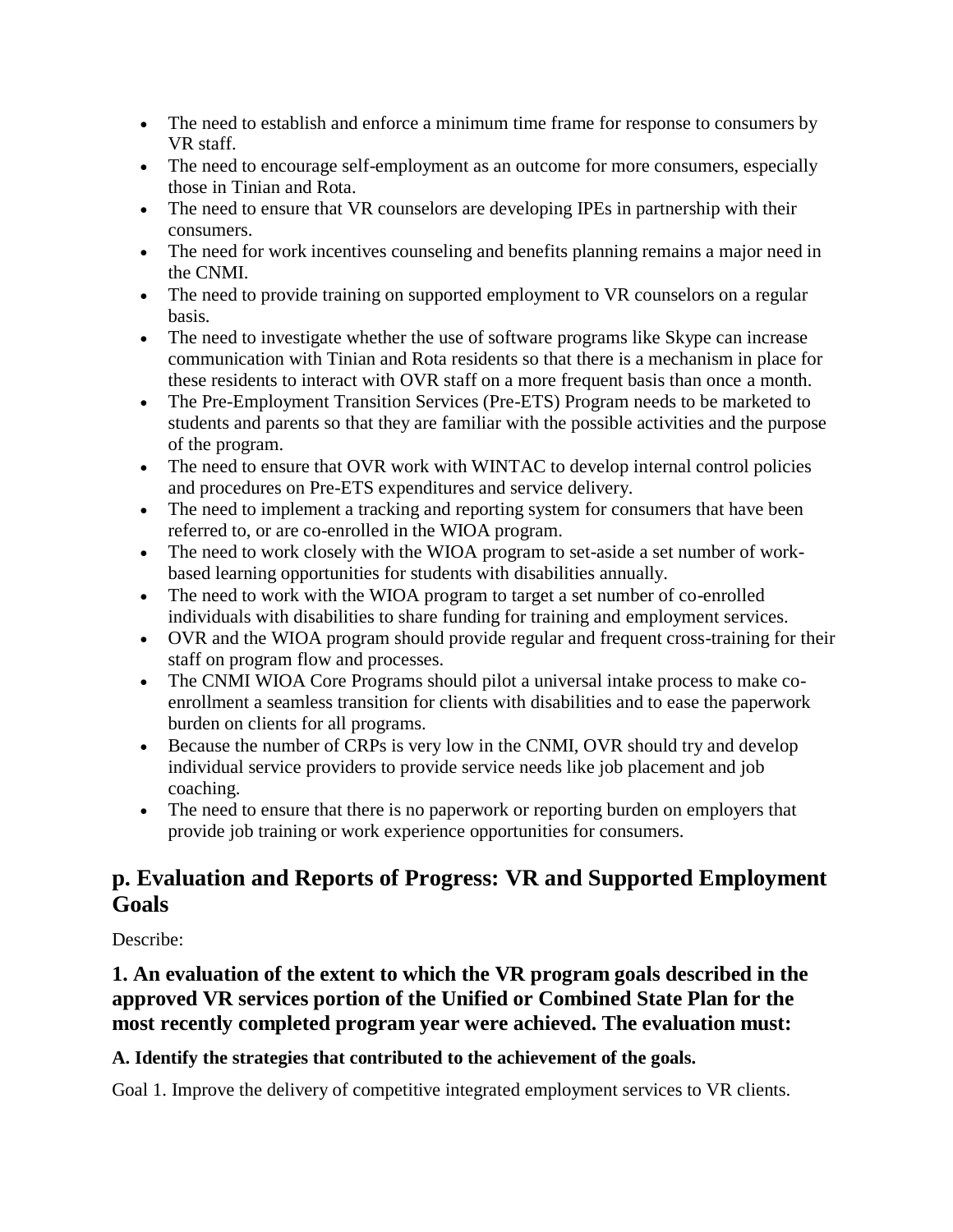Objective 1.1: In PY 2016, 80% of cases will be determined eligible within sixty (60) days of receipt of VR application. For each program year thereafter and ending in 2019, incremental increases of 5% will be the baseline standard. (Target rate for PY 2018 - 2019 is 90%)

Extent achieved: Objective met

Strategies:

- In PY 2016, 80% of cases were determined eligible/ineligible within sixty  $(60)$  days of receipt of VR application.
- Frequent monitoring of case status movements via the OVR Tracking System.
- Regular case staffing to ensure timeliness of eligibility determination.

Objective 1.2: In PY 2016, the Individualized Plans for Employment (IPEs) will be developed within sixty (60) days after eligibility determination with an 85% targeted success rate. For each program year thereafter and ending in 2019, incremental increases of about 4% will be the baseline standard. (Target rate for PY 2018 - 2019 is 90%)

Extent achieved: Objective met.

Strategies:

- $\blacksquare$  In PY 2016, IPEs were developed within sixty (60) days after eligibility determination with an 85% targeted success rate.
- Frequent monitoring of case status movements via the OVR Tracking System.
- Regular case staffing to ensure timeliness of IPE development.

Objective 1.3: In PYs 2016-2019, continue to maximize OJTs as a way to provide work experience and job placement for consumers.

Extent achieved: Ongoing.

Strategies:

- $\sim$  Six (6) active OJTs were recorded in PY 2016. These were paid for by OVR through 100% reimbursement of wages to the employer.
- In PY 2017, so far from July 2017 to January 2018, there were 3 OJTs provided to consumers, paid for by OVR through 100% reimbursement of wages to the employer.
- Effective negotiation with VR's pool of committed employers.
- In PY 2016, and before the hiring of the VR Employment Specialist, counselors have historically provided the full array of VR services.
- With the addition of the Employment Specialist in PY 2017, counselors will be provided additional supports in identifying quality OJT or other training placements.

Objective 1.5: In PYs 2016-2019 continue to support the training and/or education of VR professionals and paraprofessionals.

Extent achieved: Ongoing.

Strategies: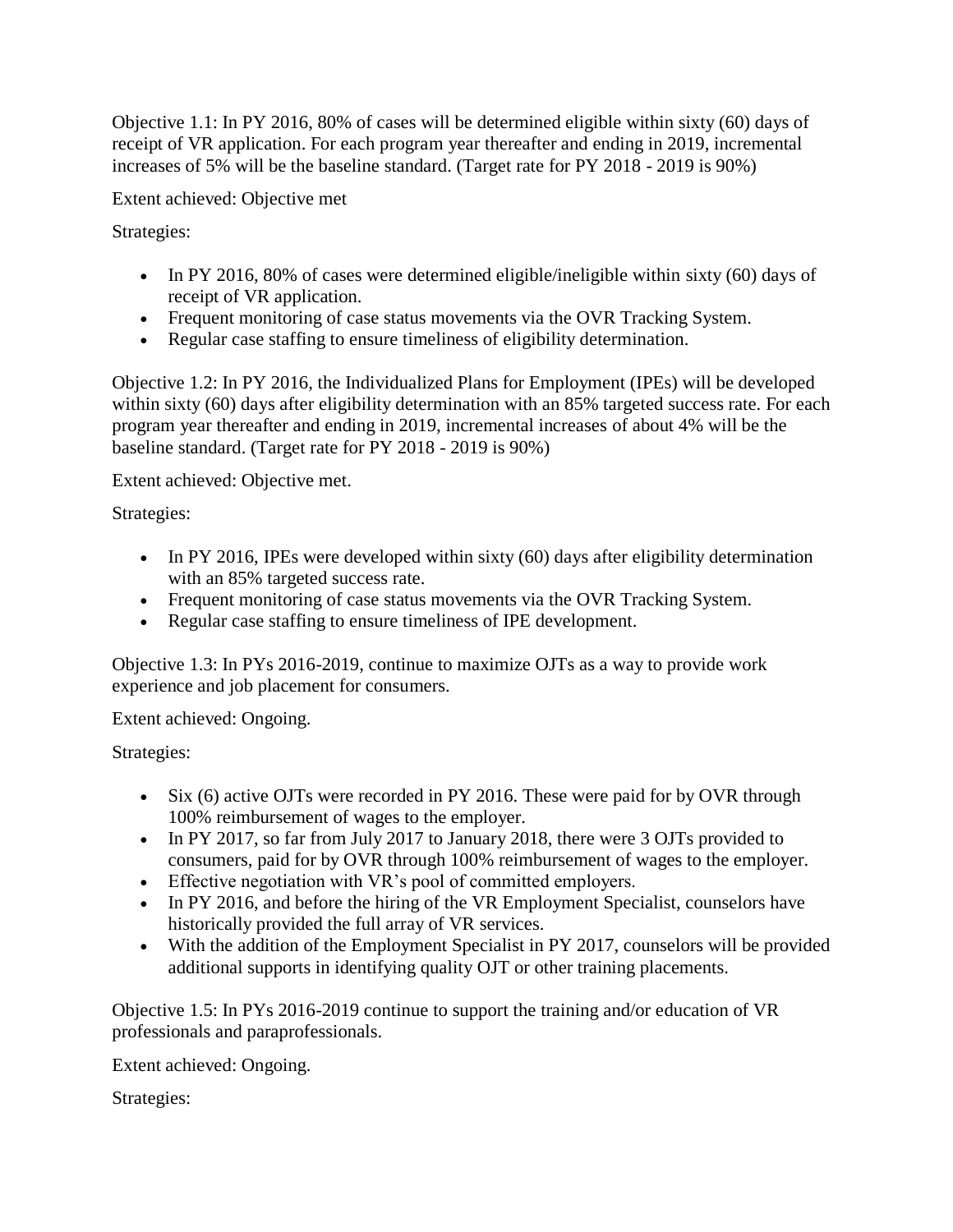- One (1) VR Counselor continues her Master's in Rehabilitation Counseling degree program through San Diego State University via distance learning. She is expected to complete her program in the fall of 2018.
- OVR continues to provide support to one (1) VR Counselor Aide as he pursues his Associates degree in Rehabilitation and Human Services at the Northern Marianas College.
- Continue to provide the necessary support, encouragement, and resources to staff who are pursuing their educational goals.

Objective 1.6: In PYs 2016-2019, VR professionals will continue to visit the islands of Tinian and Rota once a month to do intakes and meet with interested applicants and current consumers as well as to reach out to community partners including employers.

Extent achieved: Ongoing.

Strategies:

- In PY 2016, VR Counselors made ten  $(10)$  monthly trips to Tinian and eleven  $(11)$ monthly trips to Rota.
- In PY 2017, so far from July 2017 to January 2018, VR Counselors made six (6) monthly trips to Tinian and five (5) monthly trips to Rota.
- Ensure continued effective collaboration with internal and external staff with respect to travel preparations.

Objective 1.8: In PYs 2016-2019, OVR will identify potential funding streams to support the hiring of one (1) Case Services Manager and one (1) Employment Specialist to help increase competitive integrated employment outcomes as well as develop/strengthen relationships with the business community.

Extent achieved: Partially met.

Strategies:

• In PY 2017, OVR hired for the very first time an Employment Specialist to work with VR customers (clients as well as employers) to help meet their unique needs. Official employment start date is October 16, 2017.

Objective 1.9: In PYs 2016-2019, seventy percent (70%) of consumers exiting the VR program will report satisfaction (agree to strongly agree) with the quality and timeliness of services.

Extent achieved: Objective met.

Strategies:

- In PY 2016, 96% of consumers who exited VR after successful closure (ST 26) indicated their satisfaction with the quality and timeliness of services provided.
- In PY 2017, 100% of consumers who exited VR after successful closure (ST 26) indicated their satisfaction with the quality of services provided, while 82% reported satisfaction with the timeliness of services provided.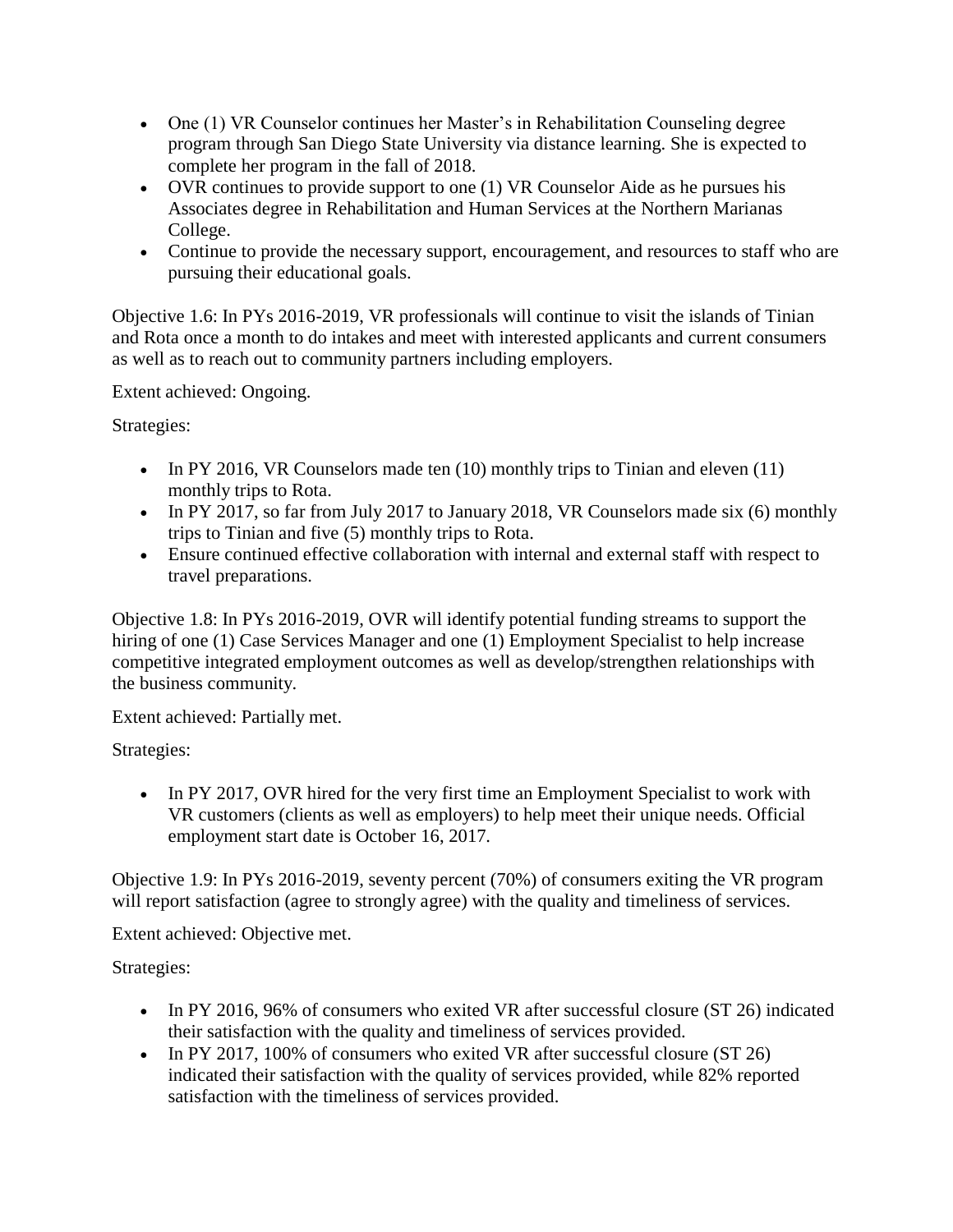- VR consumers are treated with upmost respect and dignity.
- VR professionals and paraprofessionals maintain regular contact with consumers.
- VR services provided were comprehensive and met consumers' individual needs.
- Consumers were provided the opportunity to exercise informed choice throughout the VR process.

Goal 2. Facilitate the seamless transition of students/youth with disabilities to employment or continued education through coordination and collaboration with WIOA core and other programs.

Objective 2.1: In PY 2016, OVR, in collaboration and coordination with the PSS-SPED and/or private schools, will provide work readiness training to at least twenty-five (25) transition students with disabilities. For each program year thereafter and ending in 2019, an incremental increase of 20% per year will be the baseline standard.

Extent achieved: Objective met.

Strategies:

- In PY 2016, OVR in collaboration with the Transition Coalition including the Public School System Special Education Program (PSS-SPED) - provided work readiness training to 95 transition students with disabilities during the first annual Pathways to Student Success Conference held in Saipan on September 2016. Of this number, 53 students had IEPs and were between 16-21 years old. Participating students were from Marianas High School, Kagman High School, and Saipan Southern High School.
- "Resume writing" was facilitated by the Northern Marianas College Community Development Institute and the University Center for Excellence in Developmental Disabilities.
- "Effective ways to prepare for an interview" was facilitated by the Public School System.
- "Job fair preparation tips" was facilitated by the PSS Co-Op Education and Training Program.
- "Soft skills basic" was facilitated by the Community Development Institute.
- Relied on the strong partnership OVR has with the Transition Coalition with several members having contributed financially to the conference through a cost-sharing arrangement or in-kind contribution.

Objective 2.2: In PY 2016, OVR, in collaboration with community partners including nonprofits, will provide self-advocacy skills training to at least twenty-five (25) transition students with disabilities. For each program year thereafter and ending in 2019, an incremental increase of 20% per year will be the baseline standard.

Extent achieved: Objective met.

Strategies:

In PY 2016, together with the Council on Developmental Disabilities, OVR supported the "Self-Advocacy and Leadership Training" conducted by VOICES of the CNMI-Tinian and Rota Chapters (a non-profit organization run for and by self-advocates with I/DD) to 13 transition students with disabilities at Kagman High School on March 8-9, 2017.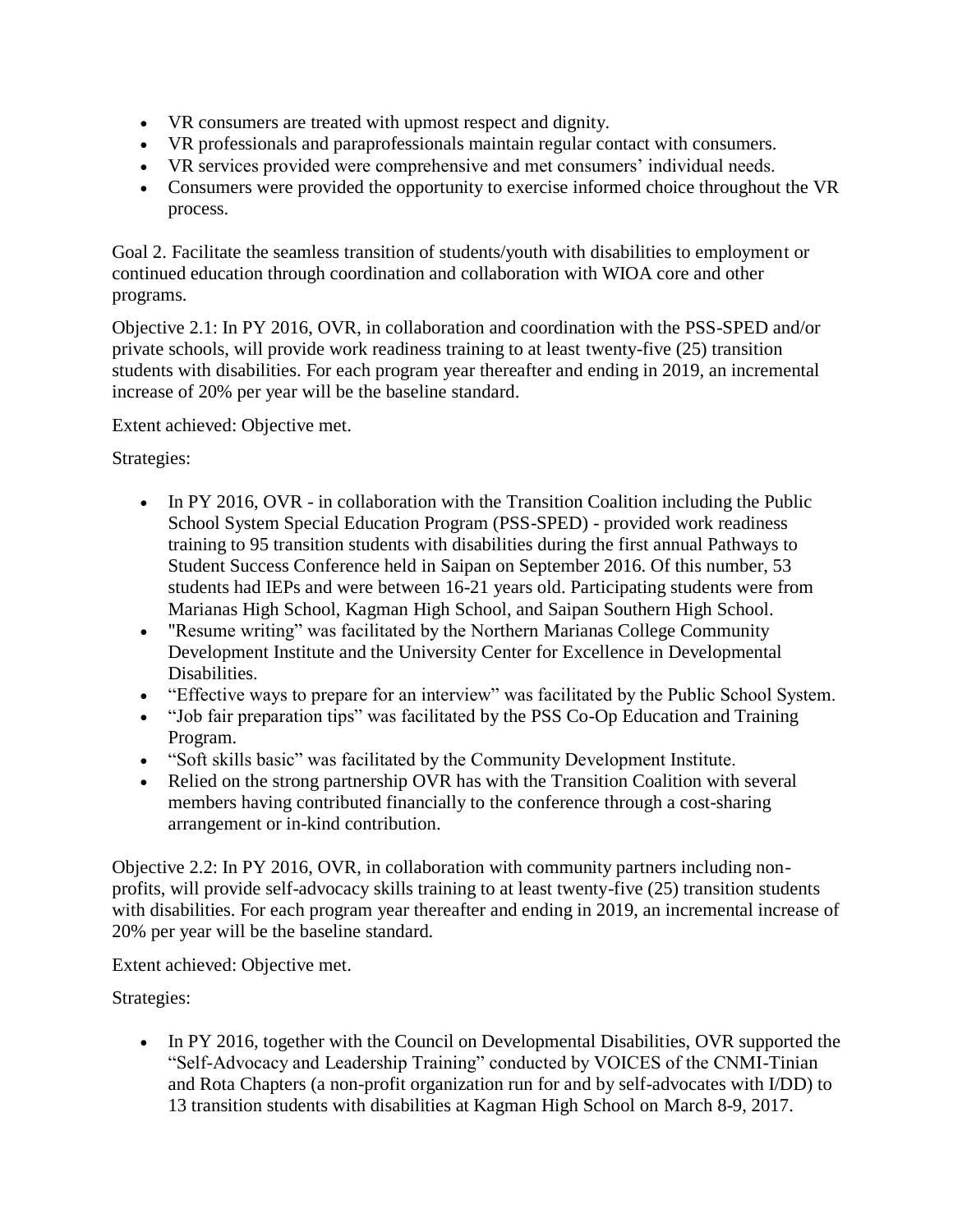- In PY 2016, a VOICES of the CNMI-Tinian Chapter Self-Advocate facilitated the "Self-Advocacy and Leadership Training" session to 95 transition students with disabilities during the Pathways to Student Success Conference held in Saipan on September 2016.
- Relied on the strong partnership OVR has with the Transition Coalition with several members having contributed financially to the conference through a cost-sharing arrangement or in-kind contribution.

Objective 2.4: In PY 2016, OVR, in collaboration with the PSS-SPED, the University Center for Excellence in Developmental Disabilities (UCEDD), Adult Basic Education and/or other community partners, will provide counseling on post-secondary educational opportunities to at least twenty-five (25) transition students with disabilities. For each program year thereafter and ending in 2019, an incremental increase of 20% per year will be the baseline standard.

Extent achieved: Objective met.

Strategies:

- In PY 2016, OVR in collaboration with the Transition Coalition including the PSS-SPED and UCEDD - provided counseling on post-secondary educational opportunities to 95 transition students with disabilities during the Pathways to Student Success Conference held in Saipan on September 2016.
- "Impact of Self-Determination Skills and IEP/Transition-High School vs. College" was facilitated by Dr. Kelly Roberts of Hawaii UCEDD and Dr. Robert Stodden of the University of Hawaii.
- "College Bound: Financial Aid and Disability Support Services" was facilitated by the NMC Financial Aid Office and the Disability Support Services.
- "Post-Secondary Options: NMC, NMTI, & WIA" was facilitated by the Northern Marianas College, the Northern Marianas Trades Institute, and the Workforce Investment Agency.
- "The Vocational Rehabilitation Process" was facilitated by OVR's Transition Counselor, who also covered information pertaining to the availability of support services for students with disabilities at the local community college.
- Relied on the strong partnership OVR has with the Transition Coalition with several members having contributed financially to the conference through a cost-sharing arrangement or in-kind contribution.

Objective 2.5: In PY 2016, OVR, in collaboration with the PSS-SPED and/or WIOA core and other community partners, will provide job exploration counseling to at least twenty-five (25) transition students with disabilities. For each program year thereafter and ending in 2019, an incremental increase of 20% per year will be the baseline standard.

Extent achieved: Objective met.

Strategies:

• In PY 2016, OVR and WIA staff co-facilitated a job exploration session during the TJSHS IDEA Parent/Student Transitional Summit held in Tinian on May 18-19, 2017.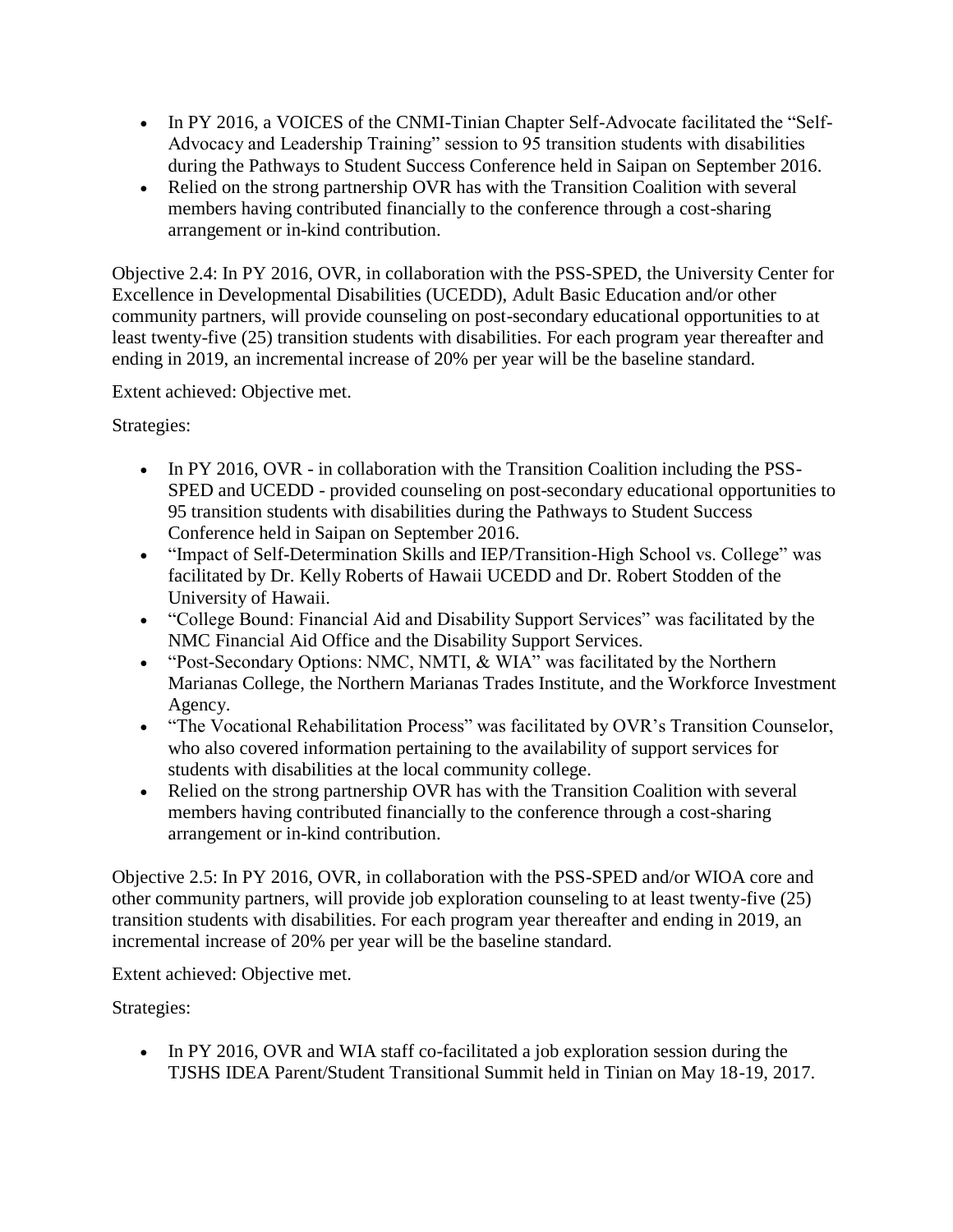Part of the session included exploring job vacancy announcements posted on the OVR and WIA websites. A total of seven (7) transition students attended the session.

- In PY 2016, OVR and the Transition Coalition provided job exploration counseling to 95 transition students with disabilities during the Pathways to Student Success Conference held in Saipan on September 2016.
- "Effective Ways to Prepare for an Interview" was facilitated by the Public School System HR staff. The PowerPoint presentation included information on studying the job vacancy announcement or job description and understanding what the position requires or calls for. As an example, discussed the JVA for Teacher Aide.
- Relied on the strong partnership OVR has with the Transition Coalition with several members having contributed financially to the conference through a cost-sharing arrangement or in-kind contribution.

Objective 2.6: In FYs 2016-2019, upon request, OVR will increase attendance at IEP meetings of transition students beginning at age 14 as often as scheduling permits.

Extent achieved: Ongoing.

Strategies:

- In PY 2016, OVR attended only two (2) IEP meetings.
- IEP notices/invitations were being sent via email directly to the VR Transition Counselor. The main office did not keep track of these notices/invitations to ensure VR's attendance by any one of their staff. Better tracking of these notices/invitations may have resulted in greater outcomes in this area.
- The agency continues to encourage that technology be utilized to the maximum extent possible if it is not possible to attend IEP meetings in person (e.g. video conferencing).
- In PY 2017, from July 1, 2017 to February 16, 2018, OVR has so far increased their attendance at IEP meetings to six (6). Two of these meetings were conducted via Face Time and teleconferencing. (Note: For this time frame, there were a total of thirteen (13) IEP notices/invitations to OVR, but OVR attended only six (6) with a 46.2% achievement rate. Nevertheless, the total number of IEPs attended in this current program year is up by 4 from previous program year.)

Objective 2.7: In PYs 2016-2019, to ensure seamless transition, VR professionals must ensure the development of the IPE prior to graduation and in consideration of the student's IEP.

Extent achieved: Objective met, ongoing.

Strategies:

- In PY 2016, eight out of eight (100%) student IPEs were developed prior to graduation from high school.
- In PY 2017, from July 1, 2017 to January 31, 2018, one out of two  $(50\%)$  student IPEs was developed prior to graduation from high school.
- VR Counselors to ensure regular case reviews and effective monitoring and feedback are completed.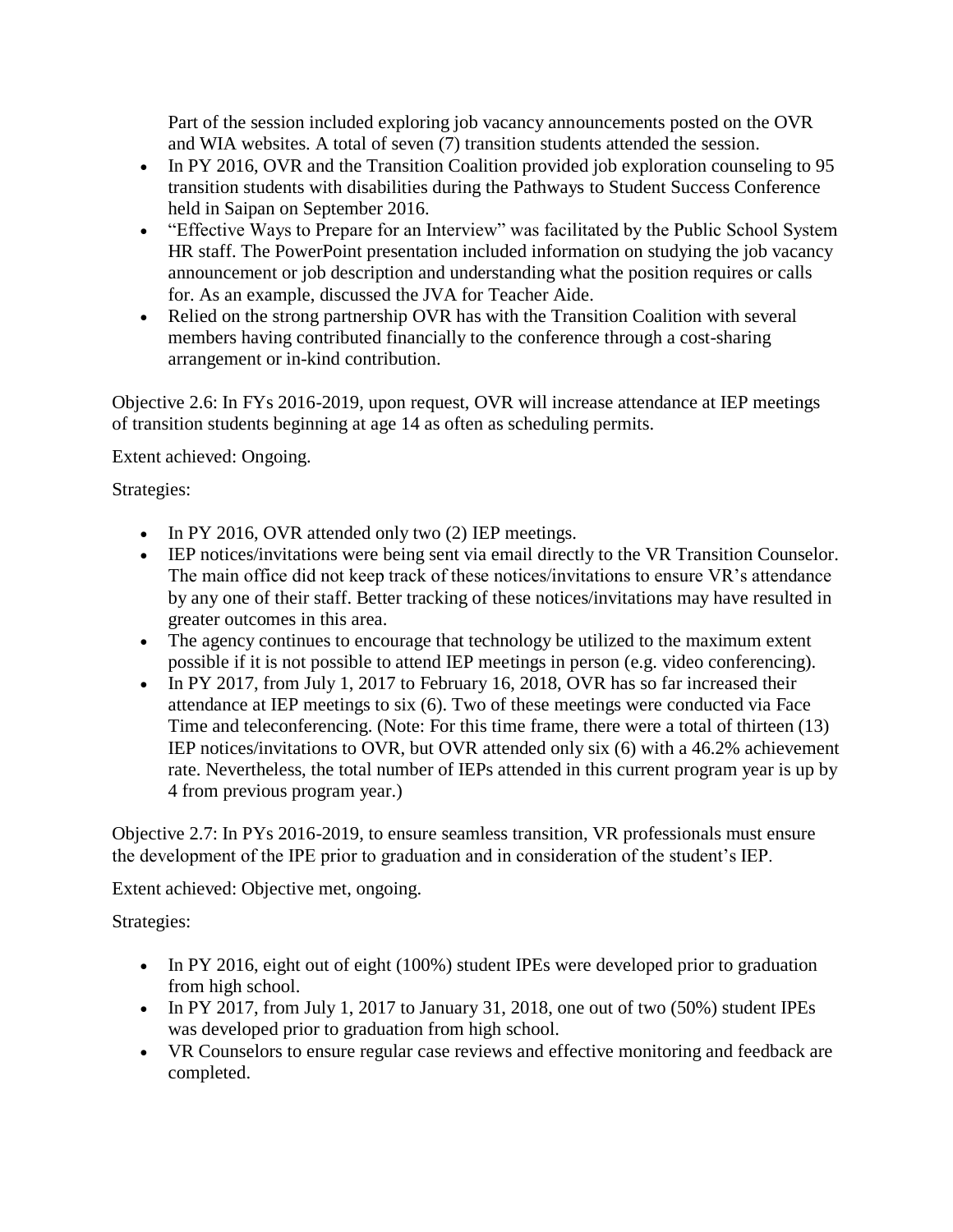Objective 2.8: In PYs 2016-2019, VR professionals will continue with the practice of co-location at the public high schools, the Northern Marianas College, and other CRPs as appropriate. Colocations make possible intakes at the school sites rather than requiring students and their families to come to the OVR office to complete the intake and application process. These are also opportunities for VR professionals to improve networking and strengthen partnerships with school personnel to ensure successful transition outcomes. As well, the co-locations provide a forum for Q&A by school staff, parents/guardians, and students with the VR professionals.

Extent achieved: Objective met, ongoing.

Strategies:

- In PY 2016, OVR conducted a total of twenty-three (23) co-locations at the following locations: Marianas High School-2; Kagman High School-2; Saipan Southern High School-1; Tinian High School-6; Rota High School-9; and Northern Marianas College-3.
- In PY 2017, from July 2017-January 2018, OVR has so far conducted a total of fifteen (15) co-locations at the following locations: Marianas High School-4; Kagman High School-5; Saipan Southern High School-1; and Northern Marianas College-5.
- Positive networking and collaboration with school personnel including SPED teachers, counselors, and administrative staff.

Goal 3. Strengthen partnerships with employers to identify and provide opportunities for competitive integrated employment to VR clients including transition students with disabilities.

Objective 3.1: In PY 2016, OVR, in collaboration and coordination with community partners, will educate five (5) employers about reasonable accommodation in the workplace and the benefits of hiring people with disabilities (e.g., tax incentives) and how to increase an inclusive business culture. For each program year thereafter and ending in 2019, incremental increases of five (5) employers will be the baseline standard.

Extent achieved: Objective met.

Strategies:

- In PY 2016, VR Counselors educated 17 employers/businesses about the vocational rehabilitation program and entered into a partnership with them to provide 6 OJTs and 14 Work Experience Trainings to consumers.
- In PY 2017, OVR educated 63 employers who were mostly business owners and managers during a presentation by the OVR director and a State Rehabilitation Council member during the July 5, 2017 general membership meeting of the Saipan Chamber of Commerce. Speakers gave an overview of the vocational rehabilitation program including services to employers as well as shared Hyatt's success stories of working with OVR and other partner agencies to support the training and employment of qualified individuals with disabilities. This event was truly made possible by the SRC whose members include the Executive Director of the Saipan Chamber of Commerce and Hyatt's HR Director who also happens to be representing the State Workforce Development Board on the Council.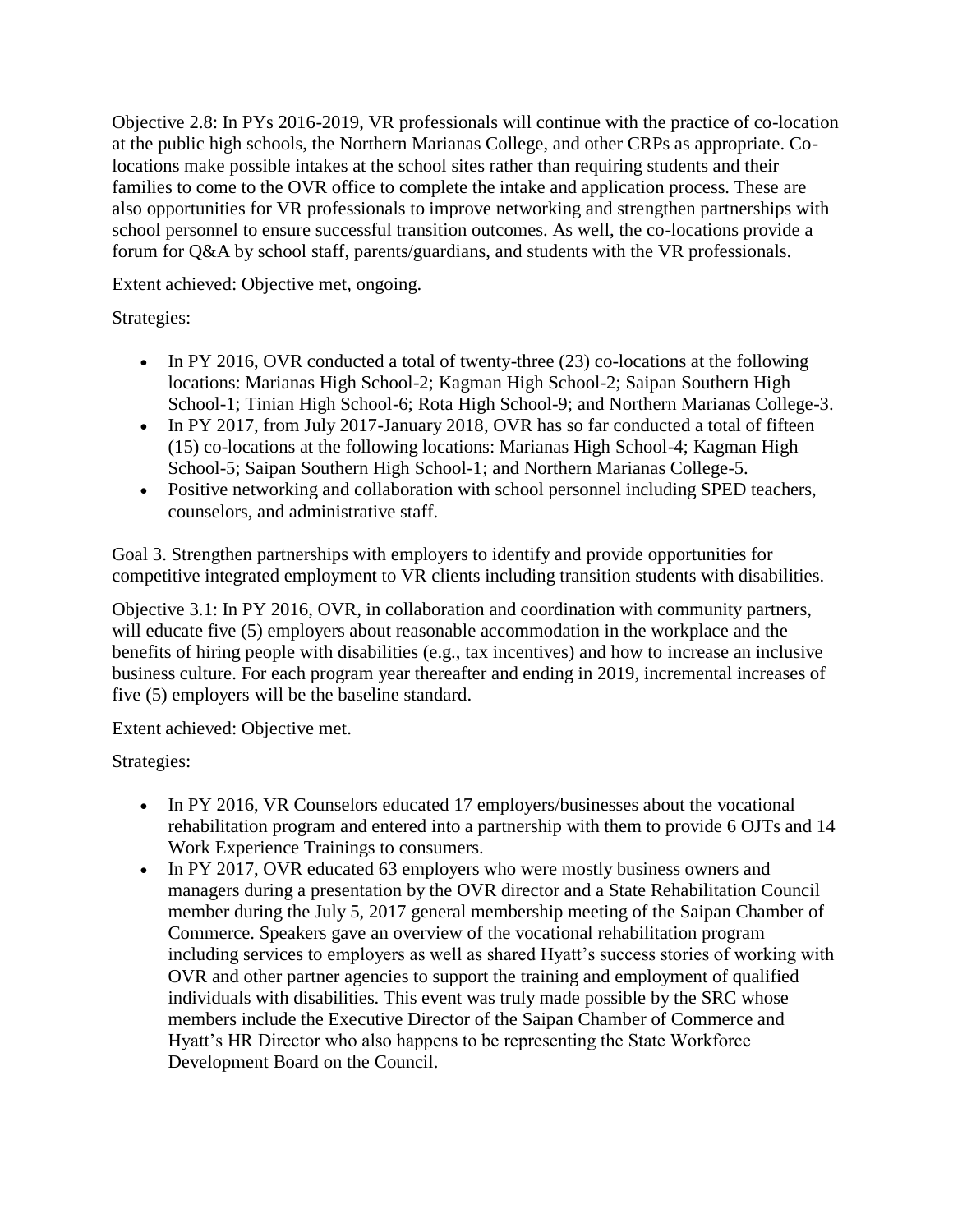Objective 3.2: In PYs 2016-2019, OVR will spearhead an ongoing awareness campaign targeting employers through the dissemination of disability employment materials via the various media outlets (e.g., print, radio, online, etc.).

Extent achieved: Objective met, ongoing.

Strategies:

- In PY 2016, disability employment materials were disseminated via the OVR website and print publications such as the DNP's quarterly Disability Watch Newsletter, a newsletter supported by the OVR, Council on Developmental Disabilities, UCEDD, and Protection and Advocacy.
- In PY 2017, OVR and SRC presented to 63 members of the Saipan Chamber of Commerce who were mostly business owners and managers during their July 5, 2017 general membership meeting.
- In PY 2017, OVR's Employment Specialist met with over two (2) dozen representatives from the business community who attended the focus group meetings for employers as part of OVR's triennial comprehensive statewide needs assessment project on October 24-25, 2017.
- In PY 2017, OVR's Employment Specialist traveled to Tinian on October 26, 2017 to attend the Workforce Innovation and Opportunity Act (WIOA) Program Overview and Business Services event as well as deliver a prepared speech to business partners on behalf of the OVR Director. Networking took place afterwards with dissemination of resource materials including OVR's "Services to Employers" brochure and the "Building an Inclusive Workforce 2017: A Four Step Reference Guide to Recruiting, Hiring, and Retaining Employees with Disabilities," a free publication of U.S. DOL/ODEP.
- In PY 2017 and until January 2018, OVR's Employment Specialist had attended a few meetings of the Saipan Chamber of Commerce and the Society for Human Resource Management and networked with employers.
- In PY 2017 and until January 2018, OVR's Employment Specialist was active engaging employers from the hotels with regards to OJT partnership as well participated in the activities of the SRC Employment and Marketing Committee.
- VR Counselors continued their interactions with employers regarding training and job placement activities including extending assistance to employers to help them meet their business needs.
- SRC maintained the mandated membership of four (4) representatives from business/industry/labor.

Objective 3.3: In PYs 2016-2019, OVR will increase its involvement in job/career fairs sponsored by the various business industries (e.g., hotel, casino, etc.) in the CNMI.

Extent achieved: Objective met, ongoing.

Strategies:

In PY 2016, OVR participated in two  $(2)$  job/career fairs: Public School System's Co-Op Job Fair on February 2, 2017 and Northern Marianas College's Career Fair on April 27, 2017 (with SRC Employment & Marketing Committee).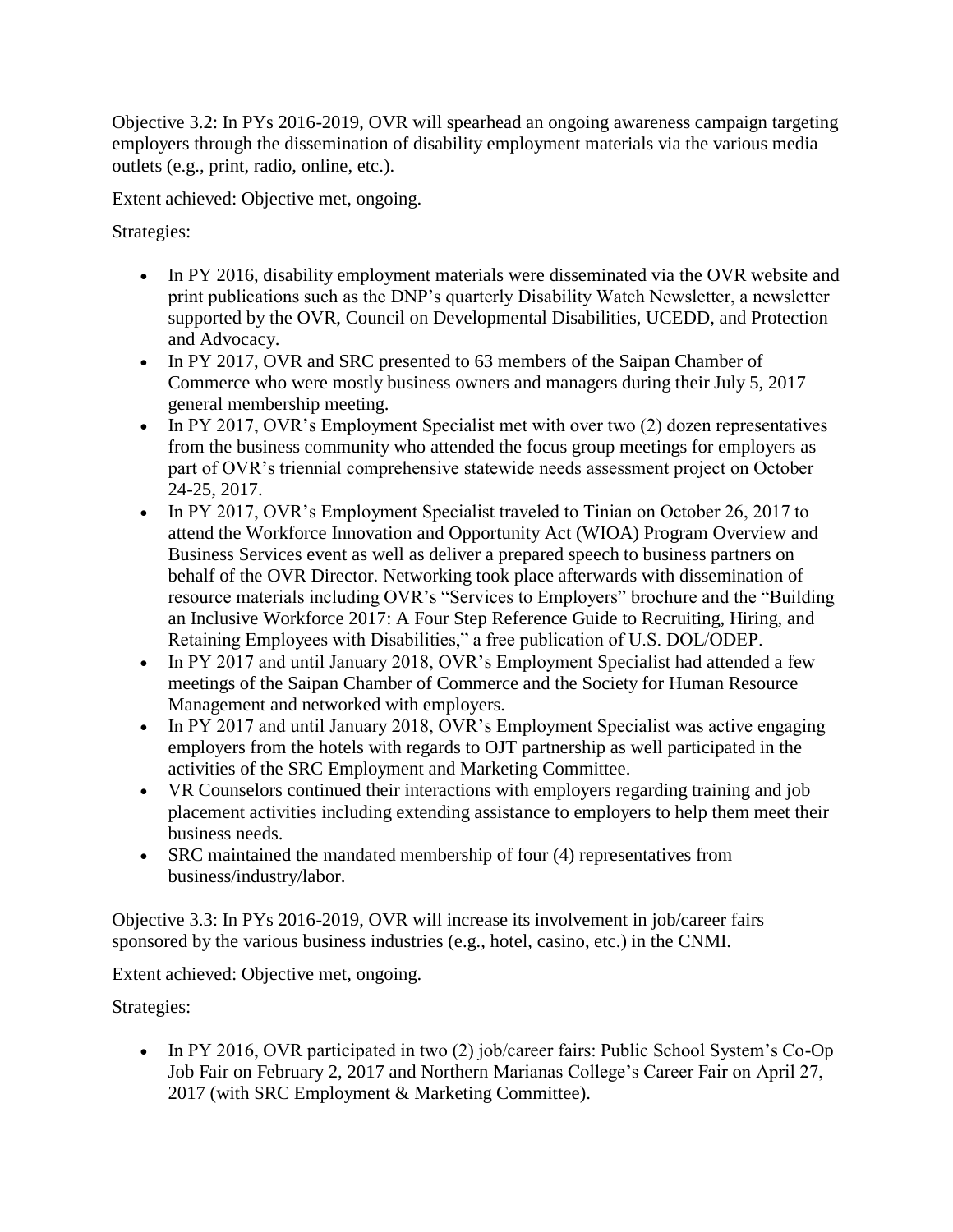In PY 2017, OVR and the SRC Employment & Marketing Committee participated in the Public School System's Co-Op Job Fair on September 7, 2017.

Goal 4. Continue to collaborate with the Title I-WIOA Partner to prepare mutual clients for competitive integrated employment.

Objective 4.1: In PYs 2016-2019, VR professionals will enhance communication with WIOA case workers to identify opportunities to leverage resources and expertise for the provision of training services to mutual clients leading toward competitive integrated employment.

Extent achieved: Ongoing.

Strategies:

• In PY 2016, there were four (4) instances in which OVR and WIOA collaborated to help meet the training and employment needs of mutual consumers.

#### **B. Describe the factors that impeded the achievement of the goals and priorities.**

Goal 1. Improve the delivery of competitive integrated employment services to VR clients.

Objective 1.4: In PYs 2016-2019, increase self-employment opportunities for VR clients especially in Tinian and Rota where competitive integrated employment opportunities are significantly limited. The target will be at least 3 self-employment outcomes for this State Plan period.

Extent achieved: Objective not met.

Impediment(s) to achievement:

- In PY 2016, there were no active self-employment plans pursued for Saipan, Tinian, and Rota clients.
- In PYs 2017-2018, OVR will conduct a review of their self-employment policies and procedures to ensure no barriers exist that would otherwise prevent consumers from pursuing self-employment as a viable employment outcome.
- In addition, OVR may seek guidance from WINTAC or other technical assistance provider for recommendations in policies/procedures and staff training.

Objective 1.7: In PYs 2016-2019, OVR will conduct a minimum of one (1) outreach to distant villages in Saipan per quarter to accommodate those with transportation or other barriers.

Extent achieved: Objective not met.

Impediment(s) to achievement:

- In PY 2016, OVR conducted only one (1) Saturday outreach at the Tanapag Youth Center on 11/19/16. Only one (1) community member attended the outreach.
- Prior to PY 2016, the Saturday outreach project resulted in very few to no referral/applicants each time.
- The Saturday outreach project was advertised in the local newspaper(s).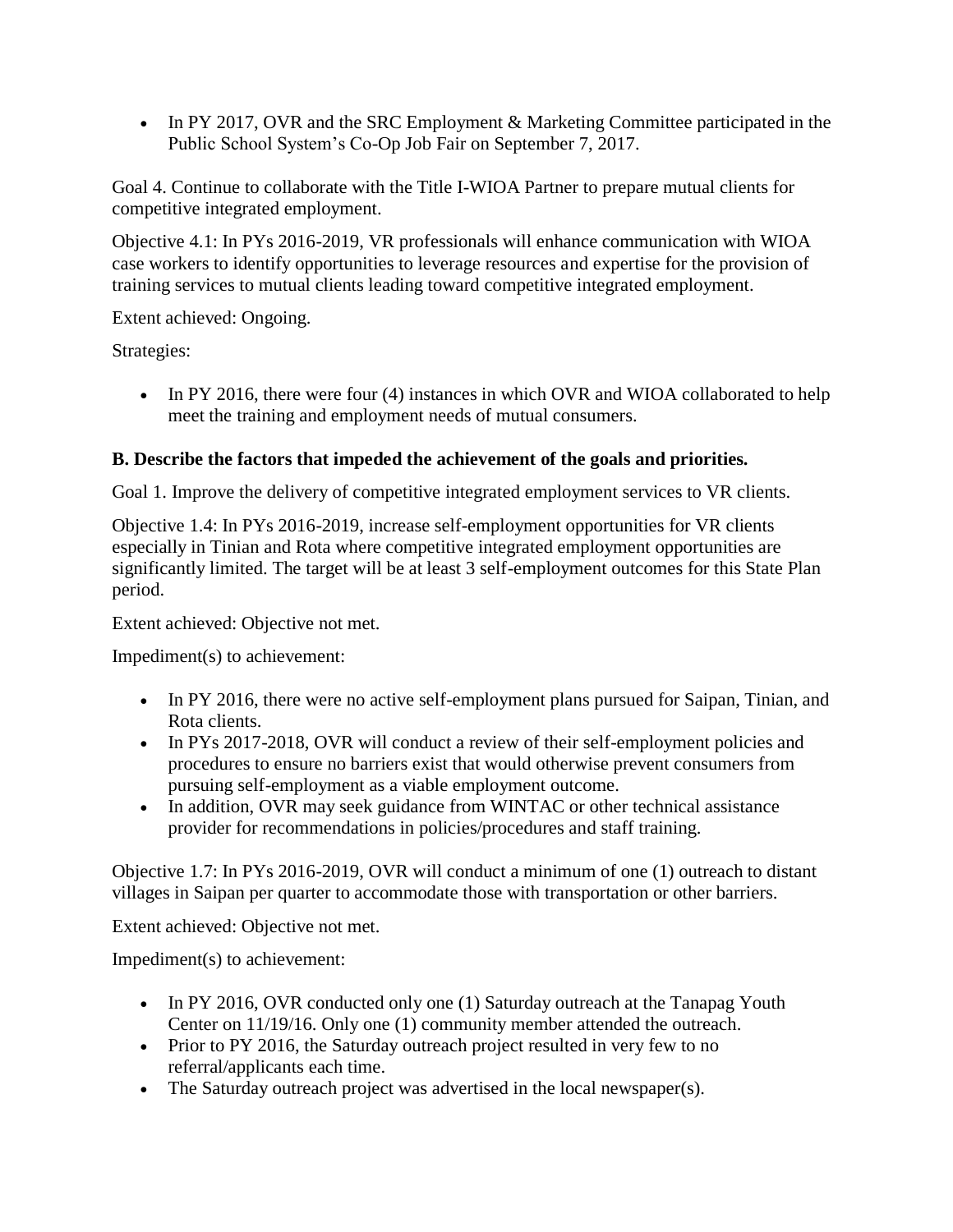Goal 2. Facilitate the seamless transition of students/youth with disabilities to employment or continued education through coordination and collaboration with WIOA core and other programs.

Objective 2.3: In PY 2016, OVR, in collaboration with the PSS-SPED, the Workforce Investment Agency (WIA), and/or other community partners, will provide work-based learning experiences to at least twenty-five (25) transition students with disabilities. For each program year thereafter and ending in 2019, an incremental increase of 20% per year will be the baseline standard.

Extent achieved: Objective not met.

Impediment(s) to achievement:

- In PY 2016, only (1) OVR-eligible transition student was provided work experience training opportunity under an approved IPE paid for by OVR.
- In PY 2017 so far, there are no transition students who received work-based learning experiences that OVR is aware of.

Goal 3. Strengthen partnerships with employers to identify and provide opportunities for competitive integrated employment to VR clients including transition students with disabilities.

Objective 3.4: In PYs 2016-2019, seventy percent (70%) of employers will report satisfaction (agree to strongly disagree) with VR services provided to them.

Extent achieved: Objective not met.

Impediment(s) to achievement:

- CNMI employers were not surveyed in PY 2016.
- Hiring of the VR Employment Specialist did not take place in PY 2016 but rather in PY 2017.
- In PY 2017, the State Rehabilitation Council for the very first time put on their December 21, 2017 agenda the Employer Forum as a strategy to engage employers. Two (2) business representatives from Kanoa Resort and Best Sunshine engaged in meaningful discussions with the Council on the importance of employer commitment in advancing disability employment initiatives.

Goal 4. Continue to collaborate with the Workforce Investment Agency (WIA) to prepare mutual clients for competitive integrated employment.

Objective 4.2: In PY 2016, OVR and WIA will engage in shared funding of three (3) identified cases. For each program year thereafter and ending in 2019, incremental increases of at least one (1) case per year will be the baseline standard.

Extent achieved: Objective not met.

Impediment(s) to achievement:

• No record of any shared funding between OVR and WIA in PY 2016.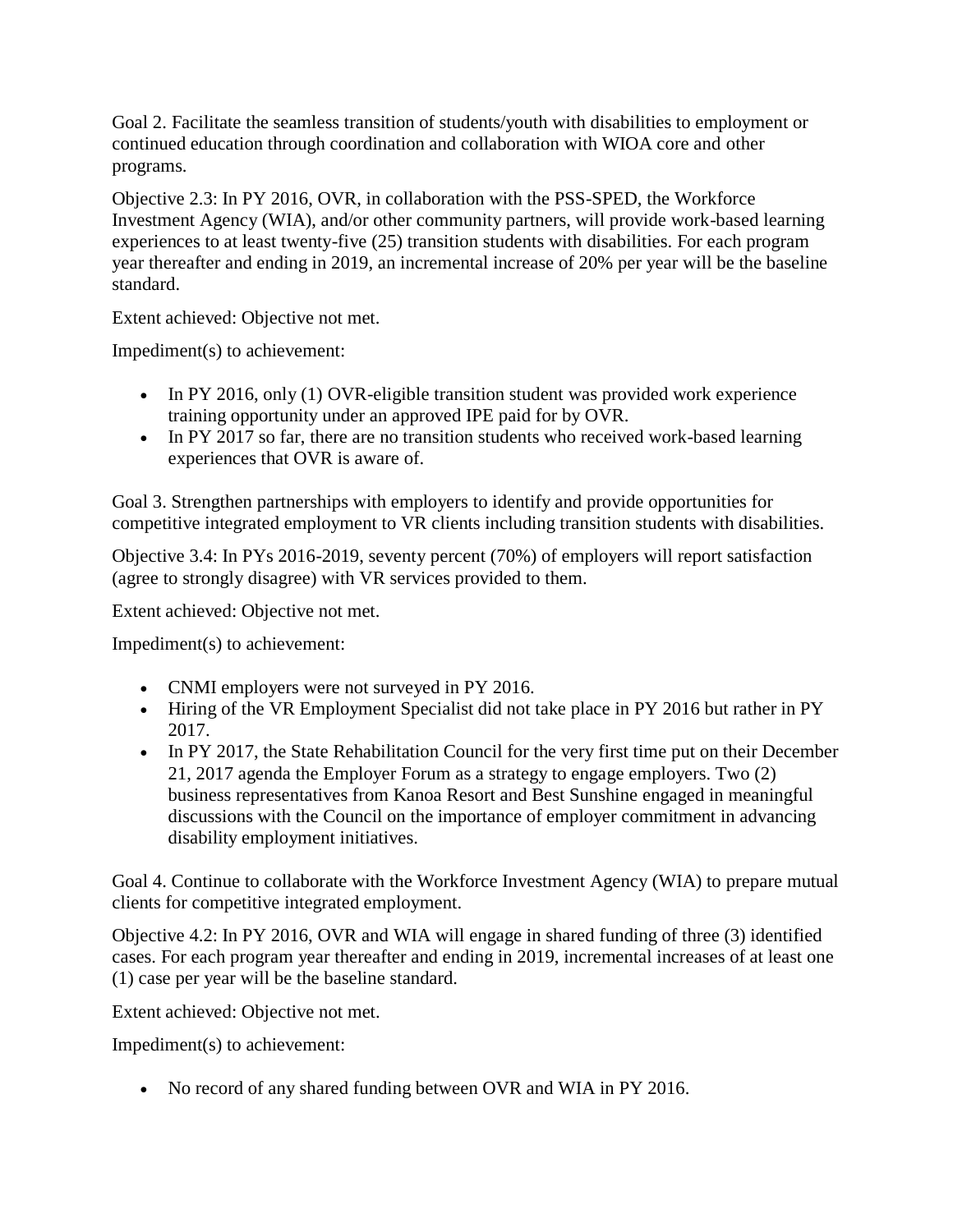- Not aggressively pursuing any collaboration as it relates to shared funding of cases.
- Lack of MOU that would otherwise describe among other things the process on how to collaborate regarding shared funding of cases.

Objective 4.3: In PYs 2016-2019, OVR and WIA will pursue the development of a memorandum of understanding (MOU) that will outline how individual program resources will be utilized to better serve mutual clients, jobseekers with disabilities and employers, through an integrated system of service delivery.

Extent achieved: Objective not met.

Impediment(s) to achievement:

- Process was initiated but never finalized. A review of a sample MOU from WINTAC continues into PY 2017 and possibly beyond.
- OVR anticipates entering into an MOU with WIOA Core Program Partners in PYs 2017- 2018.

Objective 4.4: In PYs 2016-2019, OVR will work closely with the State Workforce Development Board to fully engage the workforce system stakeholders in the development, implementation, and modification of a Unified State Plan that incorporates the integration of quality services for individuals with disabilities.

Extent achieved: Objective not met.

Impediment(s) to achievement:

- The CNMI Workforce Development Board, though organized, did not meet in PY 2016.
- In PY 2017, the WDB was reorganized and conducted their first general membership meeting on January 18, 2018. Agenda included the following topics: (1) Overview of WIOA; (2) Board Functions: and (3) CNMI WIOA Unified State Plan. At this time, the Board's goal is the timely submission of the 2-year modifications for the CNMI WIOA Unified State Plans for Program Years 2018-2019.

Objective 4.5: In PYs 2016-2019, OVR will work with the SWDB towards the creation of an American Job Center (aka One-Stop) with an MOU in place that outlines the appropriate roles and contribution of resources for all required AJC program partners.

Extent achieved: Objective not met.

Impediment(s) to achievement:

- The CNMI Workforce Development Board, though organized, did not meet in PY 2016.
- Please also see Objective 4.4.

Objective 4.6: In PYs 2016-2019, OVR will work with the SWDB towards identifying and disseminating best practices related to meeting the needs of employers, workers and jobseekers including those with disabilities and other WIOA-required activities.

Extent achieved: Objective not met.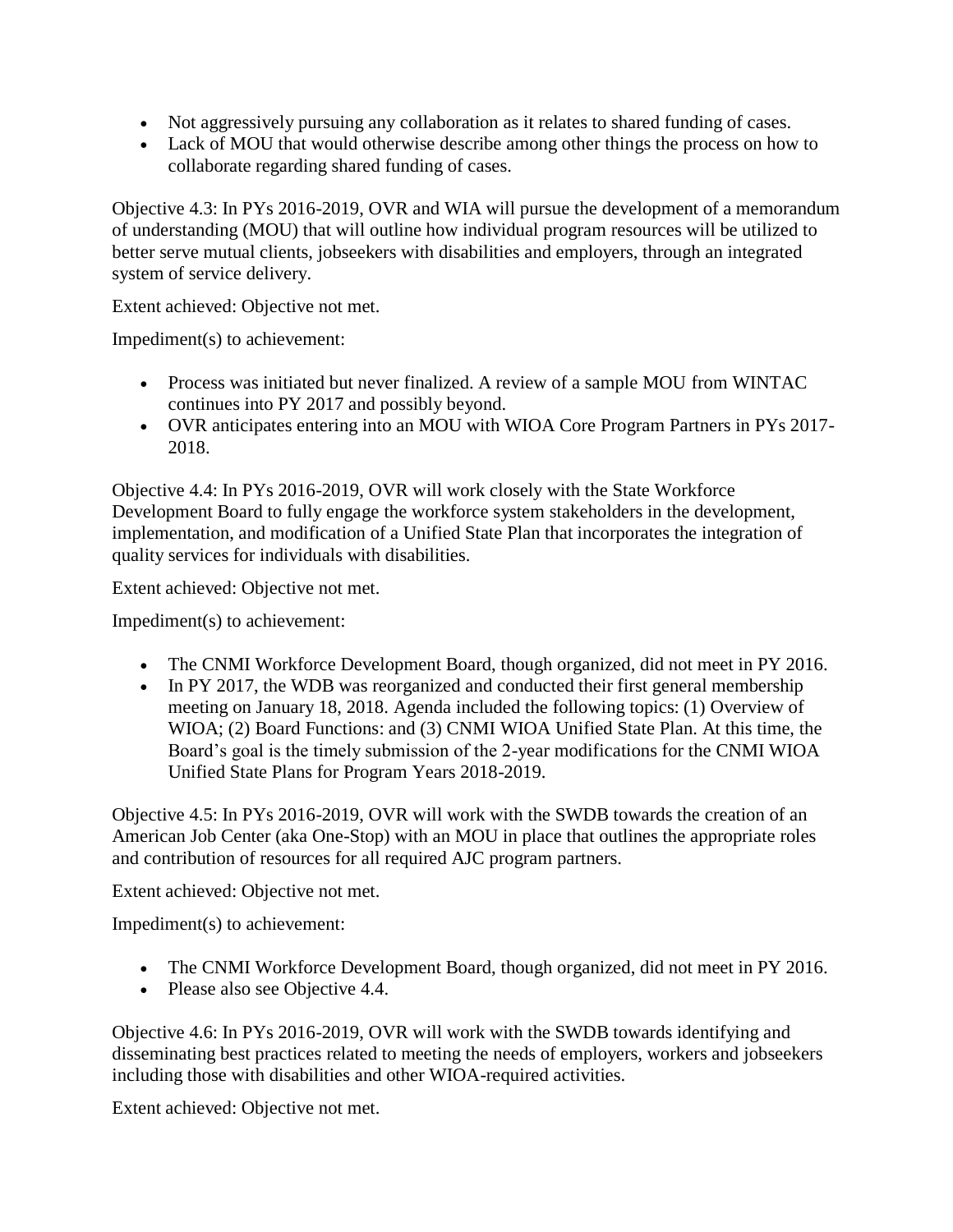Impediment(s) to achievement:

- The CNMI Workforce Development Board, though organized, did not meet in PY 2016.
- Please also see Objective 4.4.

### **2. An evaluation of the extent to which the Supported Employment program goals described in the Supported Employment Supplement for the most recent program year were achieved. The evaluation must:**

#### **A. Identify the strategies that contributed to the achievement of the goals.**

Goal 5. Improve VR service delivery to effectively meet the needs of clients with most significant disabilities.

Objective 5.1: In PYs 2016-2019, continue to expand outreach to employers and try and develop more frequent and diverse opportunities for OJTs in the community.

Extent achieved: Objective achieved, ongoing.

Strategies:

- In PY 2016, OVR paid for a total of six  $(6)$  OJTs and fourteen (14) Work Experience Trainings (WET). Out of the 6 OJTs, 5 are consumers with most significant disabilities (83.3%). Out of the 14 WETs, 11 are consumers with most significant disabilities (78.6%). (Note: No shared funding with WIA on any of these cases.)
- In PY 2017, so far from July 2017 to January 2018, OVR paid for a total of 3 OJTs, all benefiting consumers with most significant disabilities.

Objective 5.2: In PYs 2016-2019, continue to support client's need for supported employment job coaching to assist him/her to acquire the necessary skills on the job and increase the likelihood that the job will continue when the OJT is completed.

Extent achieved: Ongoing.

Strategies:

- OVR continues to provide job coaching services in the context of an approved IPE to consumers with most significant disabilities who need assistance to be successful in their training program or in maintaining their employment.
- In PY 2016, seven (7) consumers with most significant disabilities received job coaching services paid for by OVR.
- In PY 2017, so far from July 2017 to January 2018, only one (1) consumer received job coaching services paid for by OVR.

Objective 5.3: In PYs 2016-2019, continue discussions with Medicaid regarding a waiver to potentially provide extended services to supported employment VR clients, address barriers, secure/obtain technical assistance on waiver request, submission, implementation, and work out other-related matters.

Extent achieved: Ongoing.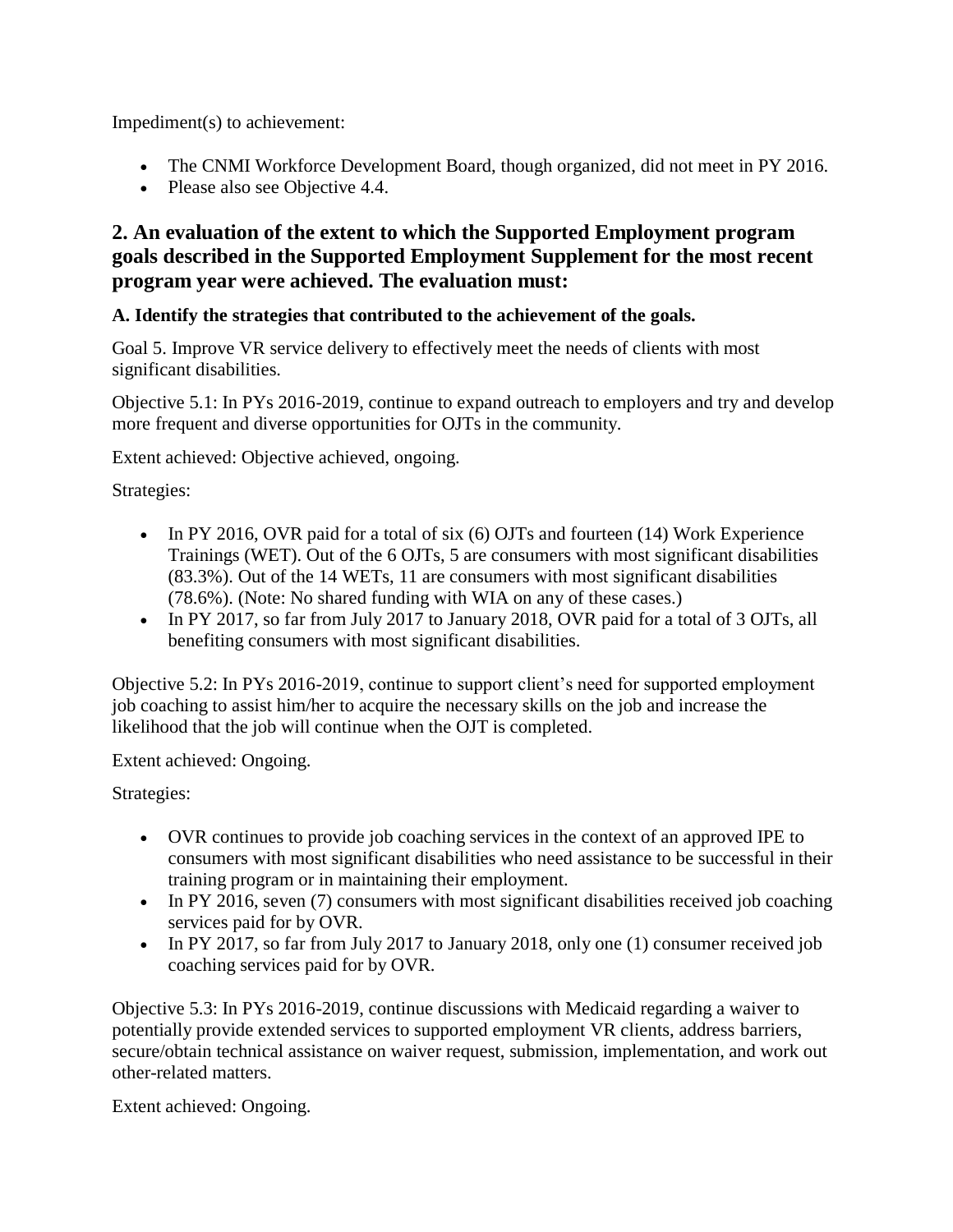Strategies:

- Previous communication with Medicaid regarding "waiver" did not continue or carry over in PY 2016.
- However, in PY 2017, OVR began the process of discussing Home and Community-Based waiver with their legal counsel to provide longer term supported employment and extended services (e.g. personal assistance) to clients with most significant disabilities. This conversation will continue in PY 2018 (and for the duration of this State Plan, if necessary) so that Medicaid recipients will receive expanded services and supports.

Objective 5.6: In PYs 2016-2019, Independent Living (IL) services to VR clients will be provided in conjunction with VR services, as appropriate.

Extent achieved: Ongoing.

Strategies:

- Communication/staffing with VR Counselors also include the possibilities and benefits of providing IL services in conjunction with VR services as necessary and in the context of an approved IPE.
- VR Counselors are encouraged to learn more about the services provided by the local Center for Living Independently.

#### **B. Describe the factors that impeded the achievement of the goals and priorities.**

Goal 5. Improve VR service delivery to effectively meet the needs of clients with most significant disabilities.

Objective 5.4: In FYs 2016-2019, continue identifying individuals and organizations in Tinian and Rota to provide job coaching and other supported employment services to VR clients with most significant disabilities. OVR will consider a "Grow your own" concept whereby OVR prepares and trains current or former clients to provide needed services in the sister islands.

Extent achieved: Objective not met.

Impediment(s) to achievement:

- $\bullet$  OVR, through their counselor(s), had tried to reach out to private citizen(s) in the neighbor island(s) who may be potentially interested in providing job coaching services to VR clients; however, discussions fell through and never again pursued.
- In PY 2017 and beyond, OVR will reach out to a newly-established non-profit organization in Rota to see if there is potential to provide supported employment and/or extended services and/or if there is a possibility of training community members to provide needed services for OVR's MSD population. In addition, OVR will try and reach out to other potential providers such as retired teachers and nurses or other health professionals.

Objective 5.5: In PY 2016, OVR will identify a CRP (on- or off-island) that could train VR professionals in benefits counseling in order for clients to understand how working impacts cash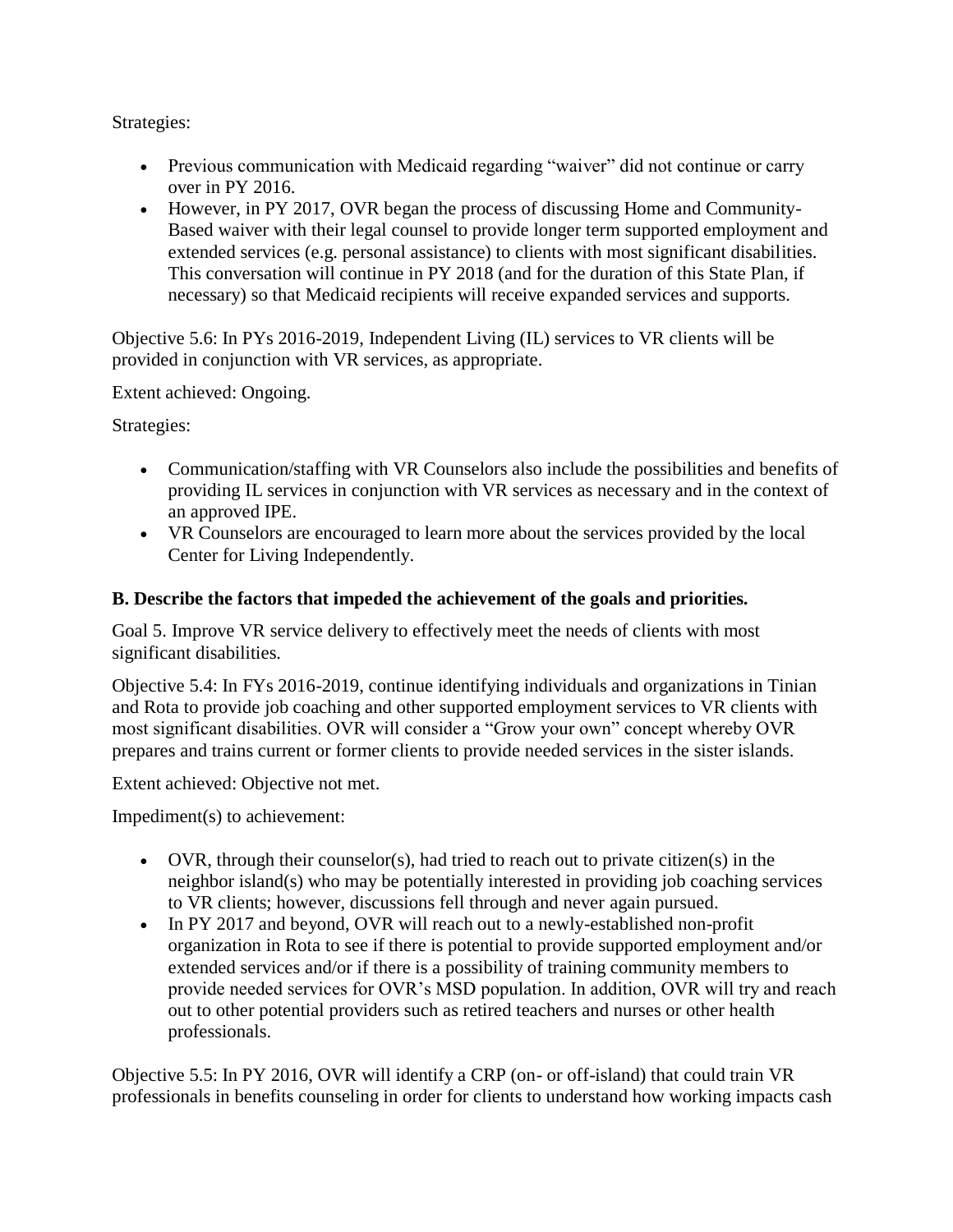payments from SSA. In PY 2017, OVR will support the benefits counseling training of its VR professionals. In PY 2018-2019, VR professionals will be trained and prepared to provide benefits counseling services to their clients.

Extent achieved: Objective not met.

Impediment(s) to achievement:

- In PY 2016, OVR administration did not identify a CRP who could train staff in providing work incentives counseling and benefits planning to clients who are receiving cash benefits from SSA.
- In PY 2017, OVR identified a staff willing to be trained in work incentives counseling and benefits planning. OVR will research and identify a CRP who could provide the necessary training so that training could commence at the soonest time possible.

### **3. The VR program's performance on the performance accountability indicators under section 116 of WIOA.**

#### **Table 1. Employment (Second Quarter after Exit)**

**To calculate the employment rate: The number of participants who exited during the reporting period who are found to be employed, either through direct Unemployment Insurance (UI) wage record match or supplemental wage information, in the second quarter after the exit quarter DIVIDED by the number of participants who exited during the reporting period.**

| Program                                   | <b>PY 2016</b><br>Proposed/<br><b>Expected</b><br><b>Level</b> | PY 2016 Negotiated/<br><b>Adjusted Level</b> | PY 2017 Proposed/<br><b>Expected Level</b> | PY 2017 Negotiated/<br><b>Adjusted Level</b> |
|-------------------------------------------|----------------------------------------------------------------|----------------------------------------------|--------------------------------------------|----------------------------------------------|
| <b>Adults</b>                             | <b>Baseline</b>                                                | 30.00                                        | <b>Baseline</b>                            | 33.00                                        |
| <b>Dislocated Workers</b>                 | <b>Baseline</b>                                                | 30.00                                        | <b>Baseline</b>                            | 33.00                                        |
| Youth                                     | <b>Baseline</b>                                                | 35.00                                        | <b>Baseline</b>                            | 38.00                                        |
| <b>Adult Education</b>                    | <b>Baseline</b>                                                | 9.00                                         | <b>Baseline</b>                            | 9.00                                         |
| Wagner-Peyser                             | <b>Baseline</b>                                                | 0.00                                         | <b>Baseline</b>                            | 0.00                                         |
| <b>Vocational Rehabilitation Baseline</b> |                                                                | <b>Baseline</b>                              | <b>Baseline</b>                            | <b>Baseline</b>                              |

Table 2. Employment (Fourth Quarter after Exit)

To calculate the employment rate: The number of participants who exited during the reporting period who are found to be employed, either through direct Unemployment Insurance (UI) wage record match or supplemental wage information, in the fourth quarter after the exit quarter DIVIDED by the number of participants who exited during the reporting period.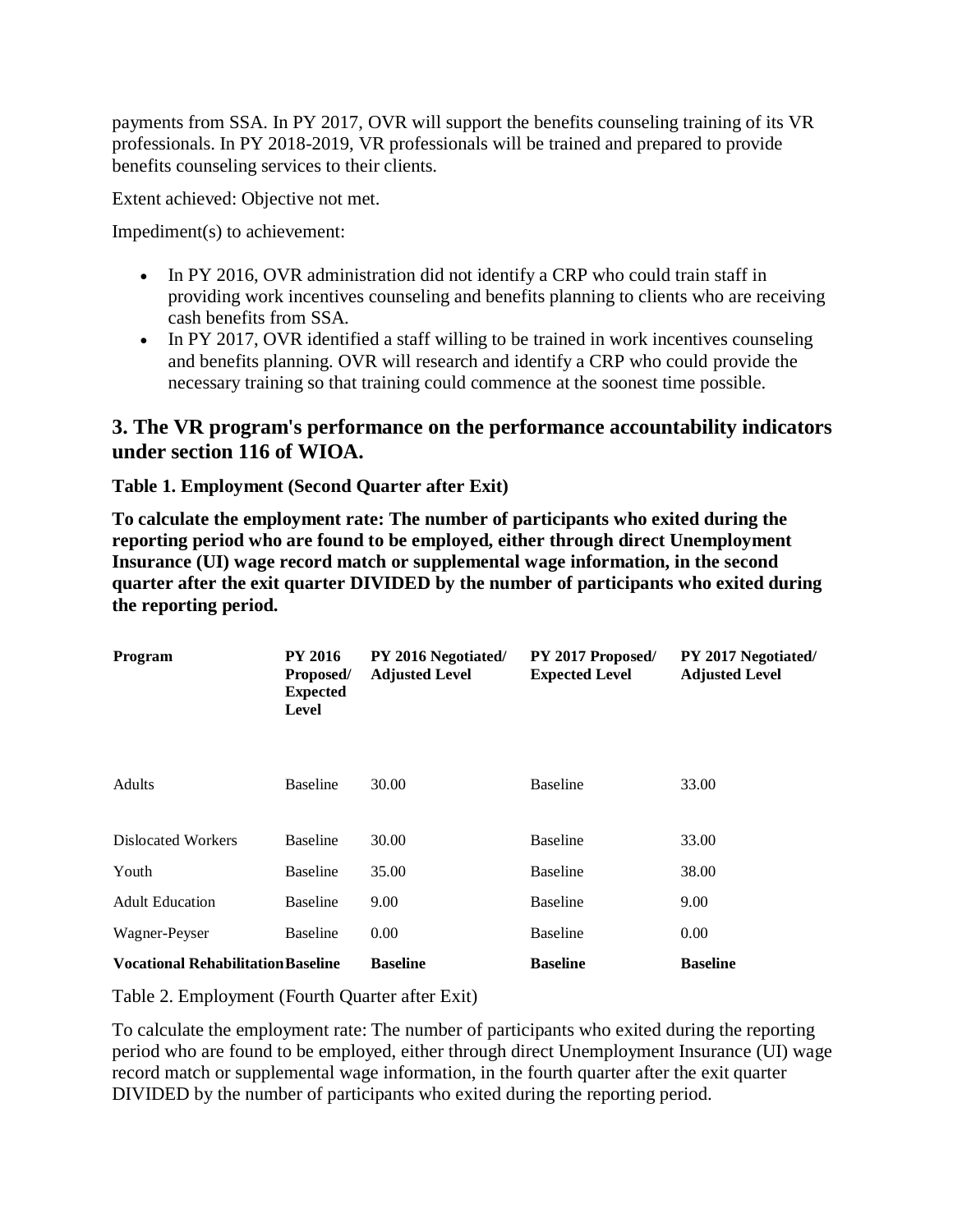| Program                                    | PY 2016 Proposed/<br><b>Expected Level</b> | PY 2016 Negotiated/<br><b>Adjusted Level</b> | PY 2017 Proposed/<br><b>Expected Level</b> | <b>PY 2017 Negotiated/</b><br><b>Adjusted Level</b> |
|--------------------------------------------|--------------------------------------------|----------------------------------------------|--------------------------------------------|-----------------------------------------------------|
| <b>Adults</b>                              | <b>Baseline</b>                            | 30.00                                        | <b>Baseline</b>                            | 33.00                                               |
| Dislocated Workers Baseline                |                                            | 30.00                                        | <b>Baseline</b>                            | 33.00                                               |
| Youth                                      | <b>Baseline</b>                            | 35.00                                        | <b>Baseline</b>                            | 38.00                                               |
| <b>Adult Education</b>                     | <b>Baseline</b>                            | 9.00                                         | <b>Baseline</b>                            | 9.00                                                |
| Wagner-Peyser                              | <b>Baseline</b>                            | 0.00                                         | <b>Baseline</b>                            | 0.00                                                |
| <b>Vocational</b><br><b>Rehabilitation</b> | <b>Baseline</b>                            | <b>Baseline</b>                              | <b>Baseline</b>                            | <b>Baseline</b>                                     |

#### **Table 3. Median Earnings (Second Quarter after Exit)**

| Program                                    | PY 2016 Proposed/<br><b>Expected Level</b> | <b>PY 2016 Negotiated/</b><br><b>Adjusted Level</b> | PY 2017 Proposed/<br><b>Expected Level</b> | PY 2017 Negotiated/<br><b>Adjusted Level</b> |
|--------------------------------------------|--------------------------------------------|-----------------------------------------------------|--------------------------------------------|----------------------------------------------|
| <b>Adults</b>                              | <b>Baseline</b>                            | 2,700.00                                            | <b>Baseline</b>                            | 2,900.00                                     |
| Dislocated Workers Baseline                |                                            | 2,700.00                                            | <b>Baseline</b>                            | 2,900.00                                     |
| Youth                                      | <b>Baseline</b>                            | 0.00                                                | <b>Baseline</b>                            | 0.00                                         |
| <b>Adult Education</b>                     | <b>Baseline</b>                            | 0.00                                                | <b>Baseline</b>                            | 0.00                                         |
| Wagner-Peyser                              | <b>Baseline</b>                            | 0.00                                                | <b>Baseline</b>                            | 0.00                                         |
| <b>Vocational</b><br><b>Rehabilitation</b> | <b>Baseline</b>                            | <b>Baseline</b>                                     | <b>Baseline</b>                            | <b>Baseline</b>                              |

#### **Table 4. Credential Attainment Rate**

**A recognized postsecondary credential is defined as a credential consisting of an industryrecognized certificate or certification, a certificate of completion of an apprenticeship, a license recognized by the State involved or Federal government, or an associate, baccalaureate degree, or post-graduate degree. A recognized postsecondary credential is awarded in recognition of an individual's attainment of measurable technical or industry/occupational skills necessary to obtain employment or advance within an industry/occupation. These technical or industry/occupational skills are generally based on standards developed or endorsed by employers or industry associations.**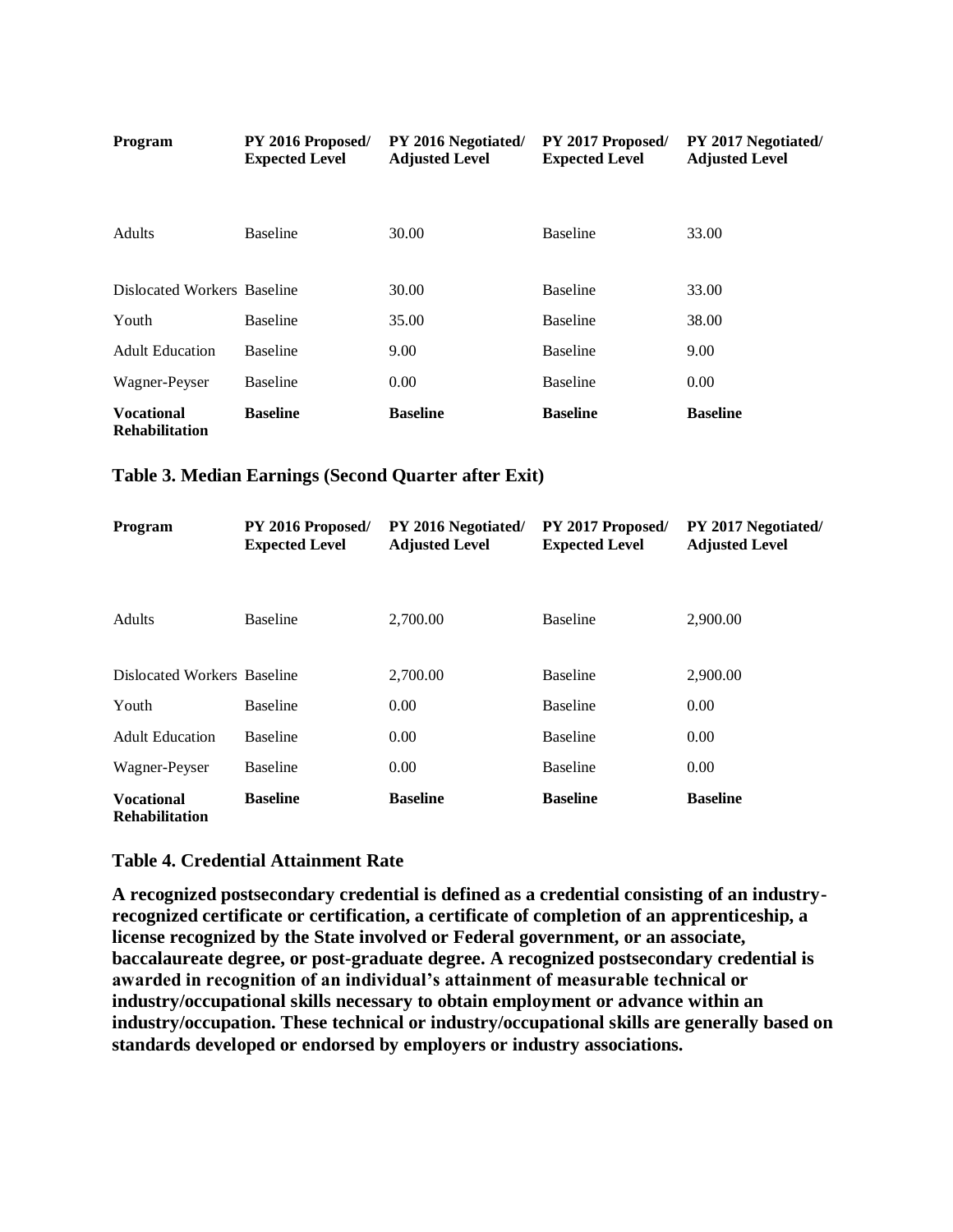| Program                                    | PY 2016 Proposed/<br><b>Expected Level</b> | PY 2016 Negotiated/<br><b>Adjusted Level</b> | PY 2017 Proposed/<br><b>Expected Level</b> | PY 2017 Negotiated/<br><b>Adjusted Level</b> |
|--------------------------------------------|--------------------------------------------|----------------------------------------------|--------------------------------------------|----------------------------------------------|
| Adults                                     | <b>Baseline</b>                            | 63.00                                        | <b>Baseline</b>                            | 66.00                                        |
| <b>Dislocated Workers Baseline</b>         |                                            | 63.00                                        | <b>Baseline</b>                            | 66.00                                        |
| Youth                                      | <b>Baseline</b>                            | 72.00                                        | <b>Baseline</b>                            | 75.00                                        |
| <b>Adult Education</b>                     | <b>Baseline</b>                            | 0.00                                         | <b>Baseline</b>                            | 0.00                                         |
| Wagner-Peyser                              | n/a                                        | n/a                                          | n/a                                        | n/a                                          |
| <b>Vocational</b><br><b>Rehabilitation</b> | <b>Baseline</b>                            | <b>Baseline</b>                              | <b>Baseline</b>                            | <b>Baseline</b>                              |

#### Table 5. Measurable Skill Gains

The measurable skill gains (MSG) indicator is used to measure interim progress of participants who are enrolled in education or training services for a specified reporting period. Therefore, it is not an exit-based measure. Instead, it is intended to capture important progressions through pathways that offer different services based on program purposes and participant needs.

Participants may receive annual MSG for advancement through a program. For example, an annual MSG can be gained as a participant advances through college, assuming necessary requirements are met.

| Program                                    | PY 2016 Proposed/<br><b>Expected Level</b> | <b>PY 2016 Negotiated/</b><br><b>Adjusted Level</b> | PY 2017 Proposed/<br><b>Expected Level</b> | <b>PY 2017 Negotiated/</b><br><b>Adjusted Level</b> |
|--------------------------------------------|--------------------------------------------|-----------------------------------------------------|--------------------------------------------|-----------------------------------------------------|
| Adults                                     | <b>Baseline</b>                            | 0.00                                                | <b>Baseline</b>                            | 0.00                                                |
| Dislocated Workers Baseline                |                                            | 0.00                                                | <b>Baseline</b>                            | 0.00                                                |
| Youth                                      | <b>Baseline</b>                            | 0.00                                                | <b>Baseline</b>                            | 0.00                                                |
| <b>Adult Education</b>                     | <b>Baseline</b>                            | 32.00                                               | <b>Baseline</b>                            | 34.00                                               |
| Wagner-Peyser                              | n/a                                        | n/a                                                 | n/a                                        | n/a                                                 |
| <b>Vocational</b><br><b>Rehabilitation</b> | <b>Baseline</b>                            | <b>Baseline</b>                                     | <b>Baseline</b>                            | <b>Baseline</b>                                     |

#### **Table 6. Effectiveness in Serving Employers**

The Effectiveness in Serving Employers indicator is a shared indicator across the six core programs within the state. The purpose of sharing the indicator is to ensure that the core programs within the state are using a holistic approach to serving employers. This measure is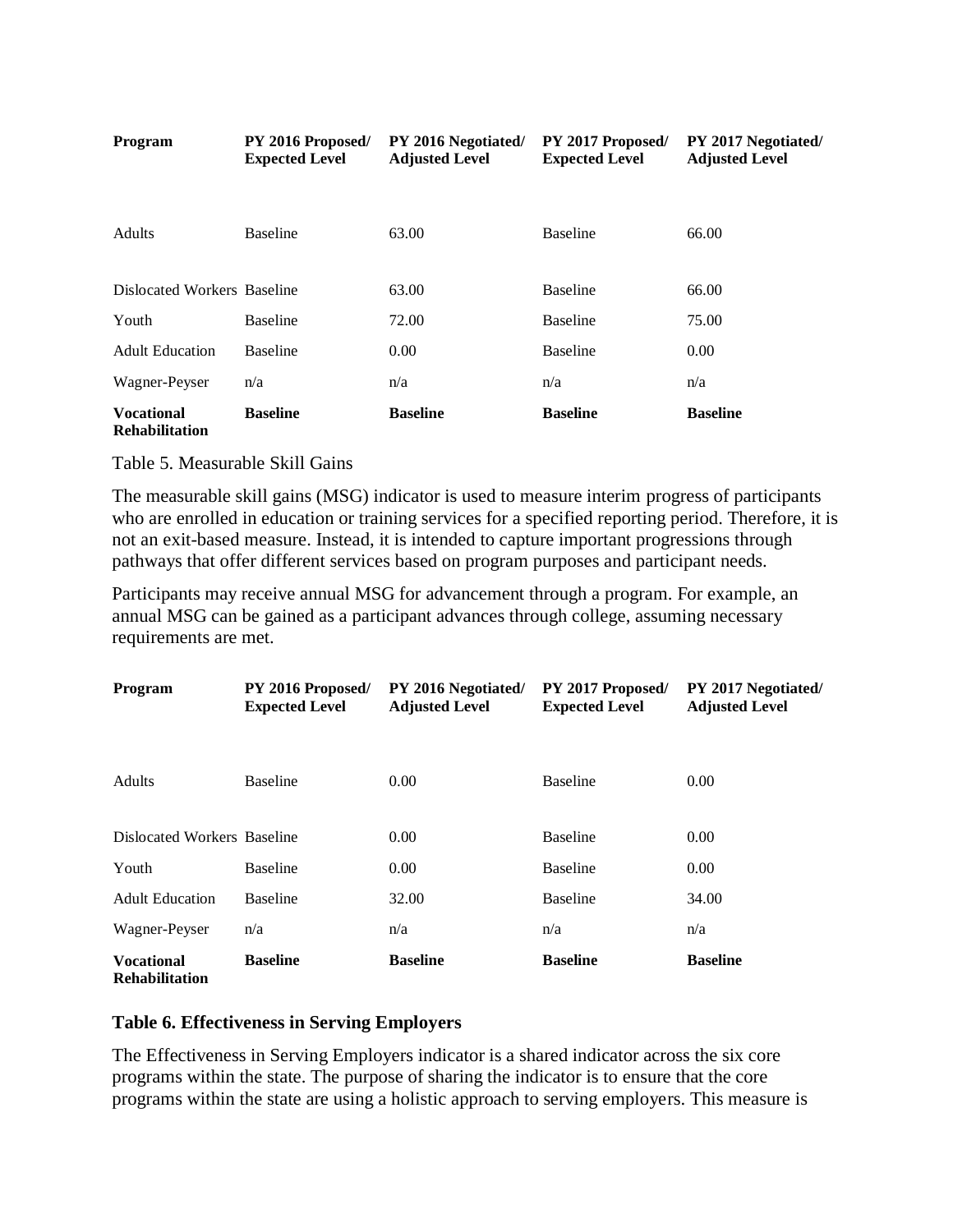being piloted to test the feasibility of the three proposed approaches prior to developing a standardized indicator.

State VR agencies will be able to use RSA-911 data element 392 in order to determine the retention with the same employer in the 2nd and 4th quarters after exit. This information can be calculated based on information calculated from state wage records.

| Program                                    | PY 2016 Proposed/<br><b>Expected Level</b> | PY 2016 Negotiated/<br><b>Adjusted Level</b> | PY 2017 Proposed/<br><b>Expected Level</b> | PY 2017 Negotiated/<br><b>Adjusted Level</b> |
|--------------------------------------------|--------------------------------------------|----------------------------------------------|--------------------------------------------|----------------------------------------------|
| <b>Adults</b>                              | <b>Baseline</b>                            | 0.00                                         | <b>Baseline</b>                            | 0.00                                         |
| Dislocated Workers Baseline                |                                            | 0.00                                         | <b>Baseline</b>                            | 0.00                                         |
| Youth                                      | <b>Baseline</b>                            | 0.00                                         | <b>Baseline</b>                            | 0.00                                         |
| <b>Adult Education</b>                     | <b>Baseline</b>                            | 0.00                                         | <b>Baseline</b>                            | 0.00                                         |
| Wagner-Peyser                              | <b>Baseline</b>                            | 0.00                                         | <b>Baseline</b>                            | 0.00                                         |
| <b>Vocational</b><br><b>Rehabilitation</b> | <b>Baseline</b>                            | <b>Baseline</b>                              | <b>Baseline</b>                            | <b>Baseline</b>                              |

#### **Table 7. Combined Federal Partner Measures**

| <b>Measure</b>                  | PY 2016 Proposed/<br><b>Expected Level</b> | <b>PY 2016 Negotiated/</b><br><b>Adjusted Level</b> | PY 2017 Proposed/<br><b>Expected Level</b> | <b>PY 2017 Negotiated/</b><br><b>Adjusted Level</b> |
|---------------------------------|--------------------------------------------|-----------------------------------------------------|--------------------------------------------|-----------------------------------------------------|
| Employment                      | 8.00                                       | 8.00                                                |                                            |                                                     |
| Median Earnings 7,500.00        |                                            | 7,500.00                                            |                                            |                                                     |
| Credential<br>Attainment        | 58.00                                      | 58.00                                               |                                            |                                                     |
| Measurable Skills 42.00<br>Gain |                                            | 42.00                                               |                                            |                                                     |

#### **4. How the funds reserved for innovation and expansion (I&E) activities were utilized.**

Innovation and Expansion (I&E) funding was used, in accordance with federal regulation, to provide for allowable activities for the State Rehabilitation Council (SRC). Consistent with OVR goals and priorities, I&E efforts continue to promote competitive integrated employment outcomes for students and youth with disabilities, extend the community's capacity to serve persons who are blind or visually impaired, and integrate employment outcomes for persons with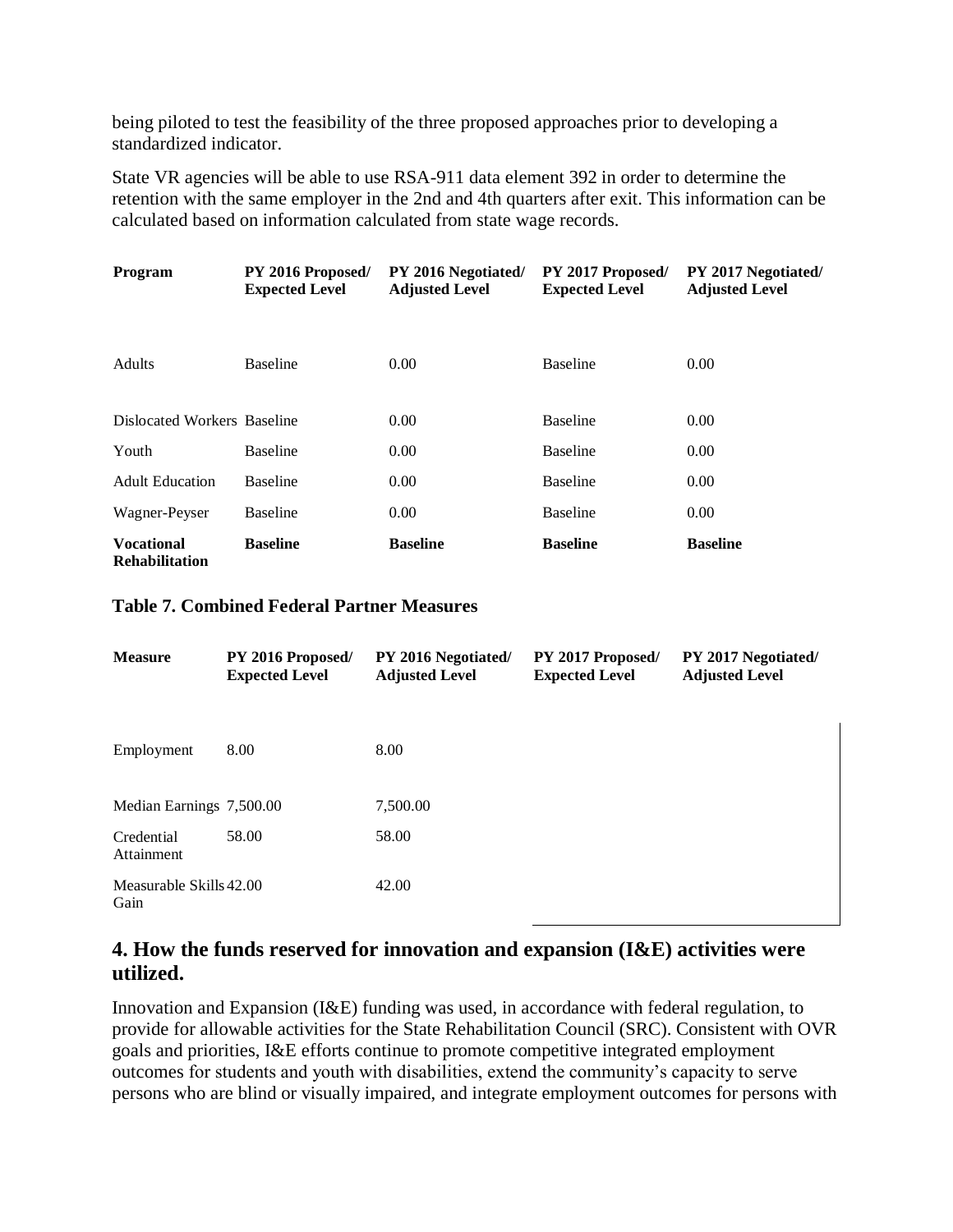developmental disabilities. During PY 2016, the SRC spent \$28,402.07 from I&E funding to carry out their allowable activities.

## **q. Quality, Scope, and Extent of Supported Employment Services.**

Include the following:

### **1. The quality, scope, and extent of supported employment services to be provided to individuals with the most significant disabilities, including youth with the most significant disabilities.**

The CNMI OVR will continue its efforts to provide supported employment (SE) services to individuals with the most significant disabilities to achieve meaningful employment per their IPE goal. The Office continues to negotiate with both private firms and public agencies to identify opportunities for competitive integrated employment outcomes for clients participating in this program. OVR currently utilizes one (1) private firm to provide both job coaching and personal assistance services for supported employment consumers. As well, consumers may select private citizens/individuals to provide PA services. The limited number of community rehabilitation programs (CRPs) and extended employment service providers in the CNMI pose a significant challenge to providing a full range of services to consumers who are most significantly disabled. Should Title VI, Part B funds not be made available to VR agencies in PYs 2017-2019, OVR will utilize Basic Support Title I funding for the provision of supported employment services.

Quality of Supported Employment: Supported Employment services are coordinated by VR professionals in collaboration with community rehabilitation program providers such as Marianas Health as well as through individual vendors chosen by VR clients themselves to provide the needed personal assistance services at the jobsite to further maintain competitive integrated employment for the duration allowed by law. Ongoing monitoring of Supported Employment cases will be conducted to evaluate the timeliness, appropriateness, and effectiveness of service delivery to VR clients including students and youth with the most significant disabilities.

Scope of Supported Employment Services: Services intended to support the competitive integrated employment of VR clients including students and youth with the most significant disabilities include job coaching services, personal assistance services on the job, assistive technology, and other post-employment services necessary for job preservation. Natural supports provided by the employer to assist an individual with most significant disabilities to maintain employment may be considered a type of supported employment service.

Extent of Supported Employment Services: The specifics and extent of services needed are determined on an individual basis and written into and provided in the context of an approved Individualized Plan for Employment (IPE). A maximum of twenty-four (24) months of supported employment services may be provided to a consumer with the most significant disabilities to help him/her achieve competitive employment and stability in an integrated work setting. Services may lead to natural supports on the job provided by supervisor and co-workers as well as supported by family and friends. When the IPE is developed, extended support services are planned in order to assure continued support for the consumers. Services will continue to be provided until such time the consumer's job skills meet the employer's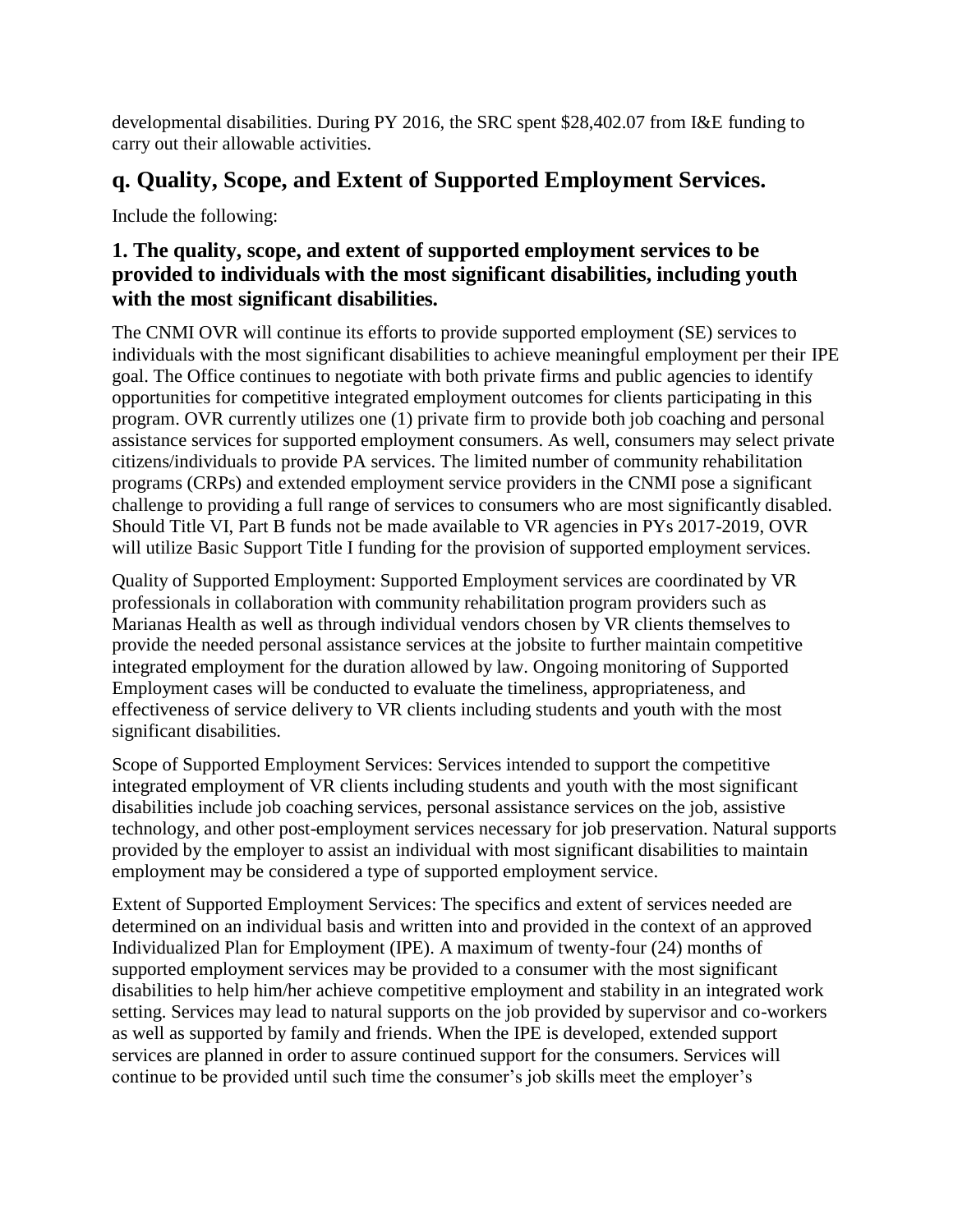expectations and the job is stable and permanently secured. Family-provided supports may include transportation as well as personal assistance services.

### **2. The timing of transition to extended services.**

Timing of transition from supported employment to extended services: The timing of the transition to extended services for VR clients with the most significant disabilities receiving supported employment services from CNMI OVR as part of their approved IPE occurs as soon as the IPE services are completed and the consumer has achieved competitive integrated employment as described in the IPE, or after a period of time not to exceed twenty-four (24) months, whichever comes first. The CNMI OVR may, under special circumstances, extend supported employment services beyond 24 months, if the consumer and the VR counselor agree to extend the time to achieve the desired employment goal as reflected in the approved IPE.

## **Certifications**

Name of designated State agency or designated State unit, as appropriate **CNMI Office of Vocational Rehabilitation**

Name of designated State agency **CNMI Office of Vocational Rehabilitation**

Full Name of Authorized Representative: **Arlene Kay A. Yamagata, M.S., CRC**

Title of Authorized Representative: **Director**

### **States must provide written and signed certifications that:**

1. The **designated State agency or designated State unit (as appropriate) listed above** is authorized to submit the VR services portion of the Unified or Combined State Plan under title I of the Rehabilitation Act of 1973 (Rehabilitation Act), as amended by WIOA\*, and its supplement under title VI of the Rehabilitation Act.\*\* Yes

2. As a condition for the receipt of Federal funds under title I of the Rehabilitation Act for the provision of VR services, the **designated State agency listed above** agrees to operate and administer the State VR Services Program in accordance with the VR services portion of the Unified or Combined State Plan , the Rehabilitation Act, and all applicable regulations , policies, and procedures established by the Secretary of Education. Funds made available under section 111 of the Rehabilitation Act are used solely for the provision of VR services and the administration of the VR services portion of the Unified or Combined State Plan; Yes

3. As a condition for the receipt of Federal funds under title VI of the Rehabilitation Act for supported employment services, the designated State agency agrees to operate and administer the State Supported Employment Services Program in accordance with the supplement to the VR services portion of the Unified or Combined State Plan\* , the Rehabilitation Act, and all applicable regulations , policies, and procedures established by the Secretary of Education. Funds made available under title VI are used solely for the provision of supported employment services and the administration of the supplement to the VR services portion of the Unified or Combined State Plan;\*\* Yes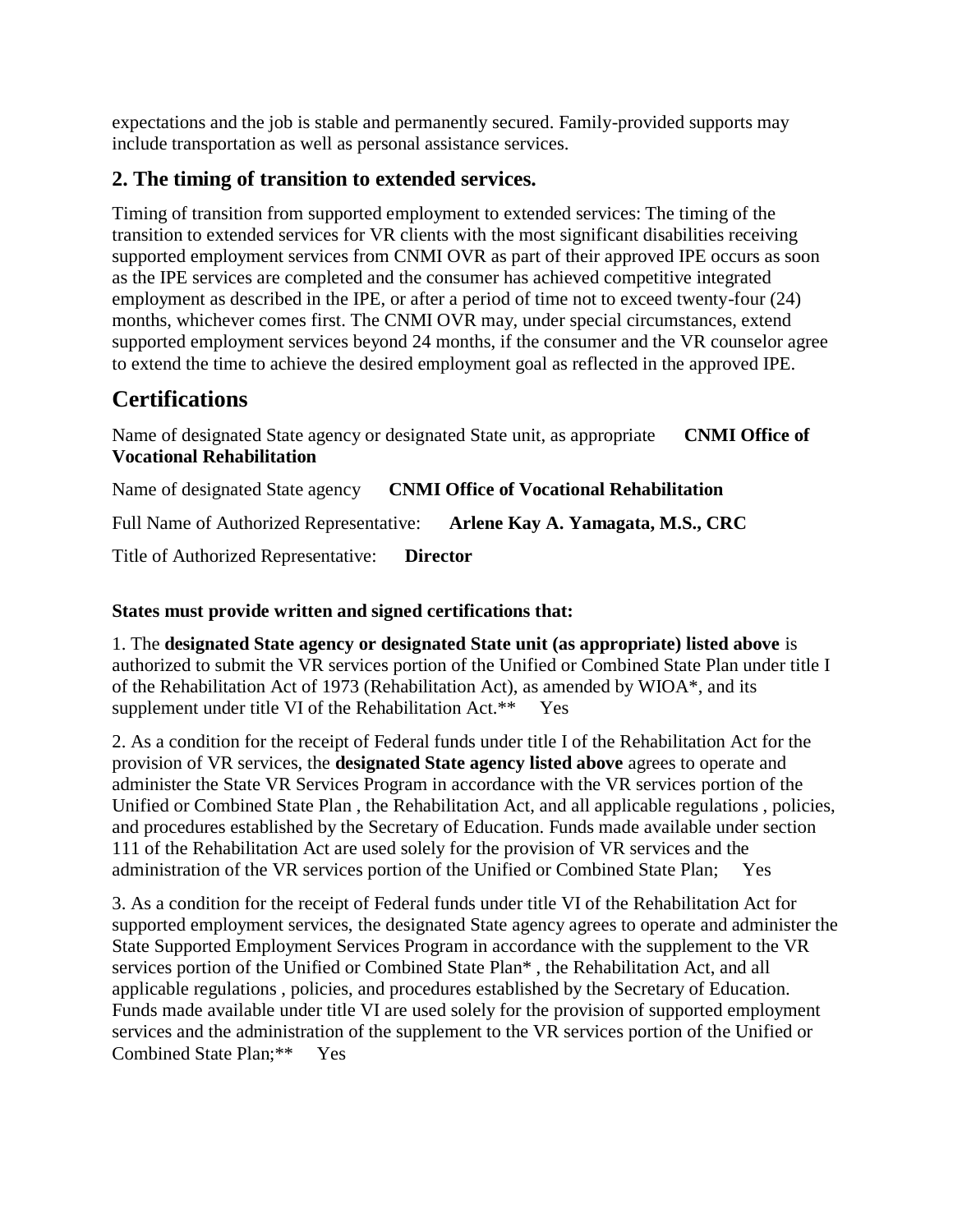4. The designated State agency and/or the designated State unit has the authority under State law to perform the functions of the State regarding the VR services portion of the Unified or Combined State Plan and its supplement; Yes

5. The State legally may carry out each provision of the VR services portion of the Unified or Combined State Plan and its supplement. Yes

6. All provisions of the VR services portion of the Unified or Combined State Plan and its supplement are consistent with State law. Yes

7. The **Authorized Representative listed above** has the authority under State law to receive, hold, and disburse Federal funds made available under the VR services portion of the Unified or Combined State Plan and its supplement; Yes

8. The **Authorized Representative listed above** has the authority to submit the VR services portion of the Unified or Combined State Plan and the supplement for Supported Employment services: Yes

9. The agency that submits the VR services portion of the Unified or Combined State Plan and its supplement has adopted or otherwise formally approved the plan and its supplement. Yes

#### **Footnotes**

\_\_\_\_\_\_\_\_\_\_

#### **Certification 1 Footnotes**

\* Public Law 113-128.

\*\* Unless otherwise stated, "Rehabilitation Act" means the Rehabilitation Act of 1973, as amended by WIOA, signed into law on July 22, 2014.

#### **Certification 2 Footnotes**

\* All references in this plan to "designated State agency" or to "the State agency" relate to the agency identified in this paragraph.

\*\* No funds under title 1 of the Rehabilitation Act may be awarded without an approved VR services portion of the Unified or Combined State Plan in accordance with section 101(a) of the Rehabilitation Act.

\*\*\* Applicable regulations, in part, include the Education Department General Administrative Regulations (EDGAR) in 34 CFR parts 76,77,79,81, and 82; 2 CFR part 200 as adopted by 2 CFR part 3485; and the State VR Services Program regulations.

#### **Certification 3 Footnotes**

\* No funds under title VI of the Rehabilitation Act may be awarded without an approved supplement to the VR services portion of the Unified or Combined State Plan in accordance with section 606(a) of the Rehabilitation Act.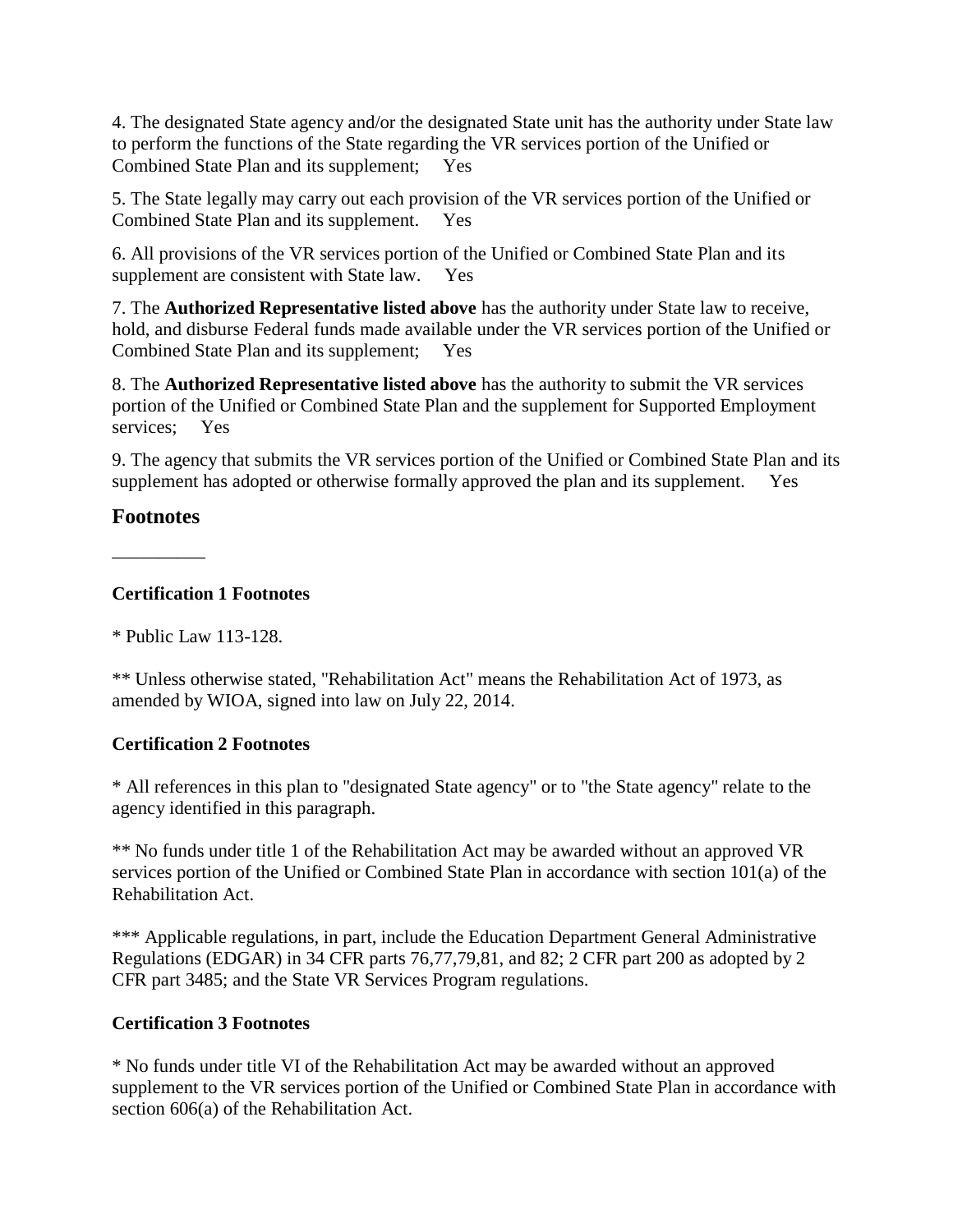\*\* Applicable regulations, in part, include the citations in \*\*\* under Certification 2 footnotes

### **Additional Comments on the Certifications from the State**

## **Certification Regarding Lobbying — Vocational Rehabilitation**

Certification for Contracts, Grants, Loans, and Cooperative Agreements The undersigned certifies, to the best of his or her knowledge and belief, that:

(1) No Federal appropriated funds have been paid or will be paid, by or on behalf of the undersigned, to any person for influencing or attempting to influence an officer or employee of an agency, a Member of Congress, an officer or employee of Congress, or an employee of a Member of Congress in connection with the awarding of any Federal contract, the making of any Federal grant, the making of any Federal loan, the entering into of any cooperative agreement, and the extension, continuation, renewal, amendment, or modification of any Federal contract, grant, loan, or cooperative agreement.

(2) If any funds other than Federal appropriated funds have been paid or will be paid to any person for influencing or attempting to influence an officer or employee of any agency, a Member of Congress, an officer or employee of Congress, or an employee of a Member of Congress in connection with this Federal contract, grant, loan, or cooperative agreement, the undersigned shall complete and submit Standard Form-LLL, ''Disclosure of Lobbying Activities,'' in accordance with its instructions.

(3) The undersigned shall require that the language of this certification be included in the award documents for all subawards at all tiers (including subcontracts, subgrants, and contracts under grants, loans, and cooperative agreements) and that all subrecipients shall certify and disclose accordingly. This certification is a material representation of fact upon which reliance was placed when this transaction was made or entered into. Submission of this certification is a prerequisite for making or entering into this transaction imposed by section 1352, title 31, U.S. Code. Any person who fails to file the required certification shall be subject to a civil penalty of not less than \$10,000 and not more than \$100,000 for each such failure.

#### **Statement for Loan Guarantees and Loan Insurance**

The undersigned states, to the best of his or her knowledge and belief, that: If any funds have been paid or will be paid to any person for influencing or attempting to influence an officer or employee of any agency, a Member of Congress, an officer or employee of Congress, or an employee of a Member of Congress in connection with this commitment providing for the United States to insure or guarantee a loan, the undersigned shall complete and submit Standard Form-LLL, ''Disclosure of Lobbying Activities,'' in accordance with its instructions. Submission of this statement is a prerequisite for making or entering into this transaction imposed by section 1352, title 31, U.S. Code. Any person who fails to file the required statement shall be subject to a civil penalty of not less than \$10,000 and not more than \$100,000 for each such failure.

Applicant's Organization **CNMI Office of Vocational Rehabilitation**

Full Name of Authorized Representative: **Arlene Kay A. Yamagata, M.S., CRC**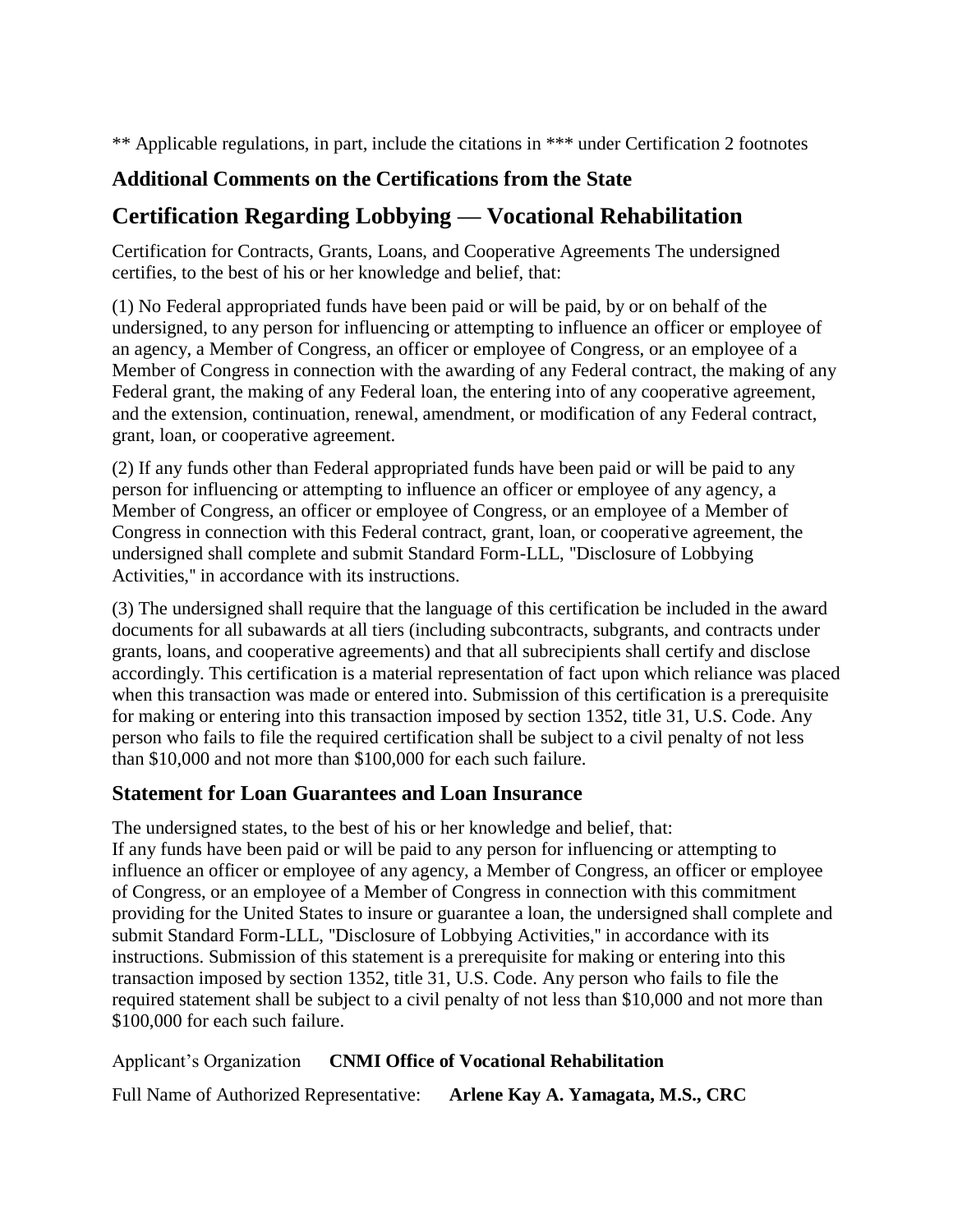Title of Authorized Representative: **Director**

SF LLL Form – Disclosure of Lobbying Activities (only if applicable) (http://www2.ed.gov/fund/grant/apply/appforms/appforms.html). If applicable, please print, sign, and email to MAT\_OCTAE@ed.gov

## **Certification Regarding Lobbying — Supported Employment**

Certification for Contracts, Grants, Loans, and Cooperative Agreements The undersigned certifies, to the best of his or her knowledge and belief, that:

(1) No Federal appropriated funds have been paid or will be paid, by or on behalf of the undersigned, to any person for influencing or attempting to influence an officer or employee of an agency, a Member of Congress, an officer or employee of Congress, or an employee of a Member of Congress in connection with the awarding of any Federal contract, the making of any Federal grant, the making of any Federal loan, the entering into of any cooperative agreement, and the extension, continuation, renewal, amendment, or modification of any Federal contract, grant, loan, or cooperative agreement.

(2) If any funds other than Federal appropriated funds have been paid or will be paid to any person for influencing or attempting to influence an officer or employee of any agency, a Member of Congress, an officer or employee of Congress, or an employee of a Member of Congress in connection with this Federal contract, grant, loan, or cooperative agreement, the undersigned shall complete and submit Standard Form-LLL, ''Disclosure of Lobbying Activities,'' in accordance with its instructions.

(3) The undersigned shall require that the language of this certification be included in the award documents for all subawards at all tiers (including subcontracts, subgrants, and contracts under grants, loans, and cooperative agreements) and that all subrecipients shall certify and disclose accordingly. This certification is a material representation of fact upon which reliance was placed when this transaction was made or entered into. Submission of this certification is a prerequisite for making or entering into this transaction imposed by section 1352, title 31, U.S. Code. Any person who fails to file the required certification shall be subject to a civil penalty of not less than \$10,000 and not more than \$100,000 for each such failure.

#### **Statement for Loan Guarantees and Loan Insurance**

The undersigned states, to the best of his or her knowledge and belief, that: If any funds have been paid or will be paid to any person for influencing or attempting to influence an officer or employee of any agency, a Member of Congress, an officer or employee of Congress, or an employee of a Member of Congress in connection with this commitment providing for the United States to insure or guarantee a loan, the undersigned shall complete and submit Standard Form-LLL, "Disclosure of Lobbying Activities," in accordance with its instructions. Submission of this statement is a prerequisite for making or entering into this transaction imposed by section 1352, title 31, U.S. Code. Any person who fails to file the required statement shall be subject to a civil penalty of not less than \$10,000 and not more than \$100,000 for each such failure.

Applicant's Organization **CNMI Office of Vocational Rehabilitation**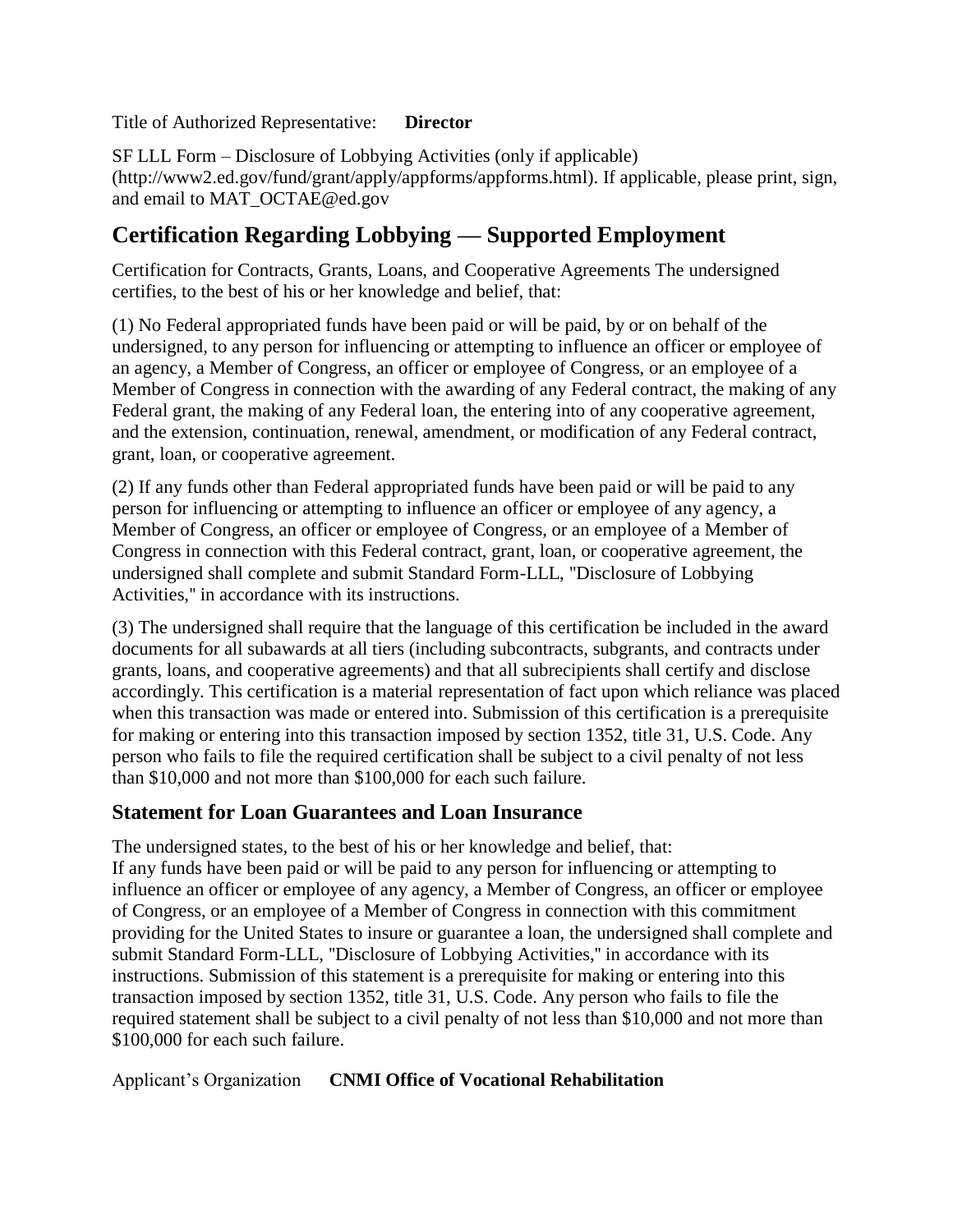Full Name of Authorized Representative: **Arlene Kay A. Yamagata, M.S., CRC**

Title of Authorized Representative: **Director**

SF LLL Form – Disclosure of Lobbying Activities (only if applicable) (http://www2.ed.gov/fund/grant/apply/appforms/appforms.html).

### **Assurances**

The designated State agency or designated State unit, as appropriate and identified in the State certifications included with this VR services portion of the Unified or Combined State Plan and its supplement, through signature of the authorized individual, assures the Commissioner of the Rehabilitation Services Administration (RSA), that it will comply with all of the requirements of the VR services portion of the Unified or Combined State Plan and its supplement, as set forth in sections 101(a) and 606 of the Rehabilitation Act. The individual authorized to submit the VR services portion of the Unified or Combined State Plan and its supplement makes the following assurances:**The State Plan must provide assurances that:**

### **1. Public Comment on Policies and Procedures:**

The designated State agency assures it will comply with all statutory and regulatory requirements for public participation in the VR Services Portion of the Unified or Combined State Plan, as required by section  $101(a)(16)(A)$  of the Rehabilitation Act.

### **2. Submission of the VR services portion of the Unified or Combined State Plan and Its Supplement:**

The designated State unit assures it will comply with all requirements pertaining to the submission and revisions of the VR services portion of the Unified or Combined State Plan and its supplement for the State Supported Employment Services program, as required by sections  $101(a)(1)$ ,  $(22)$ ,  $(23)$ , and  $606(a)$  of the Rehabilitation Act; section 102 of WIOA in the case of the submission of a unified plan; section 103 of WIOA in the case of a submission of a Combined State Plan; 34 CFR 76.140.

### **3. Administration of the VR services portion of the Unified or Combined State Plan:**

The designated State agency or designated State unit, as appropriate, assures it will comply with the requirements related to:

#### **a. the establishment of the designated State agency and designated State unit, as required by section 101(a)(2) of the Rehabilitation Act.**

**b. the establishment of either a State independent commission or State Rehabilitation Council, as required by section 101(a)(21) of the Rehabilitation Act.** 

The designated State agency or designated State unit, as applicable **(B) has established a State Rehabilitation Council**

**c. consultations regarding the administration of the VR services portion of the Unified or Combined State Plan, in accordance with section 101(a)(16)(B) of the Rehabilitation Act.**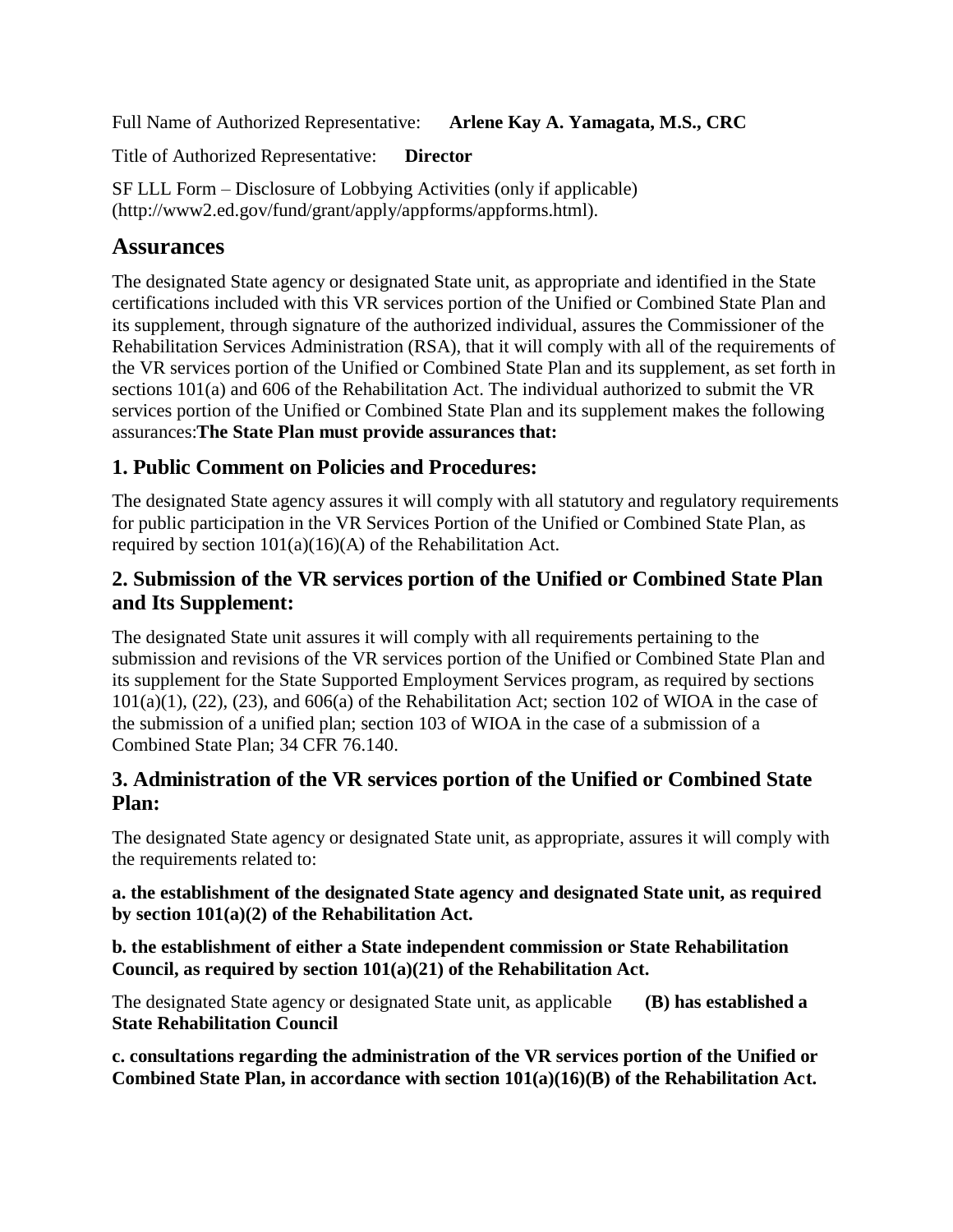**d. the financial participation by the State, or if the State so elects, by the State and local agencies, to provide the amount of the non-Federal share of the cost of carrying out the VR program in accordance with section 101(a)(3).**

**e. the local administration of the VR services portion of the Unified or Combined State Plan, in accordance with section 101(a)(2)(A) of the Rehabilitation Act.**

The designated State agency allows for the local administration of VR funds **No**

#### **f. the shared funding and administration of joint programs, in accordance with section 101(a)(2)(A)(ii) of the Rehabilitation Act.**

The designated State agency allows for the shared funding and administration of joint programs: **No**

**g. statewideness and waivers of statewideness requirements, as set forth in section 101(a)(4) of the Rehabilitation Act.**

Is the designated State agency requesting or maintaining a waiver of statewideness for one or more services provided under the VR services portion of the Unified or Combined State Plan? See Section 2 of this VR services portion of the Unified or Combined State Plan. **No**

**h. the descriptions for cooperation, collaboration, and coordination, as required by sections 101(a)(11) and (24)(B); and 606(b) of the Rehabilitation Act.**

**i. all required methods of administration, as required by section 101(a)(6) of the Rehabilitation Act .**

**j. the requirements for the comprehensive system of personnel development, as set forth in section 101(a)(7) of the Rehabilitation Act.**

**k. the compilation and submission to the Commissioner of statewide assessments, estimates, State goals and priorities, strategies, and progress reports, as appropriate, and as required by sections 101(a)(15), 105(c)(2), and 606(b)(8) of the Rehabilitation Act.**

**l. the reservation and use of a portion of the funds allotted to the State under section 110 of the Rehabilitation Act for the development and implementation of innovative approaches to expand and improve the provision of VR services to individuals with disabilities, particularly individuals with the most significant disabilities.**

**m. the submission of reports as required by section 101(a)(10) of the Rehabilitation Act.**

#### **4. Administration of the Provision of VR Services:**

The designated State agency, or designated State unit, as appropriate, assures that it will:

**a. comply with all requirements regarding information and referral services in accordance with sections 101(a)(5)(D) and (20) of the Rehabilitation Act.**

**b. impose no duration of residence requirement as part of determining an individual's eligibility for VR services or that excludes from services under the plan any individual who is present in the State in accordance with section 101(a)(12) of the Rehabilitation Act .**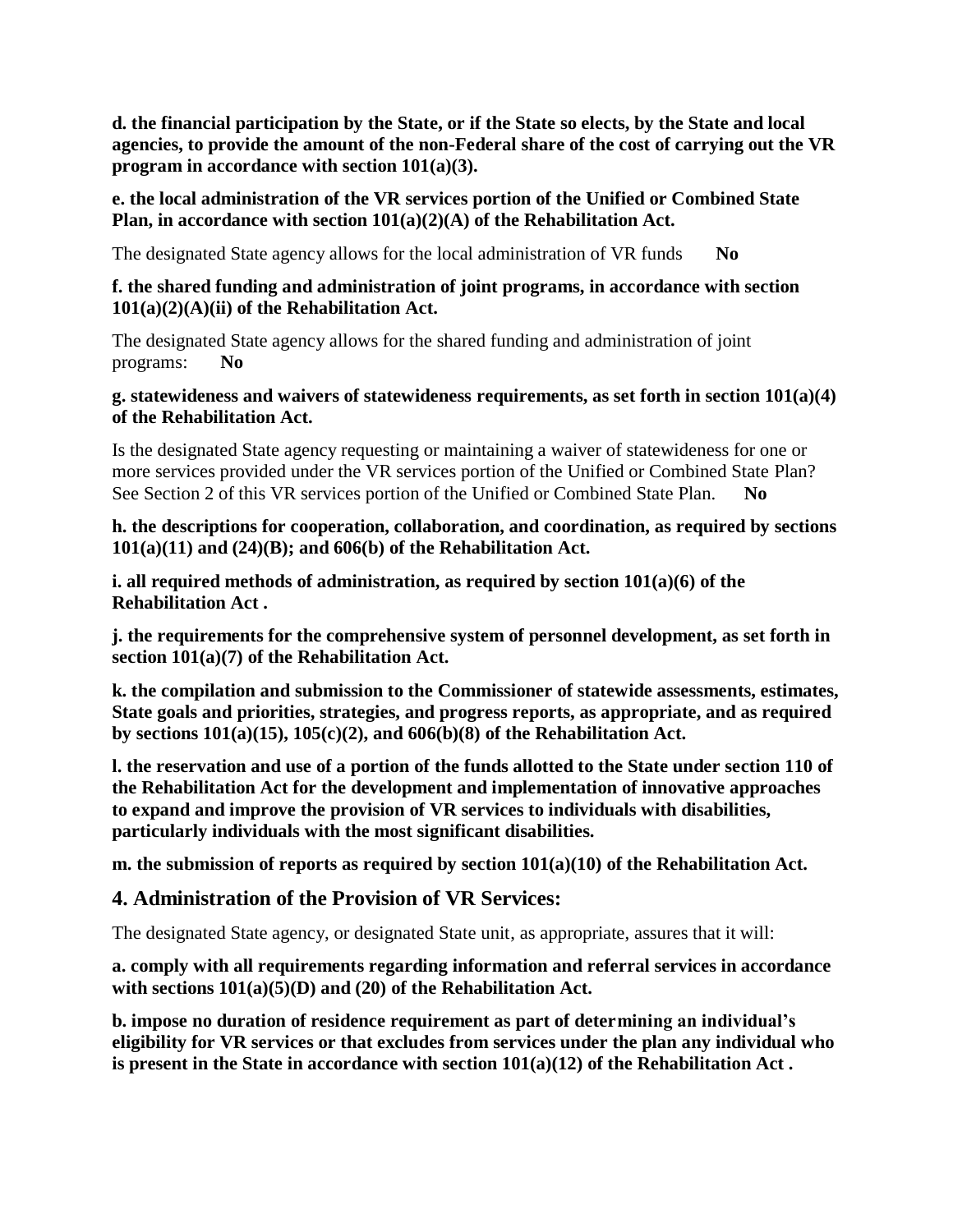**c. provide the full range of services listed in section 103(a) of the Rehabilitation Act as appropriate, to all eligible individuals with disabilities in the State who apply for services in accordance with section 101(a)(5) of the Rehabilitation Act?**

Agency will provide the full range of services described above **Yes**

**d. determine whether comparable services and benefits are available to the individual in accordance with section 101(a)(8) of the Rehabilitation Act.**

**e. comply with the requirements for the development of an individualized plan for employment in accordance with section 102(b) of the Rehabilitation Act.**

**f. comply with requirements regarding the provisions of informed choice for all applicants and eligible individuals in accordance with section 102(d) of the Rehabilitation Act.**

**g. provide vocational rehabilitation services to American Indians who are individuals with disabilities residing in the State, in accordance with section 101(a)(13) of the Rehabilitation Act.**

**h. comply with the requirements for the conduct of semiannual or annual reviews, as appropriate, for individuals employed either in an extended employment setting in a community rehabilitation program or any other employment under section 14(c) of the Fair Labor Standards Act of 1938, as required by section 101(a)(14)of the Rehabilitation Act.**

**i. meet the requirements in sections 101(a)(17) and 103(b)(2) of the Rehabilitation Act if the State elects to construct, under special circumstances, facilities for community rehabilitation programs**

**j. with respect to students with disabilities, the State,** 

- **i. has developed and will implement,**
	- **A. strategies to address the needs identified in the assessments; and**
	- **B. strategies to achieve the goals and priorities identified by the State, to improve and expand vocational rehabilitation services for students with disabilities on a statewide basis; and**
- **ii. has developed and will implement strategies to provide pre-employment transition services (sections 101(a)(15) and 101(a)(25)).**

#### **5. Program Administration for the Supported Employment Title VI Supplement:**

**a. The designated State unit assures that it will include in the VR services portion of the Unified or Combined State Plan all information required by section 606 of the Rehabilitation Act.**

**b. The designated State agency assures that it will submit reports in such form and in accordance with such procedures as the Commissioner may require and collects the information required by section 101(a)(10) of the Rehabilitation Act separately for individuals receiving supported employment services under title I and individuals receiving supported employment services under title VI of the Rehabilitation Act.**